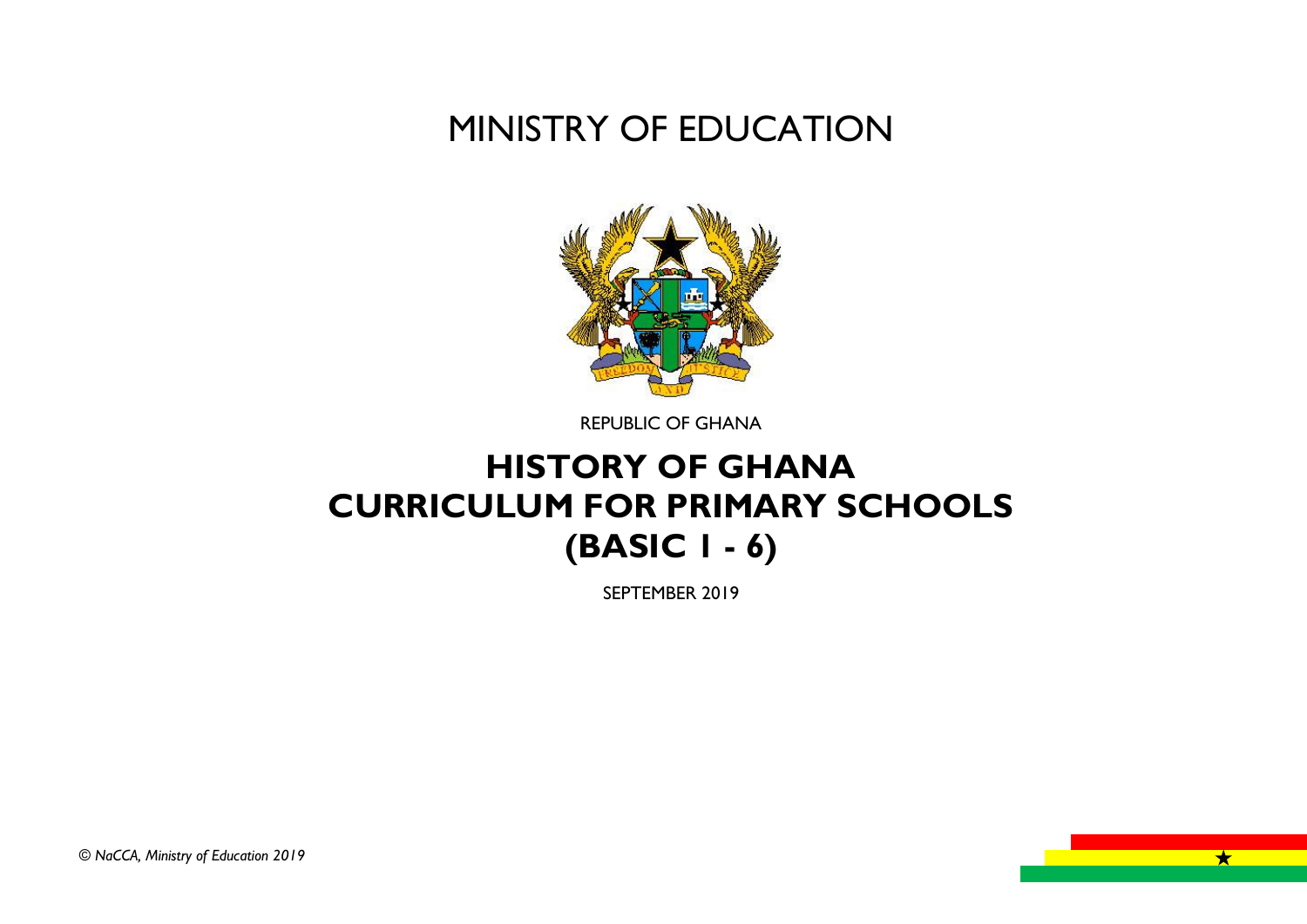# **History of Ghana Curriculum for Primary Schools**

Enquiries and comments on this Curriculum should be addressed to: The Executive Secretary National Council for Curriculum and Assessment (NaCCA) Ministry of Education P. O. Box CT PM 77 **Cantonments** Accra Telephone: 0302909071, 0302909862 Email: [info@nacca.gov.gh](mailto:info@nacca.gov.gh) Website: [www.nacca.gov.gh](http://www.nacca.gov.gh/)



© 2019 National Council for Curriculum and Assessment (NaCCA). This publication is not for sale. All rights reserved. No part of this publication may be reproduced without prior written permission of the Ministry of Education, Ghana

Ministry of Education Ghana

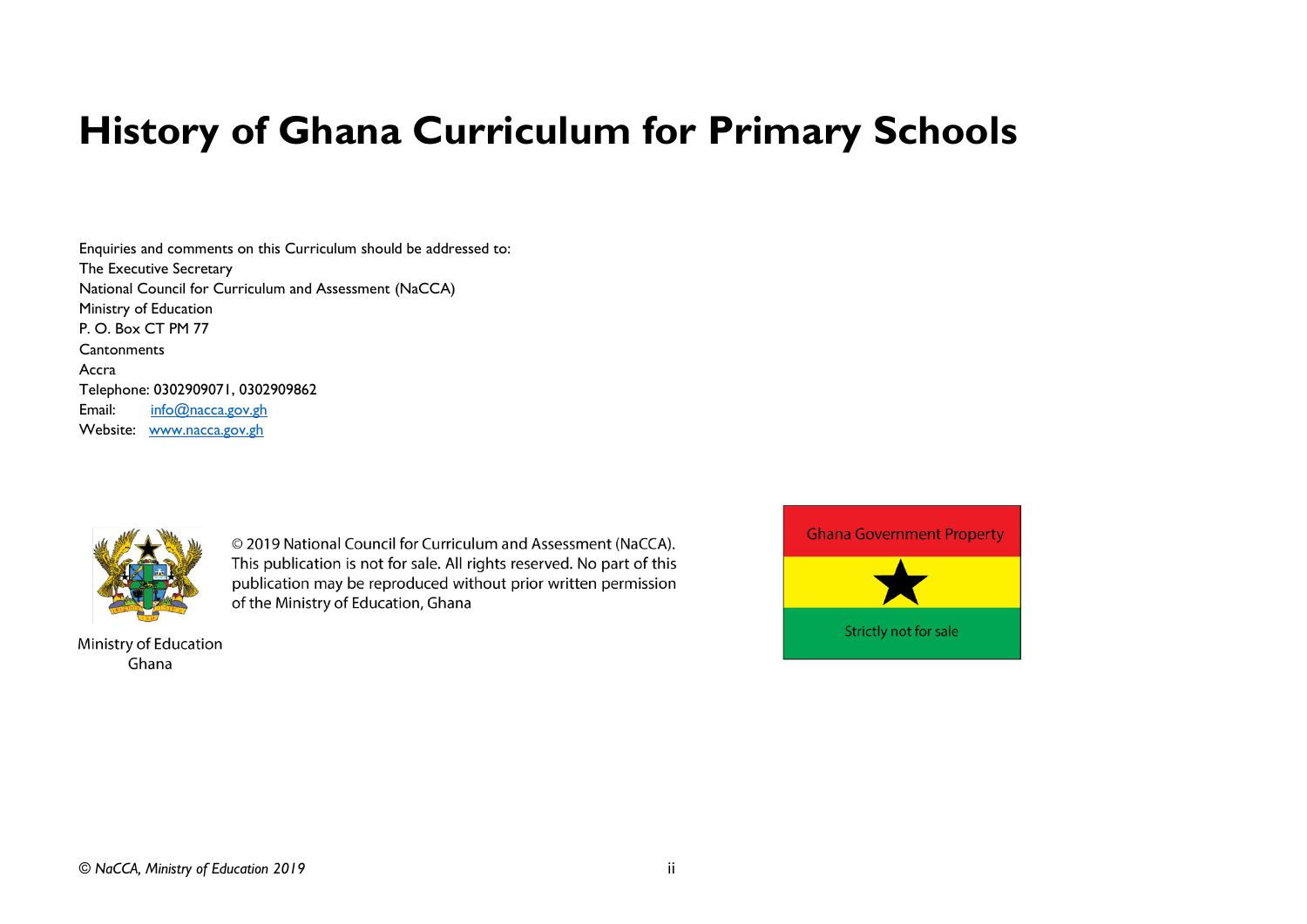#### **FOREWORD**

The new curriculum for Ghana's primary schools is standards-based, which is our demonstration of placing learning at the heart of every classroom and ensuring that every learner receives quality education. Provision of accessible quality education for all is non-negotiable if we are to meet the human capital needs of our country, required for accelerated sustainable national development. It is for this reason that the new curriculum sets out clearly the learning areas that need to be taught, how they should be taught and how they should be assessed. It provides a set of core competencies and standards that learners are to know, understand and demonstrate as they progress through the curriculum from one content standard to the other and from one phase to the next. The curriculum and its related teachers' manual promote the use of inclusive and gender responsive pedagogy within the context of learningcentred teaching methods so that every learner can participate in every learning process and enjoy learning. The curriculum encourages the use of Information and Communication Technologies (ICTs) for teaching and learning – ICTs as teaching and learning materials.

The new curriculum has at its heart the acquisition of skills in the 4Rs of Reading, wRiting, aRithmetic and cReativity by all learners. It is expected that at any point of exit from a formal education, all learners should be equipped with these foundational skills for life, which are also prerequisites for Ghana becoming a learning nation. The graduates from the school system should become functional citizens in the 4Rs and lifelong learners. They should be digital literates, critical thinkers and problem solvers. The education they receive through the study of the learning areas in the curriculum should enable them to collaborate and communicate well with others and be innovative. The graduates from Ghana's schools should be leaders with a high sense of national and global identity. The curriculum therefore provides a good opportunity in its design to develop individuals with the right skills and attitudes to lead the transformation of Ghana into an industrialised learning nation.

For this reason, the Ministry of Education expects that learners, as a result of the new knowledge, skills and values they have acquired through the new curriculum, will show a new sense of identity as creative, honest and responsible citizens. These are our core values that underpin the identification and selection of the learning areas for this curriculum. These core values serve as fundamental building blocks for developing into our learners the spirit of teamwork, respect, resilience and the commitment to achieving excellence. The Ministry endorses a quality learning experience as an entitlement for each of Ghana's school-going girl and boy; the curriculum has rightly focused on learning and learning progression. The Ministry has also endorsed accountability as a critical domain for effective workings of standards-based curriculum.

More importantly the role of the teacher is to make this curriculum work for the intended purpose - to inculcate in learners the core competencies and values and to make learning happen; improve learning outcomes – and the support that teachers need is duly recognised and endorsed by my Ministry. The Ministry will support the implementation of the curriculum to include capacity development of all teachers in the new curriculum. Teachers matter in the development and delivery of the standards-based curriculum and we will continue to support our teachers on this journey that we have started together to put learning at the centre of what we do best; teach!

I thank all those who have contributed their time and expertise to the development of this curriculum for primary schools in Ghana.

Dr. Matthew Opoku Prempeh (MP) The Honourable Minister of Education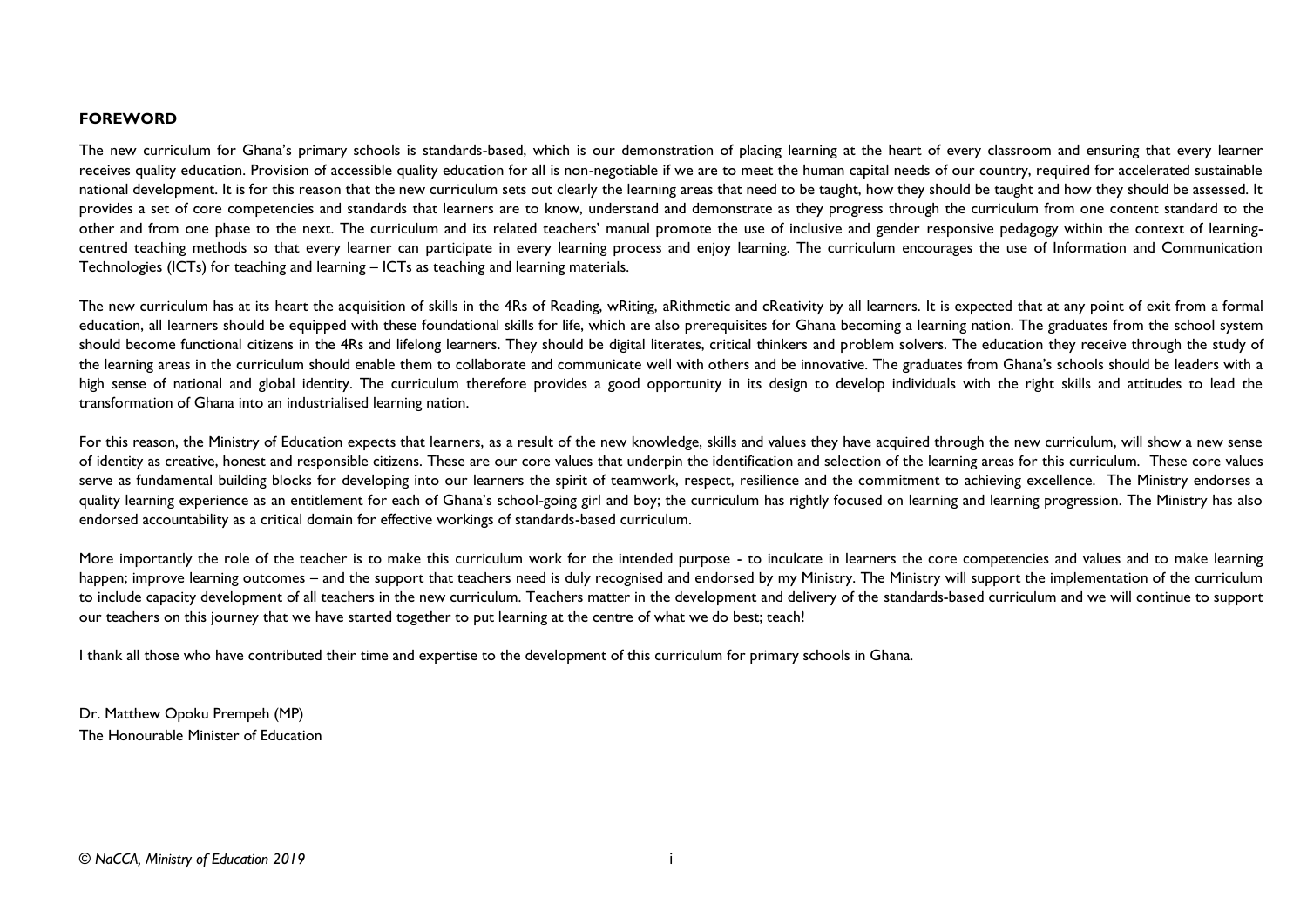### **TABLE OF CONTENTS**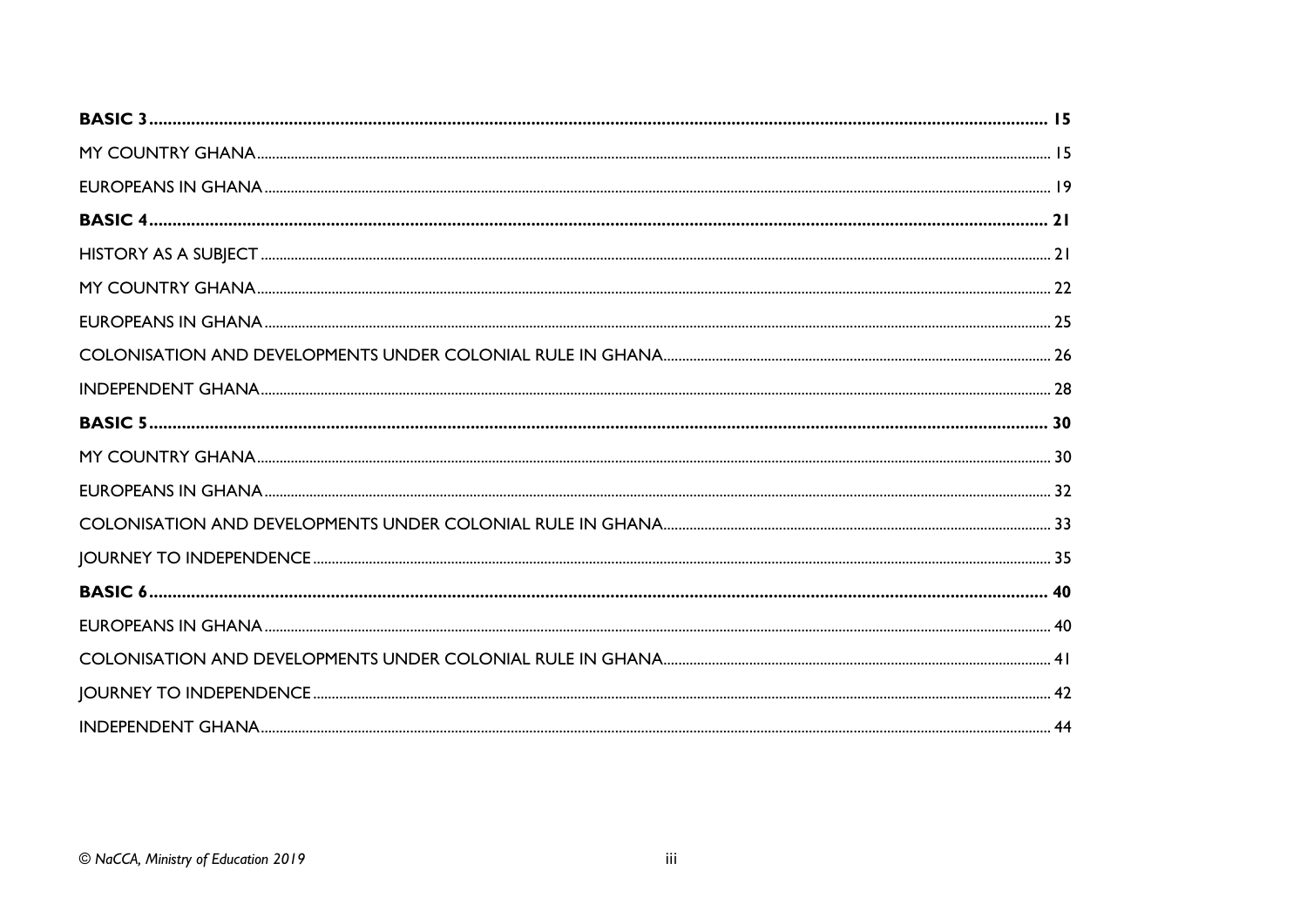#### <span id="page-5-0"></span>**RATIONALE**

History is a subject that explores the past with the aim of understanding the factors that have shaped our world. History deals with important past activities of a people so that we understand how we acquired our identity and culture. As an academic discipline, history helps to develop the imaginative abilities and critical thinking skills of learners because it teaches learners to analyse, evaluate and interpret past events carefully in order to make informed decisions. The study of history also teaches important moral lessons and provides clear guidelines for everyday life and interactions of people in the society.

As Ghanaian people, there is less understanding among us about important historical developments and events such as the evolution of the different ethnic groups in the country and their social and economic institutions; the development of state systems; their contact with the outside world and economic, social and political consequences of that contact, such as the loss of political independence, the recovery of sovereignty and the emergence of the modern state of Ghana. Furthermore, there is the need to appreciate the value of our own culture. As learners study Ghana's history, they would appreciate the life and sacrifices of our forebears and learn about the interconnectedness among the various ethnic groups to promote national integration, develop national pride and identity. Learners would learn about statesmen and women, chiefs and other individuals who played various roles to promote Ghana's development. In essence, the youth would consequently become patriotic, learn moral lessons, appreciate traditional Ghanaian values, and become useful national and global citizens.

#### <span id="page-5-1"></span>**PHILOSOPHY**

The study of history helps people and societies to know their past, their culture and values which together are the essential elements for promoting nationalism, guaranteeing the survival of society and humanity in general. It is therefore not possible for any group of people to determine, reveal and establish values, ideals, goals, principles and norms for a society without reference to historical knowledge. The understanding of this underpins the learning and teaching philosophies envisaged for this curriculum.

#### **Teaching Philosophy**

The philosophy of learning history is based on the need to produce citizens who are able to reconstruct the past by describing, analysing and evaluating past events. Learners should critically trace patterns of human behaviour and communicate their views on how the past could influence the present from an informed position. In essence, learners would understand that present events have historical antecedents and parallels from which useful lessons could be drawn. Through the learning of history, learners would, specifically, acquire:

- a. critical thinking skills by comparing, contrasting, evaluating, synthesizing, and applying historical information or knowledge with little or no supervision;
- b. creative thinking skills to be able to reconstruct important past events confidently;
- c. digital literacy by using IT tools and resources efficiently for investigations and project work;
- d. effective communication skills to be able to share information at varied levels of interaction; and
- e. values to live as global citizens as they learn about other people and cultures of the world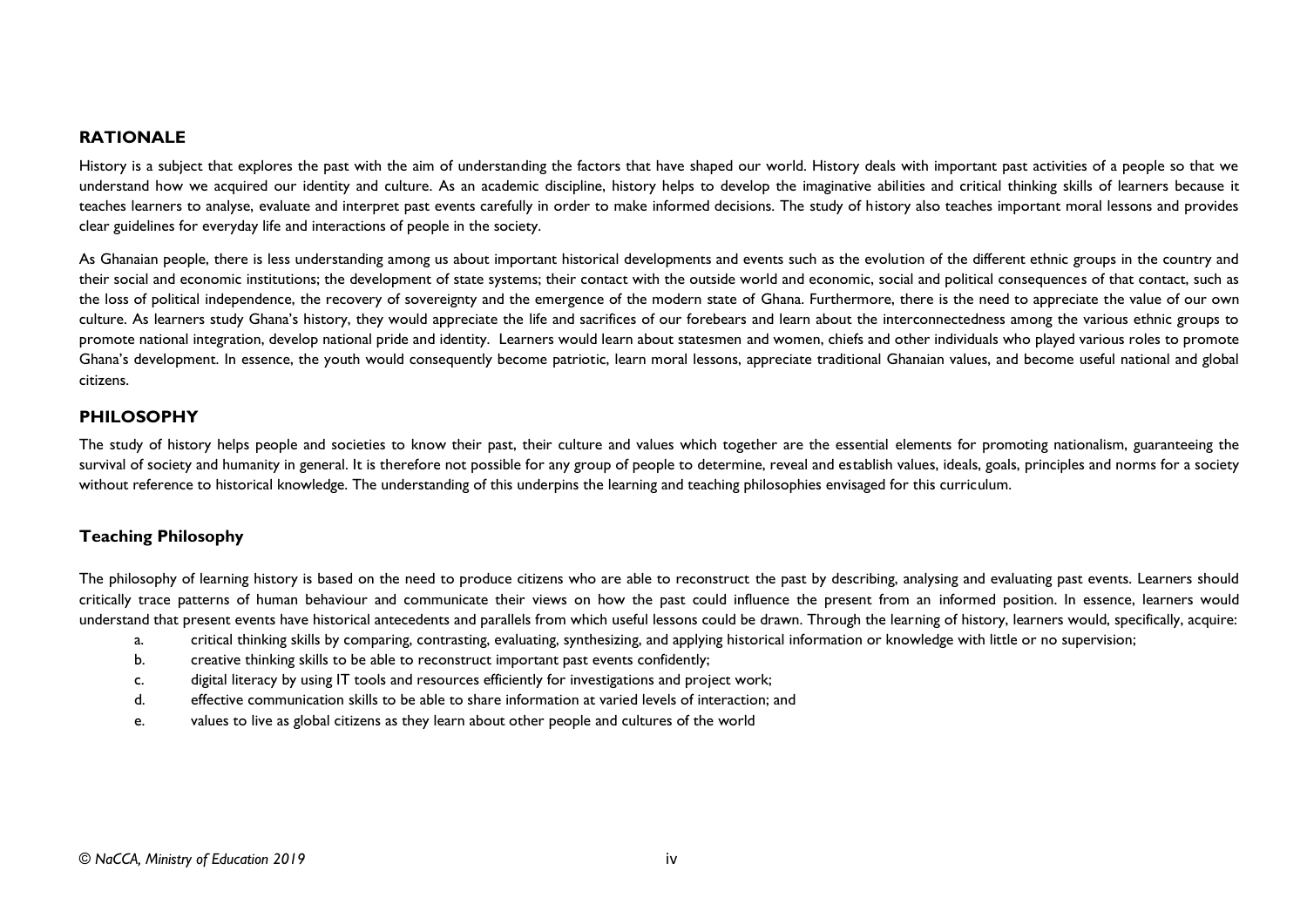#### **Learning Philosophy**

The history classroom should be learning-centred, where the teacher introduces the topic for the day and assists learners to describe and analyse issues raised, trace patterns of societal and human behaviour and where necessary, give their views on current events (in the country) based on their knowledge of the history of Ghana. The class will be encouraged to explore topics through questioning. The history of Ghana curriculum is underpinned by seven historical concepts and classroom activities. The teacher should emphasise these important concepts in the day to day learning episodes as they are aimed to promote higher order thinking among learners. These concepts are:

- a. context and chronology;
- b. significance;
- c. cause and consequence;
- d. continuity and change;,
- e. similarity and difference,;
- f. evidence; and
- g. interpretation.

Therefore, through the teaching and learning of History, learners are to:

- a. appreciate the history of themselves, their families and communities;
- b. acquire the skill of gathering and objectively analysing historical data, using scientific methods, that will enable them interpret past actions and behaviours of the people of Ghana from a Ghanaian perspective;
- c. acquire more knowledge on the history of the people of Ghana;
- d. apply historical concepts to the study of the history of Ghana;
- e. develop a discerning approach to studying sources of historical evidence;
- f. develop a sense of national consciousness and appreciate the factors that make for national unity;
- g. acquire positive habits and attitudes, national identity as a Ghanaian and an African with a heritage worthy of pride, preservation and improvement; and
- h. appreciate the relevance of the study of history in current and future development efforts of the nation.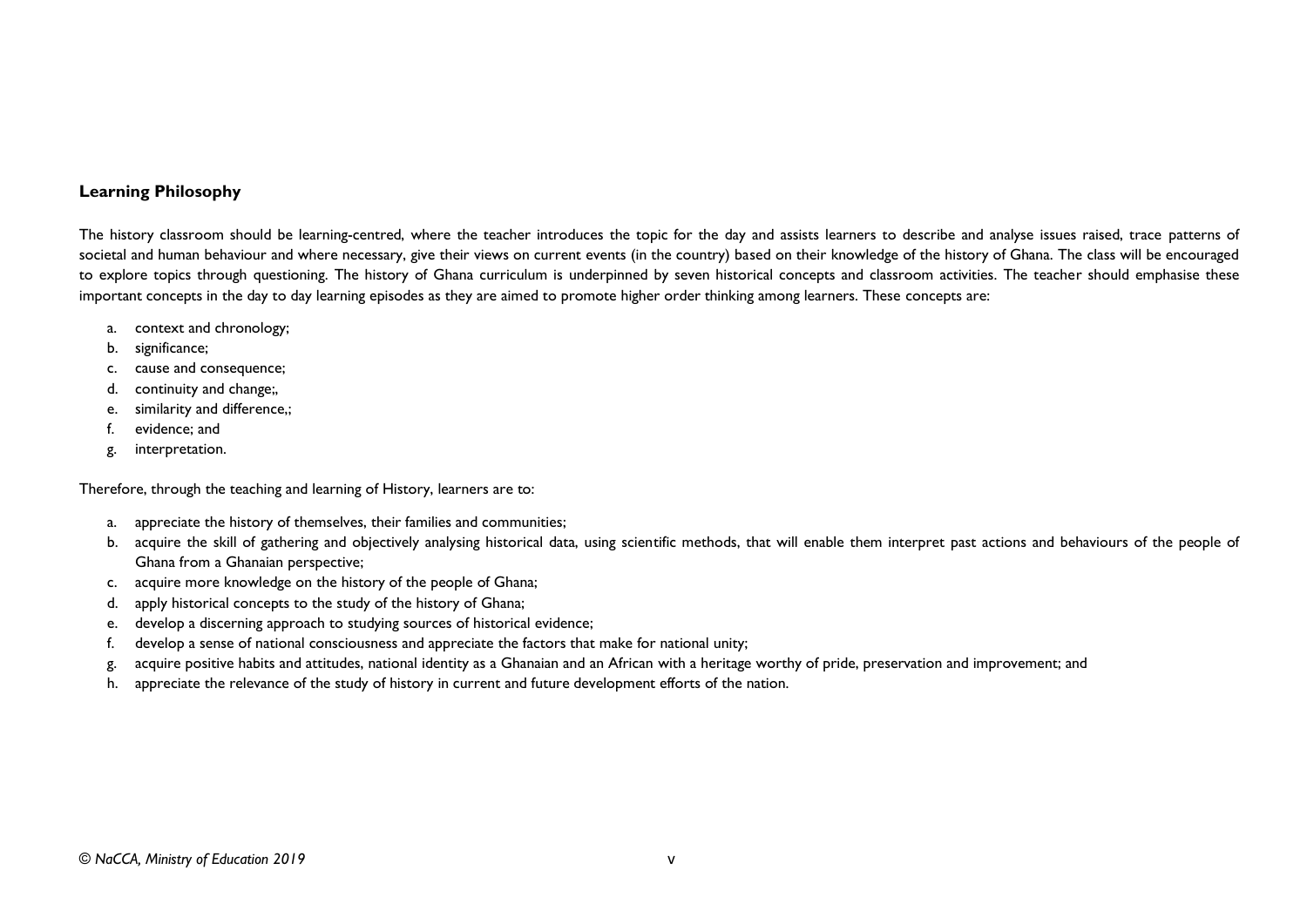#### **GENERAL AIM**

The curriculum is aimed at developing individuals to become literate, good problem solvers, with the ability to think creatively and have both the confidence and competence to participate fully in the Ghanaian society as responsible local and global citizens.

#### **SUBJECT AIMS**

The National Curriculum for the history of Ghana aims to ensure that learners can:

- 1. trace Ghana's origins and its past glories;
- 2. develop the critical skills of historical enquiry using scientific methods and participate as active, informed and responsible citizens;
- 3. develop a critical understanding of the past and its impact on the present to help them face the future with confidence;
- 4. explain how external factors have shaped the history of Ghana;
- 5. gain a sense of national consciousness, identity and appreciation of Ghanaian values in order to help instil values such as tolerance, good citizenship and national pride;
- 6. study history of Ghana in an enjoyable and stimulating environment; and.
- 7. make use of historical facts to acquire analytical skills, compare different periods and give their own structured account of past events

#### **INSTRUCTIONAL EXPECTATIONS**

The goal of introducing History of Ghana as a subject in the primary school is to effect positive change in values and attitudes of learners. It focuses on past events that have shaped our society. This can be achieved through well-planned lessons which involve learners in the learning process. This would let them yearn to know more and adopt skills which will be essential for them to function in the society. The enquiry approach of teaching is therefore encouraged in the history classroom. The learner should be guided to make enquiries from available sources of historical evidence. Historical evidence can come from primary sources and secondary sources.

**Primary sources** originate from the past. Essentially, primary sources are closer to the events in time and space. Examples could include pottery, wall paintings, carvings, coins, letters, newspapers, diaries, court records and verbal accounts from people who witnessed an event, archival documents and archaeological findings.

**Secondary sources** relate to accounts about past events produced based on the interpretation of primary sources. E.g. books, journals, books, articles etc.

- Plan lessons to meet the interests, knowledge, understanding, abilities, and experiences of learners.
- Design and manage learning environments that provide learners with the time, space, and resources needed for learning History of Ghana.
- Generate discourse among learners and challenge them to accept and share responsibility for their own learning based on their unique individual differences.
- Use multiple methods and systematically gather data about learner understanding and ability to guide teaching and learning with arrangements to provide feedback to both learners and parents.
- Collaborate with colleagues within and across disciplines and grade levels to develop communities of learners who have the skills of inquiry and exhibit attitudes and social values conducive to learning.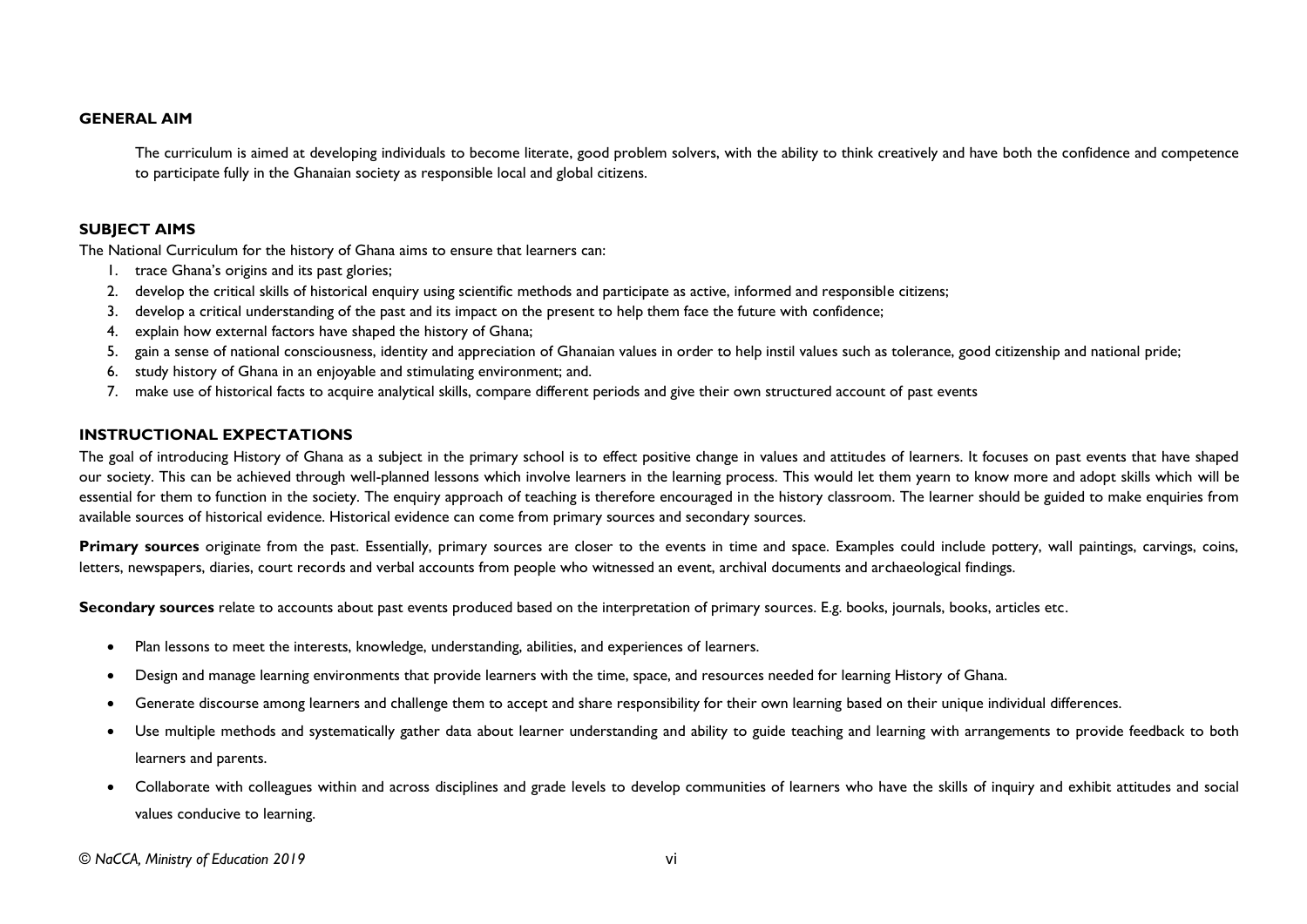The teacher should serve as a facilitator by adopting strategies that involve learners in:

- 1. observing and collecting historical evidence.
- 2. interpreting data as required.
- 3. model building
- 4. developing projects.

The following activities are recommended for the teacher:

- 1. Sessions considering different sources of historical evidence including discussions with people with historical knowledge (resource persons) and visit to historical sites.
- 2. Debates among groups on various topics relating to history.
- 3. Projects using modern technologies to communicate findings clearly and effectively in the form of papers, exhibits/posters, drama and documentaries.

#### <span id="page-8-0"></span>**CORE COMPETENCIES**

Historical Studies describe a body of skills that teachers in history at all levels should seek to develop in their learners. They are ways in which practitioners and learners in the history discipline engage with the subject matter as they learn the subject throughout the various phases in their education. The competencies presented here describe a connected body of core skills that are acquired throughout the processes of teaching and learning.

The core competencies describe a body of skills that teachers at all levels should seek to develop in their learners. They are ways in which teachers and learners engage with the subject matter as they learn the subject. The competencies presented here describe a connected body of core skills that are acquired throughout the processes of teaching and learning.

#### **CRITICAL THINKING AND PROBLEM SOLVING (CP)**

This skill develops learners' cognitive and reasoning abilities to enable them analyse and solve problems. Critical thinking and problem-solving skill enables learners to draw on their own experiences to analyse situations and choose the most appropriate out of a number of possible solutions. It requires that learners embrace the problem at hand, persevere and take responsibility for their own learning.

### **CREATIVITY AND INNOVATION (CI)**

Creativity and Innovation promotes entrepreneurial skills in learners' through their ability to think of new ways of solving problems and developing technologies for addressing the problem at hand. It requires ingenuity of ideas, arts, technology and enterprise. Learners having this skill are also able to think independently and creatively.

# **COMMUNICATION AND COLLABORATION (CC)**

This competence promotes in learners the skills to make use of languages, symbols and texts to exchange information about themselves and their life experiences. Learners actively participate in sharing their ideas. They engage in dialogue with others by listening to and learning from them. They also respect and value the views of others.

# **CULTURAL IDENTITY AND GLOBAL CITIZENSHIP (CG)**

This competence involves developing learners to put country and service foremost through an understanding of what it means to be active citizens. This is done by inculcating in learners a strong sense of social and economic awareness. Learners make use of the knowledge, skills, competencies and attitudes acquired to contribute effectively towards the socioeconomic development of the country and the world at large. Learners build skills to critically identify and analyse cultural and global trends that enable them to contribute to the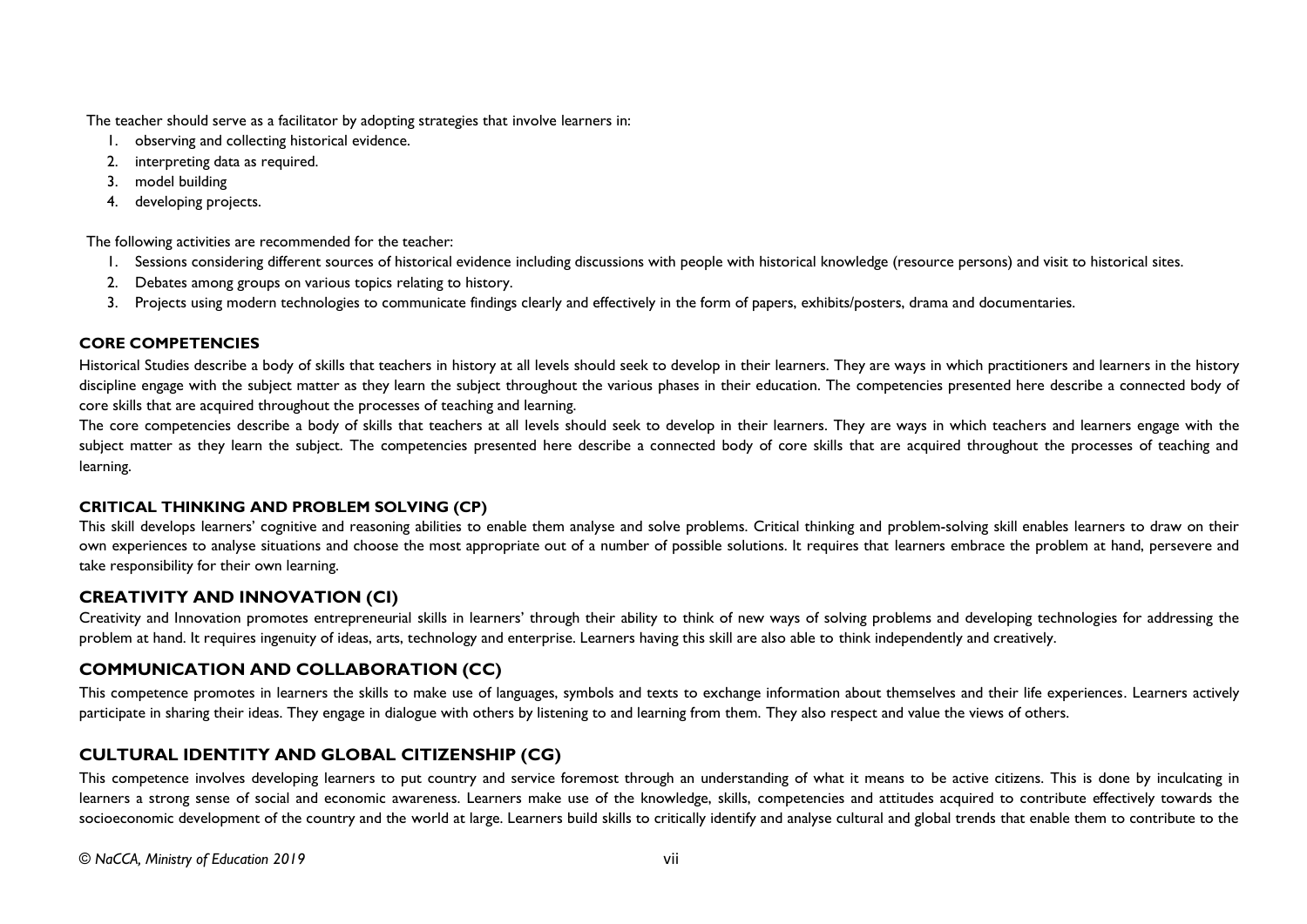#### global community. **PERSONAL DEVELOPMENT AND LEADERSHIP (PL)**

This competence involves improving self-awareness and building self-esteem. It also entails identifying and developing talents, fulfilling dreams and aspirations. Learners are able to learn from mistakes and failures of the past. They acquire skills to develop other people to meet their needs. It involves recognising the importance of values such as honesty and empathy and seeking the well-being of others. Personal development and leadership enables learners to distinguish between right and wrong. The skill helps them to foster perseverance, resilience and self-confidence.PL helps them acquire the skill of leadership, self-regulation and responsibility necessary for lifelong learning.

#### **DIGITAL LITERACY (DL)**

Digital Literacy develops learners to discover, acquire, and communicate through ICT to support their learning. It also makes them use digital media responsibly.

# **LEARNING DOMAINS (EXPECTED LEARNING BEHAVIOURS)**

A central aspect of this curriculum is the concept of three integral learning domains that should be the basis for instruction and assessment. These are:

- Knowledge, Understanding and Application
- Process Skills
- Attitudes and Values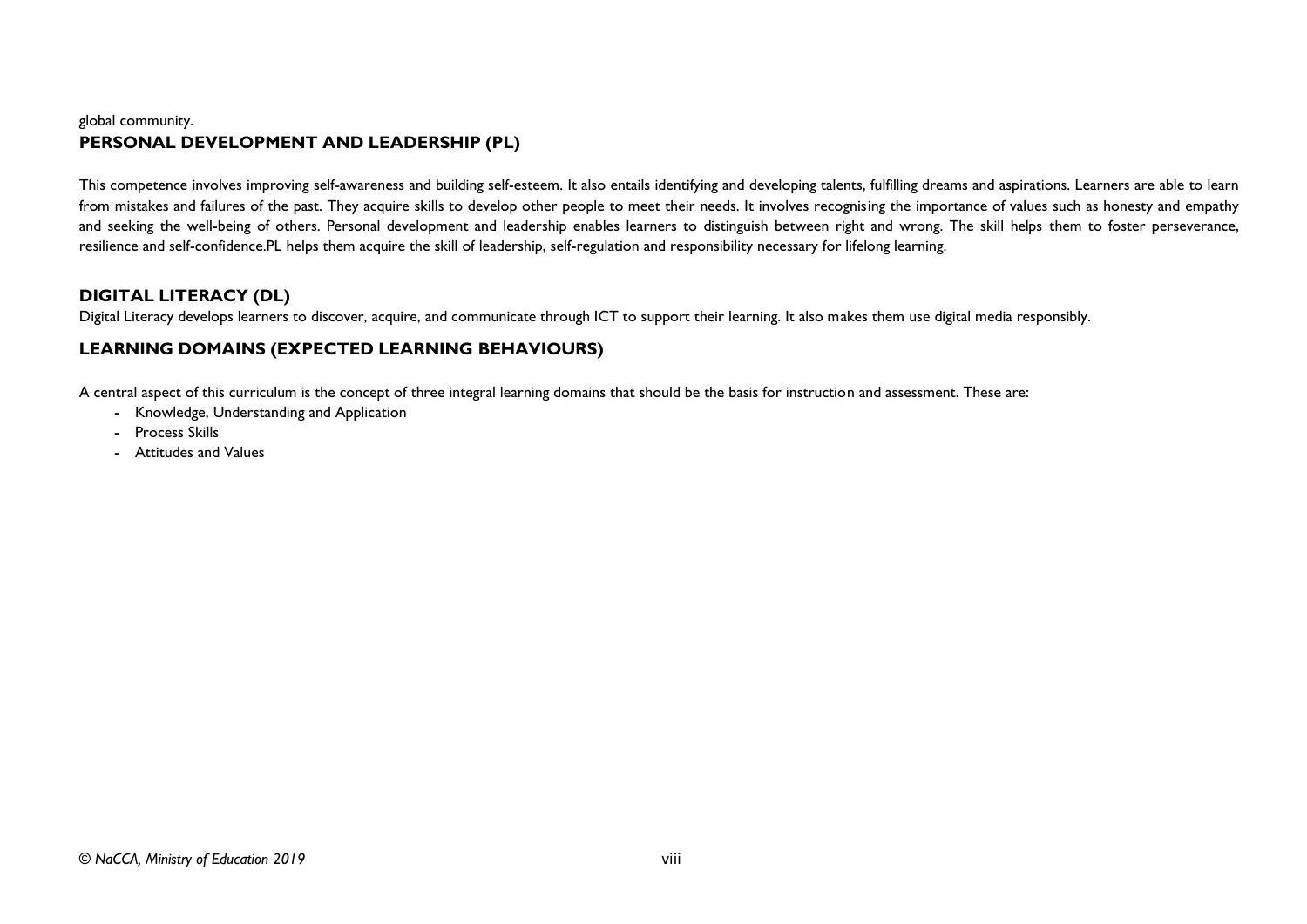#### **KNOWLEDGE, UNDERSTANDING AND APPLICATION**

Under this domain, learners may acquire some knowledge through some learning experiences. They may also show understanding of concepts by comparing, summarising, re-writing etc. in their own words and constructing meaning from instruction. The learner may also apply the knowledge acquired in some new contexts. At a higher level of learning behaviour, the learner may be required to analyse an issue or a problem. At a much higher level, the learner may be required to synthesize knowledge by integrating a number of ideas to formulate a plan, solve a problem, compose a story, or a piece of music. Further, the learners may be required to evaluate, estimate and interpret a concept. At the last level, which is the highest, learners may be required to create, invent, compose, design and construct. These learning behaviours "knowing", "understanding", "applying", "analysing", "synthesising", "evaluating" and "creating" fall under the domain "Knowledge, Understanding and Application".

In this curriculum, learning indicators are stated with action verbs to show what the learner should know and be able to do. For example, the learner will be able to describe something. Being able to "describe" something after teaching and learning has been completed means that the learner has acquired "knowledge". Being able to explain, summarise, and give examples etc. means that the learner has understood the concept taught.

Similarly, being able to develop, defend, etc. means that the learner can "apply" the knowledge acquired in some new context. You will note that each of the indicators in the curriculum contains an "action verb" that describes the behaviour the learner will be able to demonstrate after teaching and learning has taken place. "Knowledge, Understanding and Application" is a domain that should be the prime focus of teaching and learning in schools. Teaching in most cases has tended to stress knowledge acquisition to the detriment of other higher-level behaviours such as applying knowledge.

Each action verb in any indicator outlines the underlying expected outcome. Each indicator must be read carefully to know the learning domain towards which you have to teach. The focus is to move teaching and learning from the didactic acquisition of "knowledge" where there is fact memorisation, heavy reliance on formulae, remembering facts without critiquing them or relating them to real world – *surface learning –* to a new position called – *deep learning*. Learners are expected to deepen their learning by knowledge application to develop critical thinking skills, explain reasoning, and to generate creative ideas to solve real life problems in their school lives and later in their adult lives. This is the position where learning becomes beneficial to the learner.

The explanation and the key words involved in the "Knowledge, Understanding and Application" domain are as follows:

| <b>Knowing:</b>  | The ability to remember, recall, identify, define, describe, list, name, match, state principles, facts, concepts. Knowledge is the ability to<br>remember or recall material already learned and this constitutes the lowest level of learning.                                          |
|------------------|-------------------------------------------------------------------------------------------------------------------------------------------------------------------------------------------------------------------------------------------------------------------------------------------|
| Understanding:   | The ability to explain, summarise, translate, rewrite, paraphrase, give examples, generalise, estimate or predict consequences based upon a<br>trend. Understanding is generally the ability to grasp the meaning of some material that may be verbal, pictorial, or symbolic.            |
| <b>Applying:</b> | This dimension is also referred to as "Use of Knowledge". Ability to use knowledge or apply knowledge, apply rules, methods, principles,<br>theories, etc. to situations that are new and unfamiliar. It also involves the ability to produce, solve, plan, demonstrate, discover etc     |
| <b>Analysis:</b> | The ability to break down material/information into its component parts; to differentiate, compare, distinguish, outline, separate, identify<br>significant points etc., ability to recognise unstated assumptions and logical fallacies; ability to recognise inferences from facts etc. |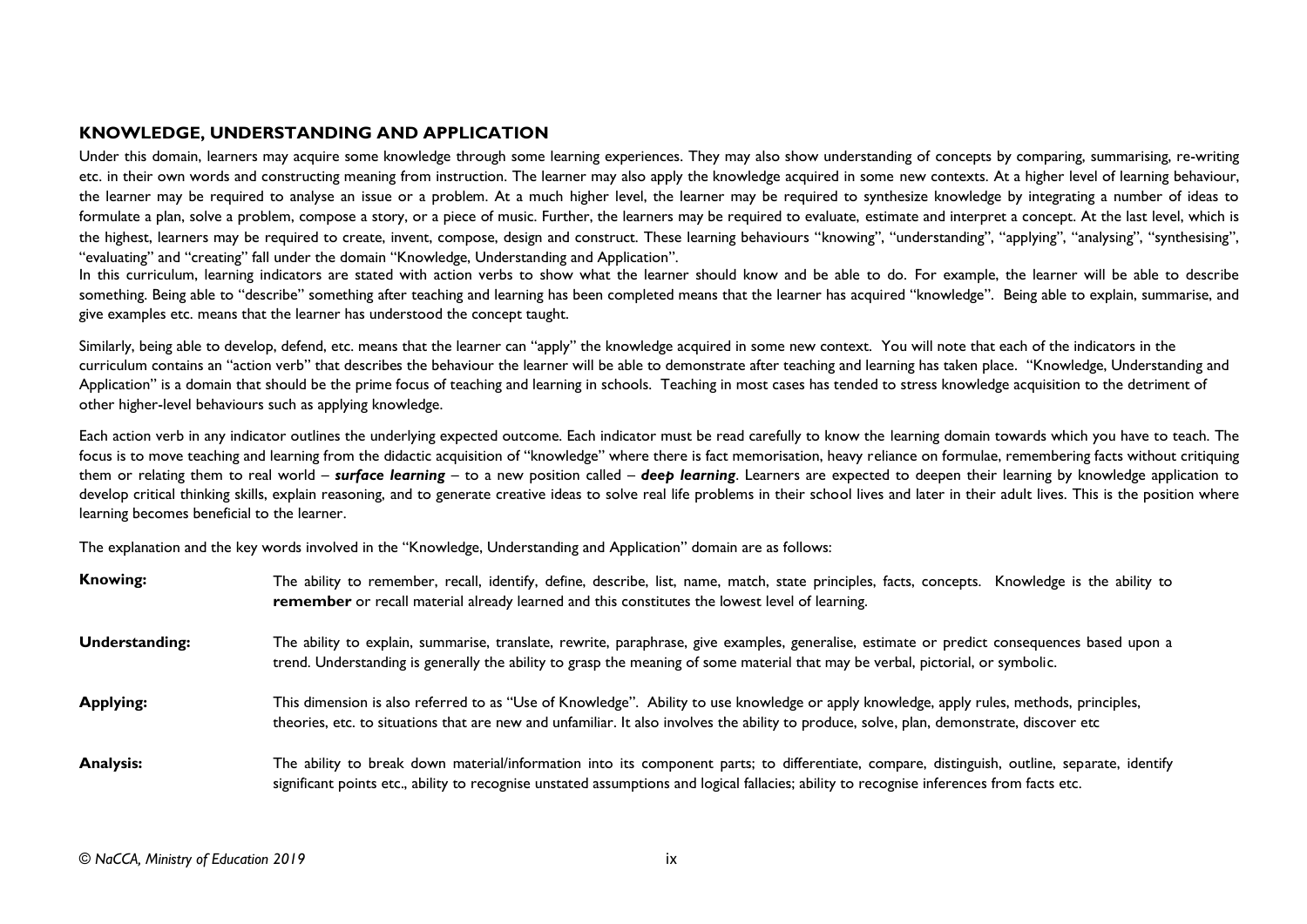| <b>Synthesising:</b> | The ability to put parts together to form a new whole. It involves the ability to combine, compile, compose, devise, plan, revise, organise,<br>create, generate new ideas and solutions etc.                                                                                                         |
|----------------------|-------------------------------------------------------------------------------------------------------------------------------------------------------------------------------------------------------------------------------------------------------------------------------------------------------|
| Evaluating:          | The ability to appraise, compare features of different things and make comments or judgment, compare, contrast, criticise, justify, support,<br>discuss.<br>conclude, make recommendations etc. Evaluation refers to the ability to judge the worth or value of some material based on some criteria. |
| <b>Creating:</b>     | The ability to use information or materials to plan, compose, produce, manufacture or construct other products.                                                                                                                                                                                       |

From the foregoing, creation is the highest form of thinking and learning skill and is therefore the most important behaviour. This unfortunately is the area where most learners perform poorly. In order to get learners to develop critical thinking and behavioural skills beginning right from the lower primary level, it is advised that you do your best to help your learners to develop analytic and application skills as we have said already.

#### **SKILLS AND PROCESSES**

These are specific activities or tasks that indicate performance or proficiency in a given learning area. They are useful benchmarks for planning lessons, developing exemplars and are the core of inquiry-based learning.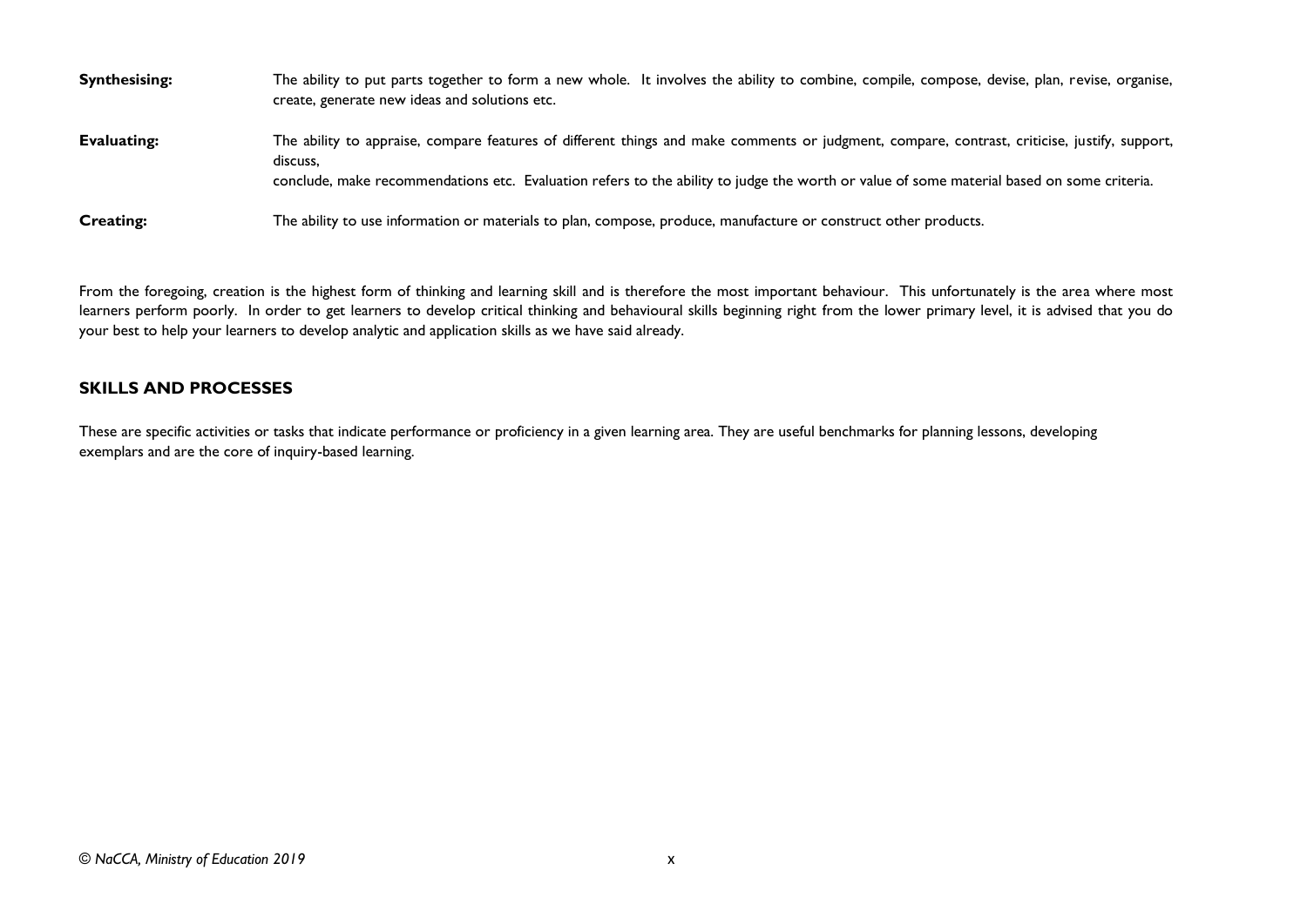| <b>Observing</b>                    | This is the skill of using our senses to gather information about objects or events. This also includes the use of instruments to extend<br>the range of our senses.                                                                                                    |
|-------------------------------------|-------------------------------------------------------------------------------------------------------------------------------------------------------------------------------------------------------------------------------------------------------------------------|
| Classifying                         | This is the skill of grouping objects or events based on common characteristics                                                                                                                                                                                         |
| Comparing                           | This is the skill of identifying the similarities and differences between two or more objects, concepts or processes.                                                                                                                                                   |
| Communicating/:<br><b>Reporting</b> | This is the skill of transmitting, receiving and presenting information in concise, clear and accurate forms - verbal, written, pictorial,<br>tabular or graphical.                                                                                                     |
| <b>Predicting</b>                   | This is the skill of assessing the likelihood of an outcome based on prior knowledge of how things usually turn out.                                                                                                                                                    |
| <b>Analysing</b>                    | This is the skill of identifying the parts of objects, information or processes, and the patterns and relationships between these parts.                                                                                                                                |
| Generating<br>possibilities         | This is the skill of exploring all the options, possibilities and alternatives beyond the obvious or preferred one.                                                                                                                                                     |
|                                     |                                                                                                                                                                                                                                                                         |
| <b>Evaluating</b>                   | This is the skill of assessing the reasonableness, accuracy and quality of information, processes or ideas.<br>This is also the skill of assessing the quality and feasibility of objects.                                                                              |
| <b>Designing</b>                    | This is the skill of Visualizing and drawing new objects or gargets from imagination.                                                                                                                                                                                   |
| Interpreting                        | This is the skill of evaluating data in terms of its worth: good, bad, reliable, unreliable; making inferences and predictions from<br>written or graphical data; extrapolating and deriving conclusions. Interpretation is also referred to as "Information Handling". |
| <b>Recording</b>                    | This is the skill of drawing or making graphical representation boldly and clearly, well labelled and pertinent to the issue at hand.                                                                                                                                   |
| Generalising                        | This is the skill of being able to use the conclusions arrived at in an activity to what could happen in similar situations.                                                                                                                                            |

#### **ATTITUDES AND VALUES**

To be effective, competent and reflective citizens, who will be willing and capable of solving personal and societal problems, learners should be exposed to situations that challenge them to raise questions and attempt to solve problems. Learners therefore need to acquire positive attitudes, values and psychosocial skills that will enable them participate in debates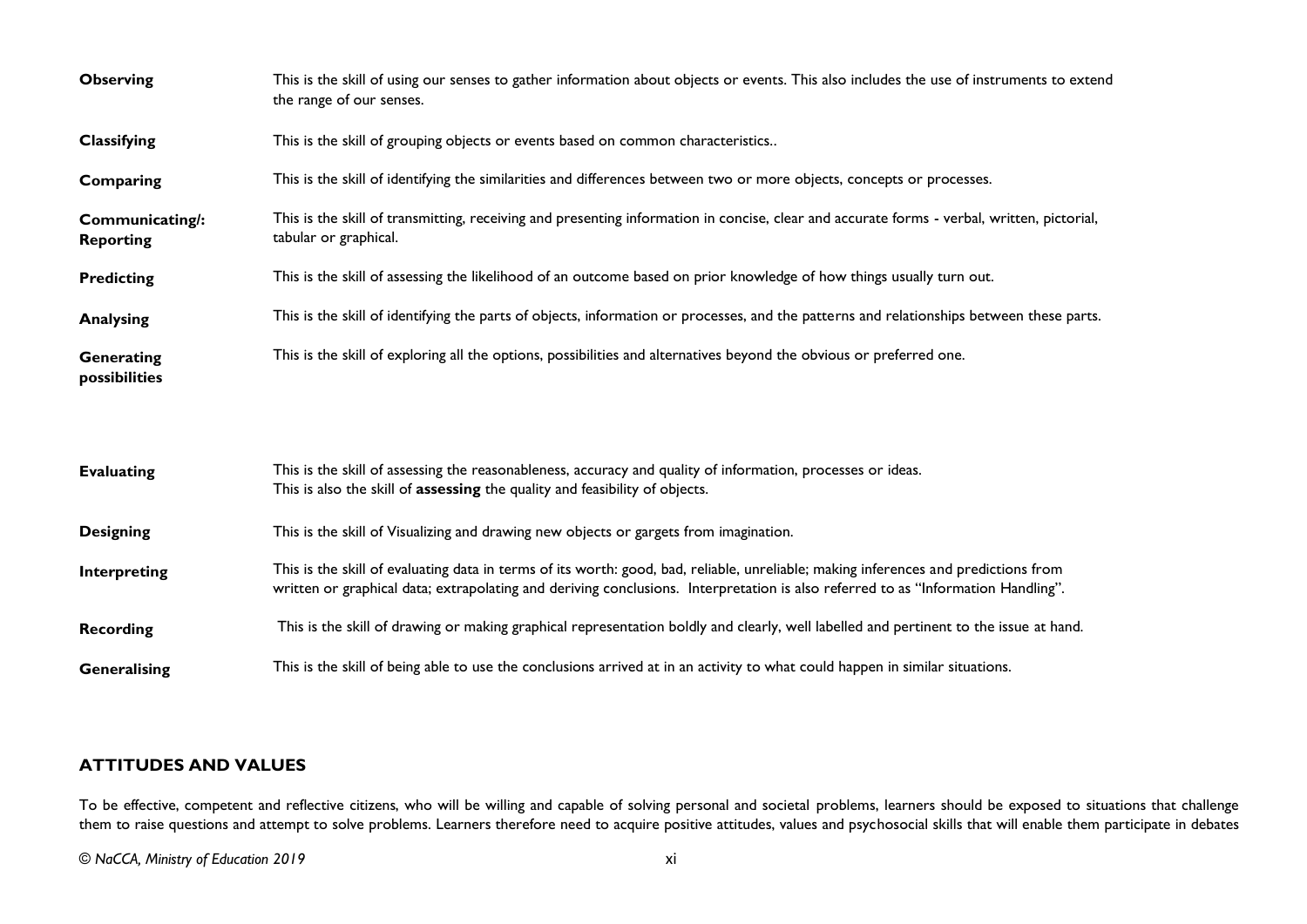and take a stand on issues affecting them and others. The history curriculum thus focuses on the development of attitudes and values.

#### **Attitudes**

- **i.** *Curiosity***:** The inclination or feeling toward seeking information about how things work in a variety of fields.
- **ii.** Perseverance: The ability to pursue a problem until a satisfying solution is found.
- *Iii. Flexibility in ideas:* Willingness to change opinion in the face of more plausible evidence
- *Iv. Respect for Evidence***:** Willingness to collect and use data in one's investigation, and have respect for data collected by others.
- <span id="page-13-0"></span>*v. Reflection:* The habit of critically reviewing ways in which an investigation has been carried out to see possible faults and other ways by which the investigation could be improved upon. The teacher should endeavour to ensure that learners cultivate the above attitudes as a prelude to effective work in history. **VALUES:**

# **At the heart of this curriculum is the belief in nurturing honest, creative and responsible citizens. As such, every part of this curriculum, including the related pedagogy should be consistent with the following set of values.**

**Respect:** This includes respect for the nation of Ghana, its institutions, laws, culture and respect among its citizens and friends of Ghana.

Diversity: Ghana is a multicultural society in which every citizen enjoys fundamental rights and responsibilities. Learners must be taught to respect the views of all persons and to see national diversity as a powerful force for nation development. The curriculum therefore promotes social cohesion.

Equity: The socio-economic development across the country is uneven. Consequently, it is necessary to ensure an equitable distribution of resources based on the unique needs of learners and schools. Ghana's learners are from diverse backgrounds, which require the provision of equal opportunities to all, and that all strive to care for each other both personally and professionally.

**Commitment to achieving excellence:** Learners must be taught to appreciate the opportunities provided through the curriculum and persist in doing their best in whatever field of endeavour as global citizens. The curriculum encourages innovativeness through creative and critical thinking and the use of contemporary technology.

**Teamwork/Collaboration:** Learners are encouraged to become committed to team-oriented working and learning environments. This also means that learners should have an attitude of tolerance to be able to live peacefully with all persons.

**Truth and Integrity:** The curriculum aims to develop learners into individuals who will consistently tell the truth irrespective of the consequences. In addition, be morally upright with the attitude of doing the right thing even when no one is watching. Also, be true to themselves and be willing to live the values of honesty and compassion. Equally important, the ethos or culture of the work place, including integrity and perseverance, must underpin the learning processes to allow learners to apply skills and competencies in the world of work.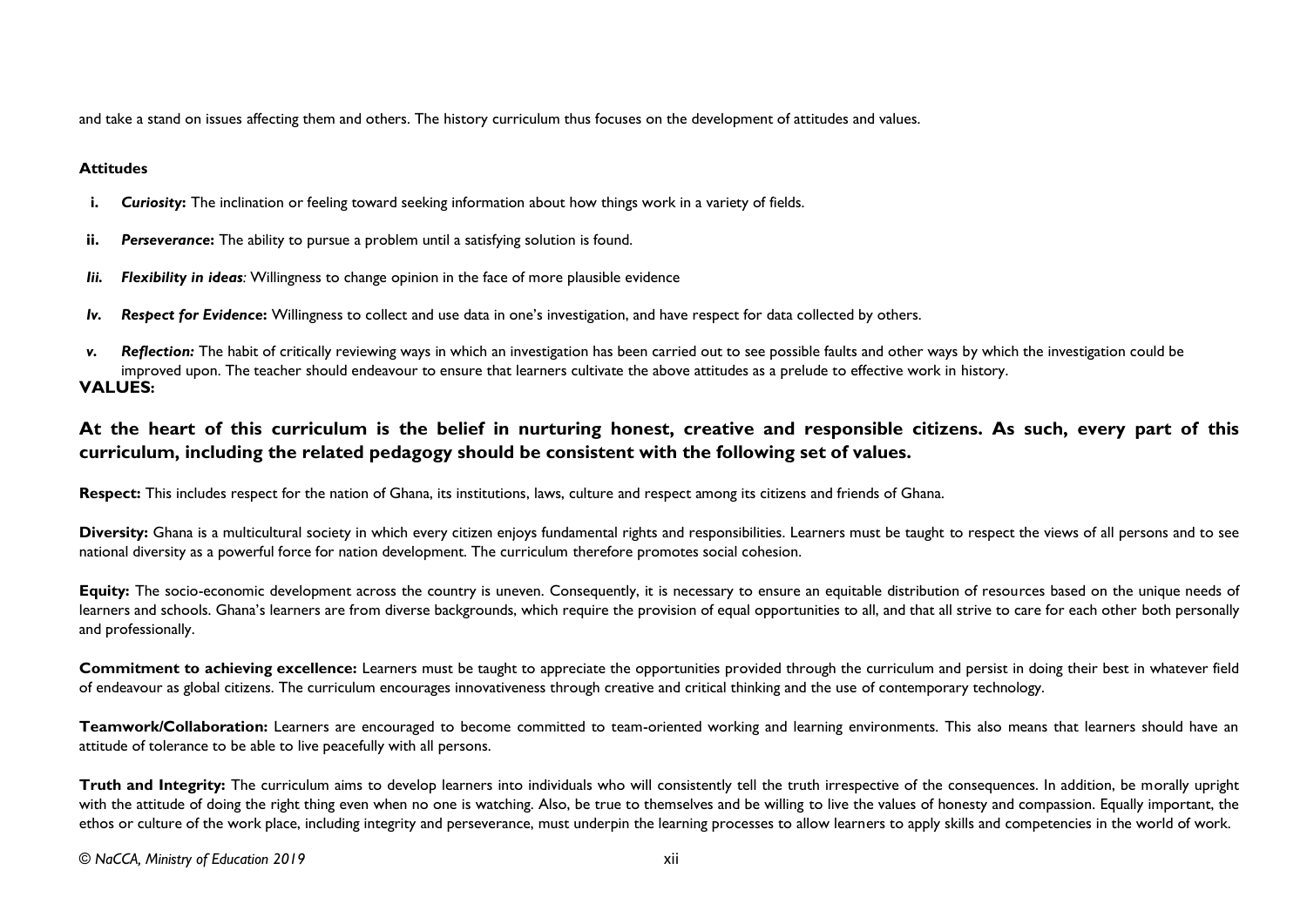The action verbs provided under the various profile dimensions should help you to structure your teaching to achieve desired learning outcomes. Select from the action verbs provided for your teaching, for evaluating exercises and for test construction. Check the weights of the profile dimensions to ensure that you have given the required emphasis to each of the dimensions in your teaching and assessment.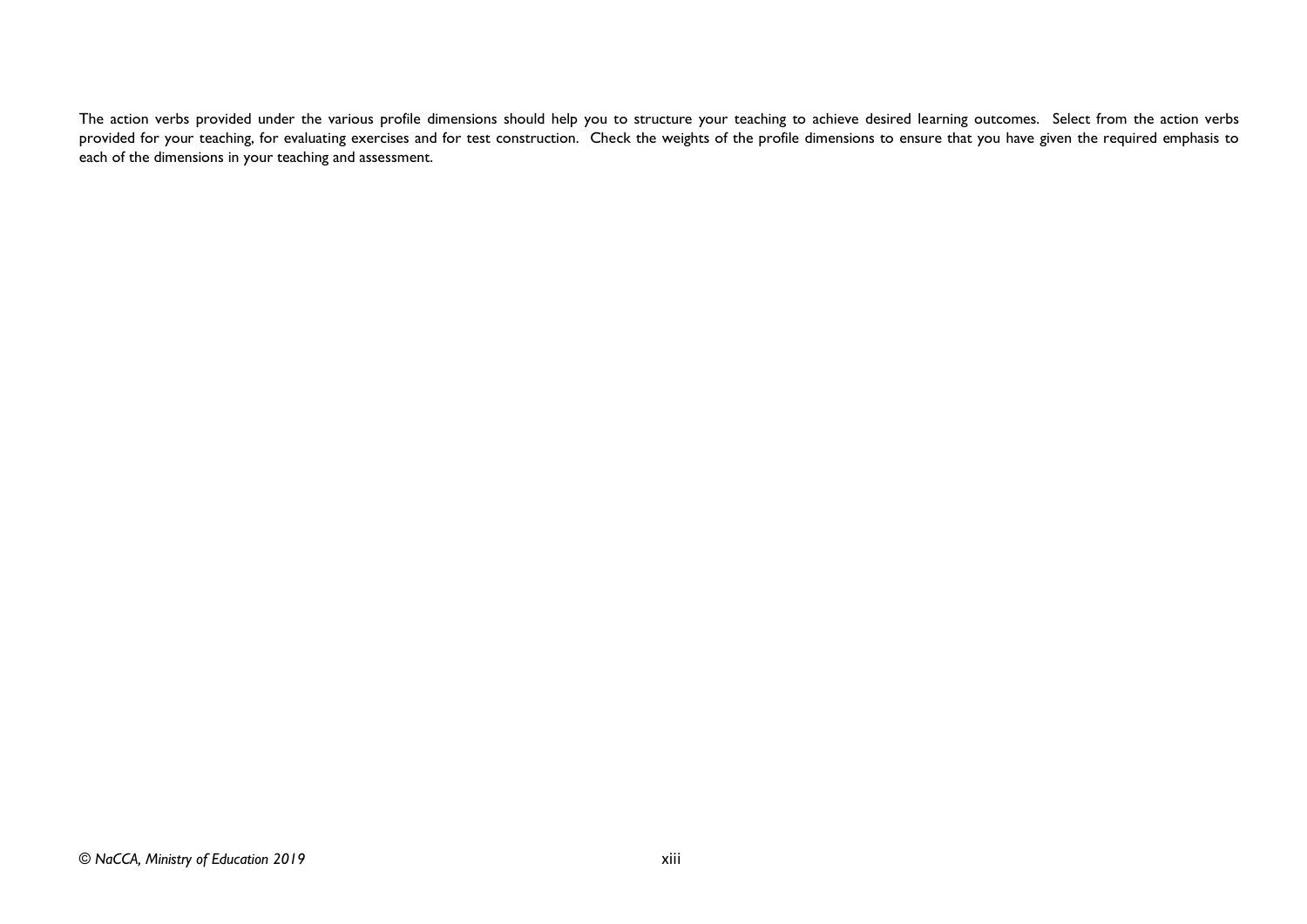#### **ASSESSMENT**

In this curriculum, assessment is emphasized as a tool to promote learning by all. Its purpose is to identify the strengths and weaknesses of learners to enable teachers adapt their teaching. This will in turn help learners to progress steadily in the areas where they need to improve.

Formative assessment is viewed in terms of *Assessment as learning and Assessment for learning.* 

Assessment as learning: Assessment as learning relates to engaging learners to reflect on the expectations of their learning. They are assisted to know their roles and take responsibility of their own learning to improve. Learners set their own goals and monitor their progress towards them.

**Assessment for learning**: This occurs throughout the learning process. It is an approach used to seek and interpret evidence, which serves as timely feedback for teachers to refine their teaching strategies in order to improve learners' performance. Learners become actively involved in the learning process and gain confidence in what they are expected to learn.

Assessment of learning: This is summative assessment. It describes the level learners have attained in the learning, what they know and can do over a period of time. The emphasis is to evaluate the learner's cumulative progress and achievement.

It must be emphasised that all forms of assessment should be based on the domains of learning. In developing assessment procedures, try to select indicators in such a way that you will be able to assess a representative sample from a given strand. Each indicator in the curriculum is considered a criterion to be achieved by the learners. When you develop assessment items or questions that are based on a representative sample of the indicators taught, the assessment is referred to as a "Criterion-Referenced Assessment". In many cases, a teacher cannot assess all the indicators taught in a term or year. The assessment procedure you use i.e. class assessments, homework, projects etc. must be developed in such a way that the various procedures complement one another to provide a representative sample of indicators taught over a period.

#### **SUGGESTED TIME ALLOCATION**

A total of four periods a week, each period consisting of thirty minutes, is allocated to the teaching of History at the Primary level. It is recommended that the teaching periods be divided as follows:

Theory: 2 periods per week (two 30-minute periods) Practical: 2 periods per week (one double-period/1hour)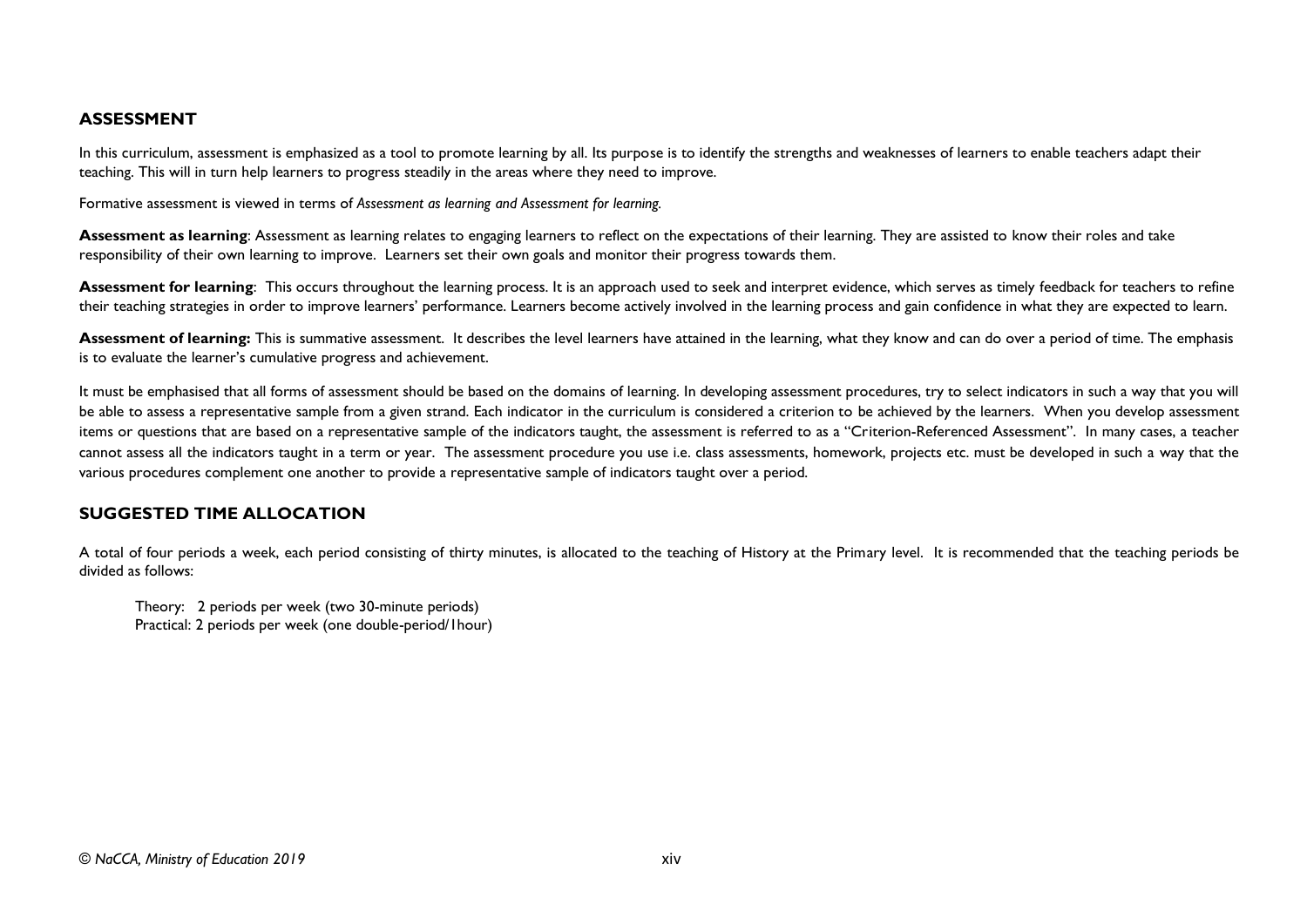#### **PEDAGOGICAL APPROACHES**

These include the approaches, methods and strategies for ensuring that every learner benefits from appropriate and relevant teaching and learning episodes which are timely assessed and feedback provided to the learner and other stakeholders such as parents and education authorities. It includes the type and use of appropriate and relevant teaching and learning resources to ensure that all learners attain the expected level of learning outcomes. The curriculum emphasises:

- The creation of learning-centred classrooms through the use of creative approaches to teaching and learning as strategies to ensuring learner empowerment and independent learning.
- the positioning of inclusion and equity at the centre of quality teaching and learning.
- the use of differentiation and scaffolding as teaching and learning strategies for ensuring that no learner is left behind
- the use of Information Communications Technology (ICT) as a pedagogical tool.
- the identification of subject specific instructional expectations needed for making learning in the subject relevant to learners
- the integration of assessment for learning, as learning and of learning into the teaching and learning process and as an accountability strategy
- use questioning techniques that promote deepen learning

#### **LEARNING-CENTRED PEDAGOGY**

The learner is at the centre of learning. At the heart of the curriculum is learning progression and improvement of learning outcomes for Ghana's young people with a focus on -Reading, wRiting, aRithmetic and cReativity (4Rs). It is expected that at each curriculum phase, learners would be offered the essential learning experiences to progress seamlessly to the next phase. Where there are indications that a learner is not sufficiently ready for the next phase a compensatory provision through differentiation should be provided to ensure that such a learner is ready to progress with his/her cohort. At the primary school, the progression phases are: pre-primary (KG1 – 2), primary phases (B1 – B3 and B4 to B6).

The curriculum encourages the creation of a learning-centred classroom with the opportunity for learners to engage in meaningful "hands-on" activities that bring home to the learner what they are learning in school and what they know from outside of school. The learning-centred classroom is a place for the learners to discuss ideas, and through the inspiration of the teacher, actively engage in looking for answers through working in groups to solve problems. This also includes researching for information and analysing and evaluating the information obtained. The aim of the learning-centred classroom approach is to develop learner autonomy so that learners can take ownership of their learning. It provides the opportunity for deep and profound learning to take place.

The teacher should create a learning atmosphere that ensures:

- Learners feel safe and accepted.
- Learners are given frequent opportunities to interact with varied sources of information, teaching and learning materials and ideas in a variety of ways.
- The teacher assumes the position of a facilitator or coach who helps learners to identify a problem suitable for investigation via project work.
- Problems are connected to the context of the learners' world so that it presents authentic opportunities for learning.
- Subject-matter around the problem, not the discipline.
- Learners responsibly define their learning experience and draw up a plan to solve the problem in question.
- Learners collaborate whilst learning.
- Demonstrate the results of their learning through a product or performance.
- It is more productive for learners to find answers to their own questions rather than for teachers to provide the answers and their opinions in a learning-centred classroom.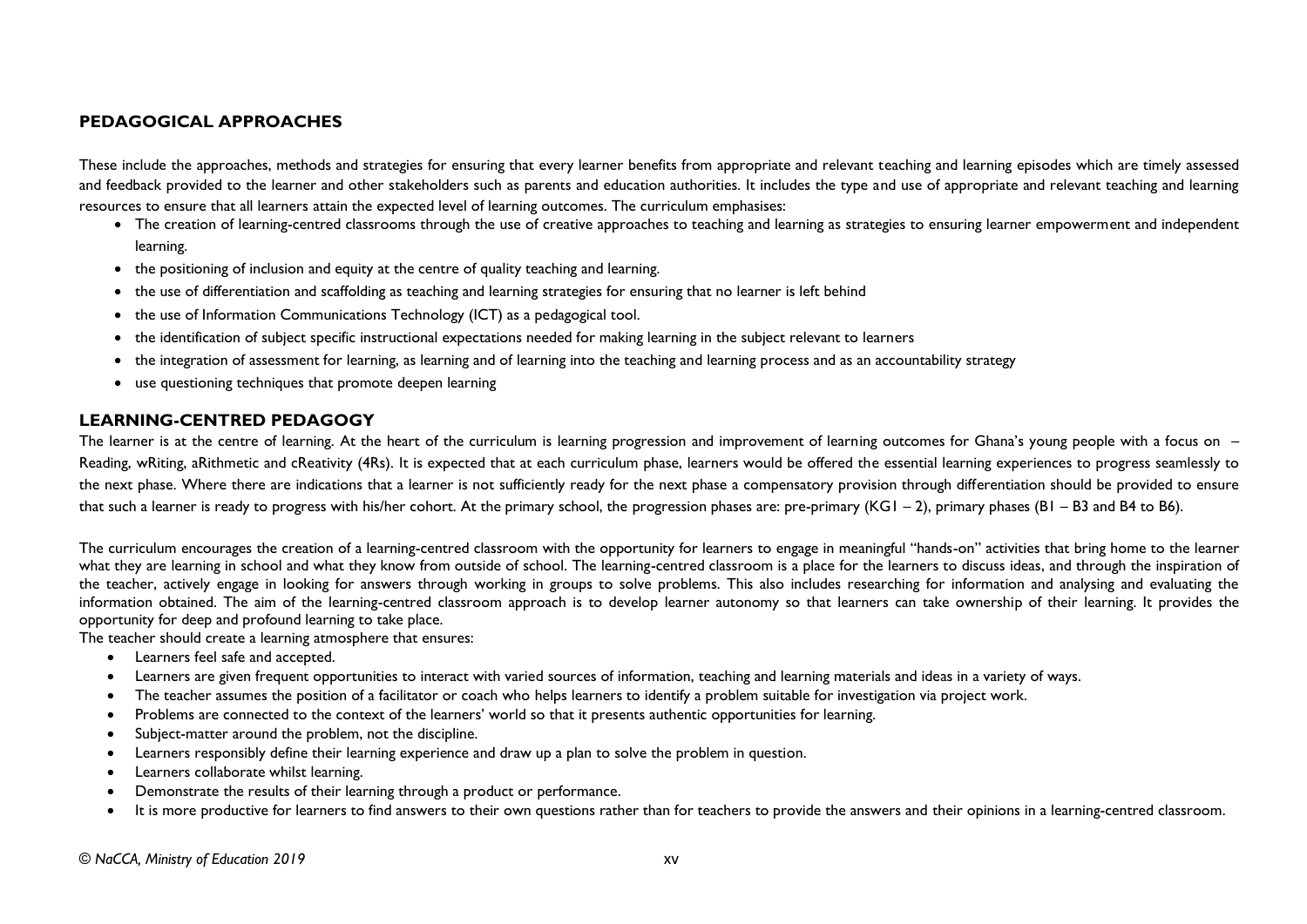#### **INCLUSION**

Inclusion entails access and learning for all learners especially those disadvantaged. All learners are entitled to a broad and balanced curriculum in every school in Ghana. The daily learning activities to which learners are exposed should ensure that the learners' right to equal access to quality education is being met. The curriculum suggests a variety of approaches that address learners' diversity and their special needs in the learning process. These approaches when used in lessons, will contribute to the full development of the learning potential of every learner. Learners have individual needs and different learning styles, learning experiences and different levels of motivation for learning. Planning, delivery and reflection on daily learning episodes should take these differences into consideration. The curriculum therefore promotes:

- learning that is linked to the learner's background and to their prior experiences, interests, potential and capacities;
- learning that is meaningful because it aligns with learners' ability (e.g. learning that is oriented towards developing general capabilities and solving the practical problems of everyday life); and
- The active involvement of the learners in the selection and organisation of learning experiences, making them aware of their importance in the process and also enabling them to assess their own learning outcomes.

#### **DIFFERENTIATION AND SCAFFOLDING**

This curriculum is to be delivered through the use of creative approaches. Differentiation and Scaffolding are pedagogical approaches to be used within the context of the creative approaches.

Differentiationis a process by which differences between learners, (learning styles, interest and readiness to learn etc.) are accommodated so that all students in a group have best possible chance of learning. Differentiation could be by task, support and outcome. Differentiation as a way of ensuring each learner benefits adequately from the delivery of the curriculum can be achieved in the classroom through:

- Task
- One-on-one support
- Outcome

Differentiation by task involves teachers setting different tasks for learners of different ability e.g. in sketching the plan and shape of their classroom, some leaners could be made to sketch with free hand while others would be made to trace the outline of the plan of the classroom.

**Differentiation by support** involves the teacher providing a targeted support to learners who are seen as performing below expected standards or at risk of not reaching the expected level of learning outcome. This support may include a referral to a Guidance and Counselling Officer for academic support.

**Differentiation by outcome** involves the teacher allowing learners to respond at different levels. In this case, identified learners are allowed more time to complete a given task.

Scaffolding in education refers to the use of a variety of instructional techniques aimed at moving learners progressively towards stronger understanding and ultimately greater independence in the learning process.

*© NaCCA, Ministry of Education 2019* xvi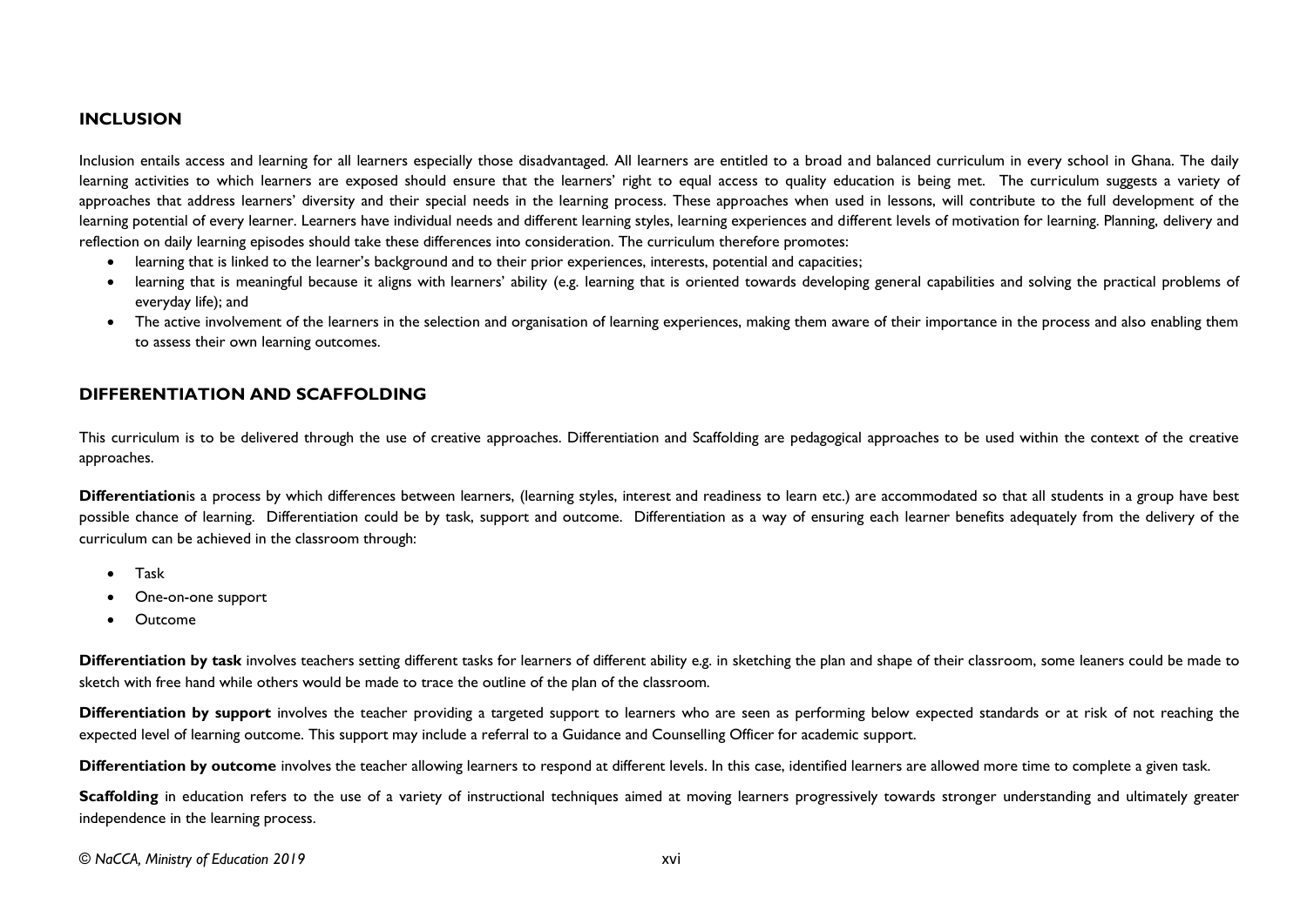It involves breaking up the learning episode, experience or concepts into smaller parts and then providing learners with the support they need to learn each part. The process may require a teacher assigning an excerpt of a longer text to learners to read, engage them to discuss the excerpt to improve comprehension of its rationale, then guiding them through the key words/vocabulary to ensure learners have developed a thorough understanding of the text before engaging them to read the full text. Common scaffolding strategies available to the teacher include:

- giving learners a simplified version of a lesson, assignment, or reading, and then gradually increasing the complexity, difficulty, or sophistication over time.
- describing or illustrating a concept, problem, or process in multiple ways to ensure understanding.
- giving learners an exemplar or model of an assignment, they will be asked to complete.
- giving learners a vocabulary lesson before they read a difficult text.
- clearly describing the purpose of a learning activity, the directions learners need to follow, and the learning goals they are expected to achieve.
- explicitly describing how the new lesson builds on the knowledge and skills learners were taught in a previous lesson.

#### <span id="page-18-0"></span>**INFORMATION COMMUNICATIONS TECHNOLOGY**

ICT has been integrated into this curriculum as a teaching and learning tool to enhance deep and independent learning. Some of the expected outcomes that this curriculum aims to achieve through ICT use for teaching and learning are:

- improved teaching and learning processes.
- improved consistency and quality of teaching and learning.
- increased opportunities for more learner-centred pedagogical approaches.
- improved inclusive education practices by addressing inequalities in gender, language, ability.
- improved collaboration, creativity, higher order thinking skills.
- enhanced flexibility and differentiated approach of delivery.

The use of ICT as a teaching and learning tool is to provide learners an access to large quantities of information online. It also provides the framework for analysing data to investigate patterns and relationships in a geographical context. Once pupils have made their findings, ICT can then help them organize, edit and present information in many different ways.

Learners need to be exposed to the various ICT tools around them including calculators, radios, cameras, phones, television sets and computer and related software like Microsoft Office packages – Word, PowerPoints and Excel as teaching and learning tools. The exposure that learners are given at the Primary School level in the use of ICT in exploring learning will build their confidence and increase their level of motivation to apply ICT use in later years, both within and outside of education. ICT use for teaching and learning is expected to enhance the quality and learners' level of competence in the 4Rs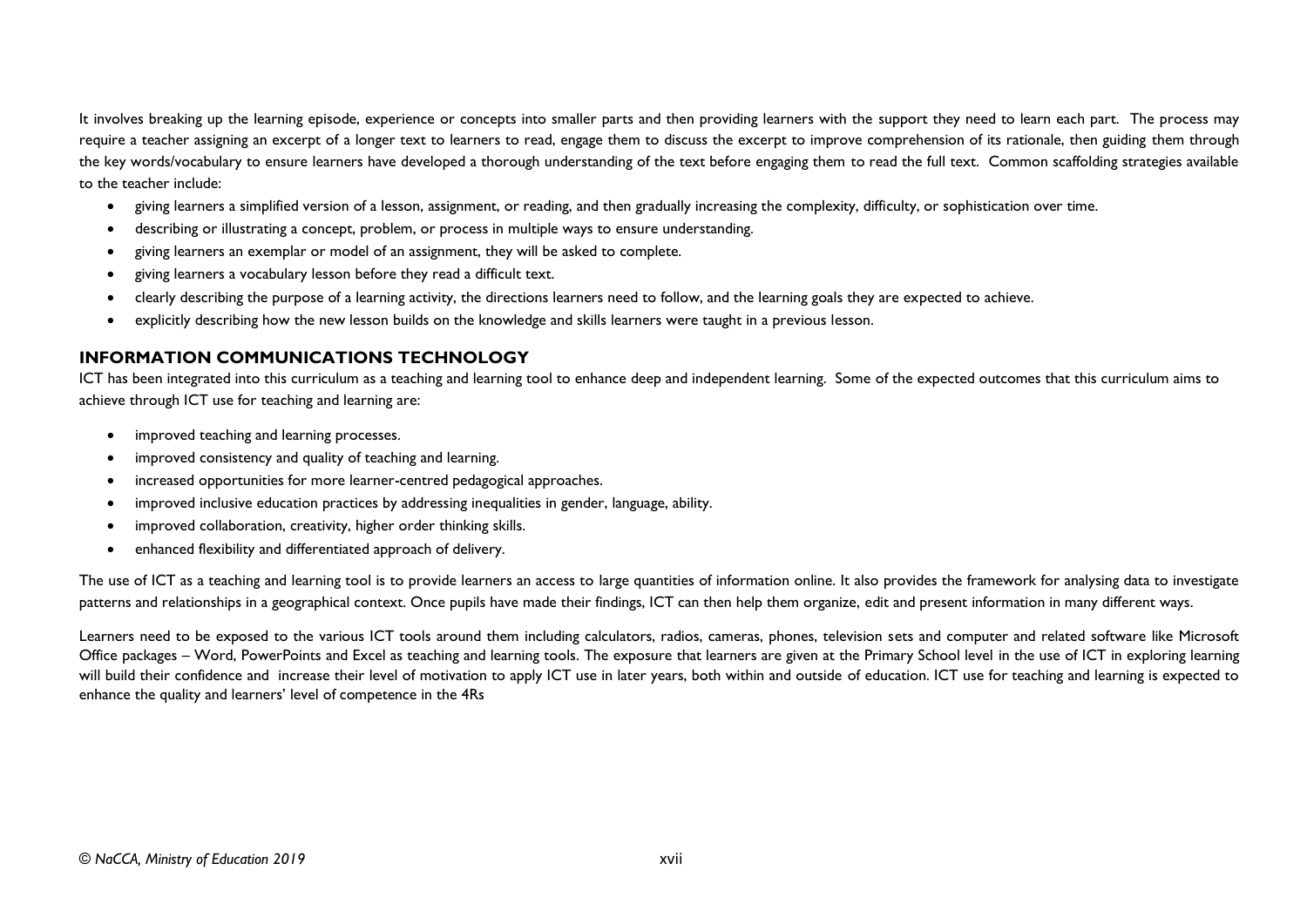#### <span id="page-19-0"></span>**ORGANISATION OF THE CURRICULUM**

The curriculum is organised under key headings and class as below:

**Strands** are the broad areas/sections of the history curriculum to be studied.

**Sub-strands** are larger groups of related indicators. Indicators from sub-strands may sometimes be closely related.

**Content Standards** refers to the pre-determined level of knowledge, skill and/or attitude that a learner attains by a set stage of education.

Indicators is a clear outcome or milestone that learners have to exhibit in each year to meet the content standard expectation. The indicators represent the minimum expected standard in a year.

**Exemplar** refers to support and guidance which clearly explains the expected outcomes of an indicator and suggests what teaching and learning activities could taken, to support the facilitators/teachers in the delivery of the curriculum.

#### **Annotation**

A unique annotation is used to label the class, strands, sub-strands, content standards and learning indicators for the purpose of easy referencing.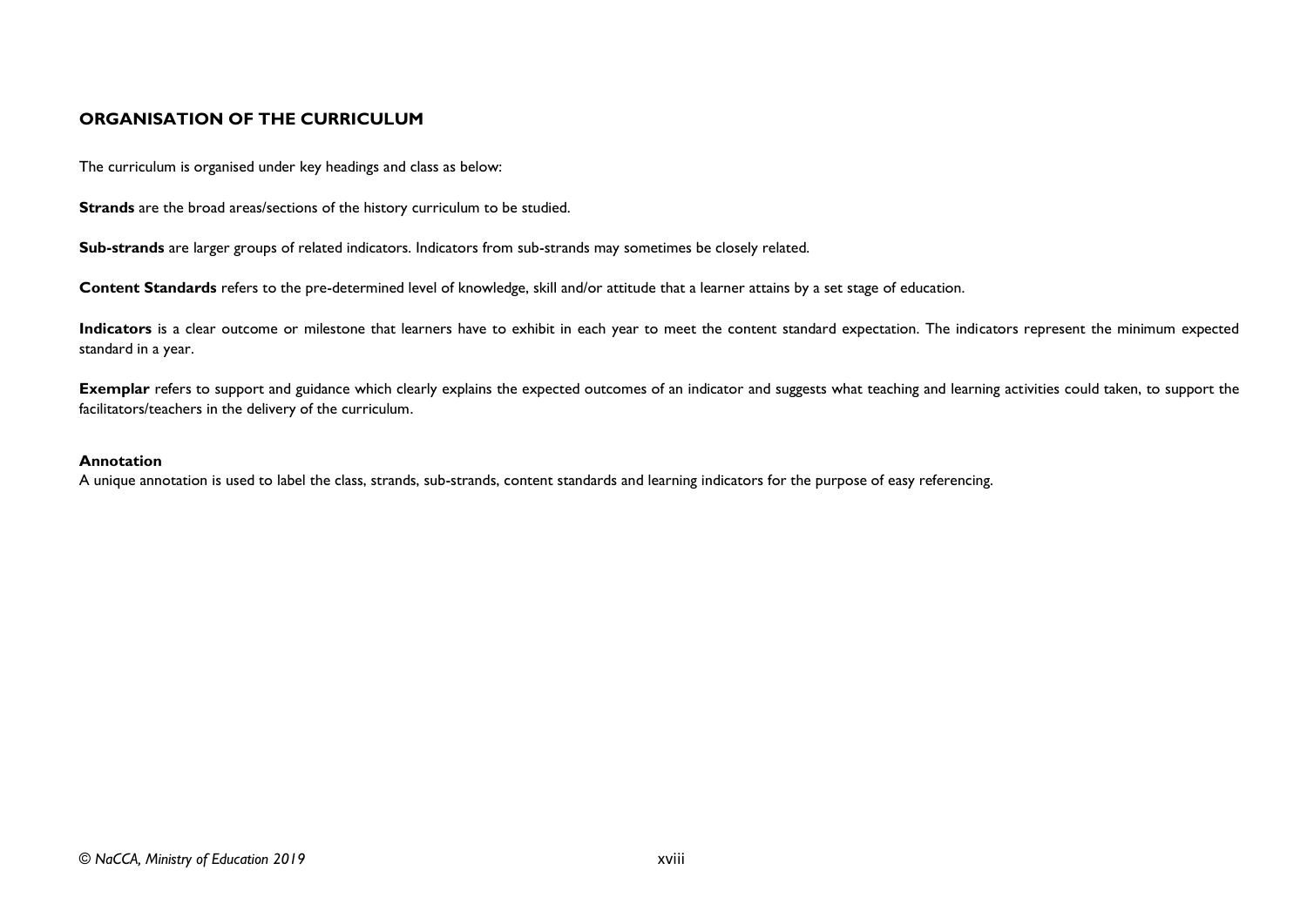#### **CURRICULUM REFERENCE NUMBERS**

#### *Example:* **B1.2.3.4.1**

| <b>ANNOTATION</b> | <b>MEANING / REPRESENTATION</b>        |
|-------------------|----------------------------------------|
| BI.               | <b>YEAR/CLASS</b>                      |
|                   | <b>STRAND NUMBER</b>                   |
| າ                 | <b>SUB-STRAND NUMBER</b>               |
|                   | <b>CONTENT STANDARD NUMBER</b>         |
| 4                 | LEARNING/ PERFORMANCE INDICATOR NUMBER |

<span id="page-20-0"></span>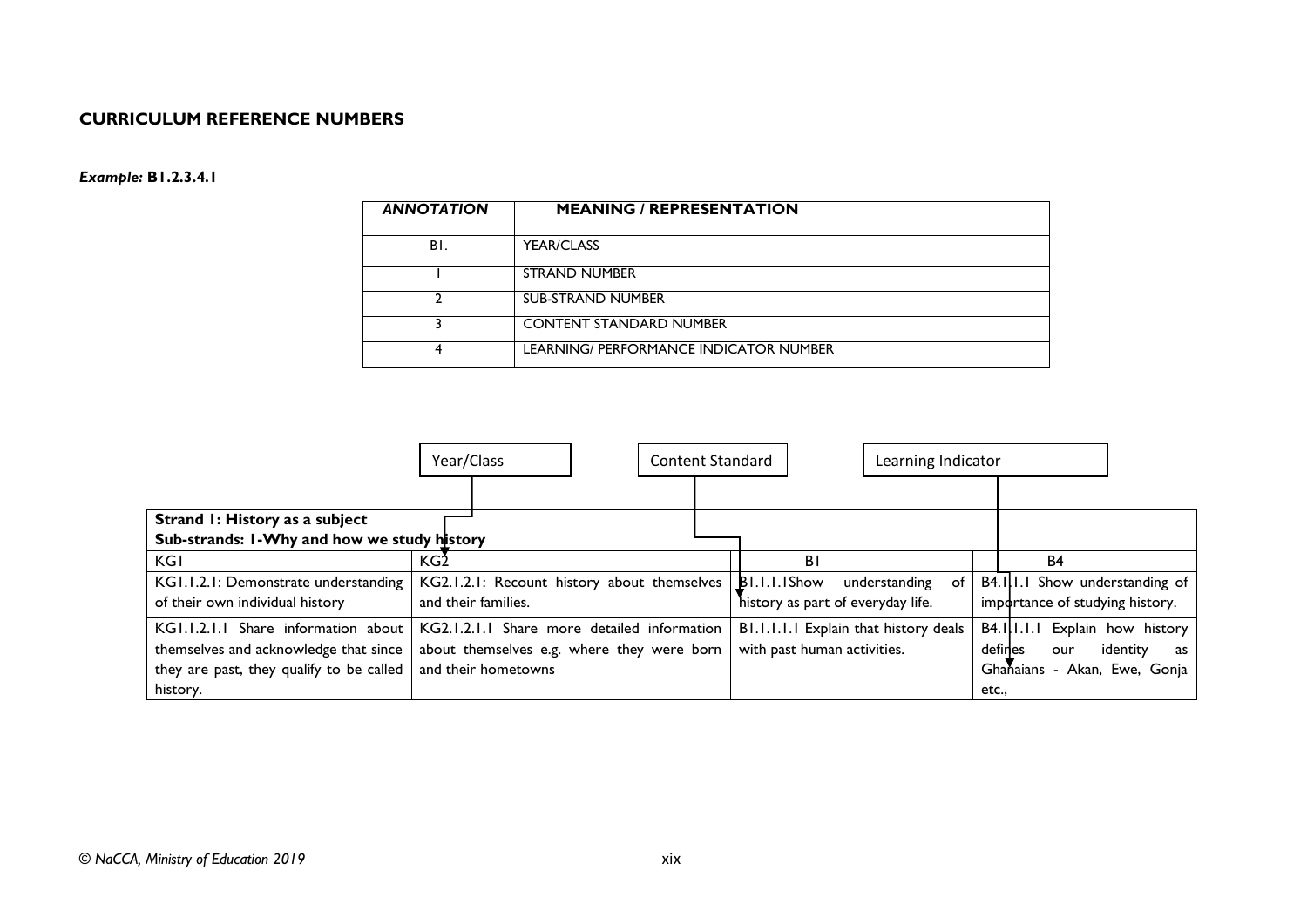### **SCOPE AND SEQUENCE**

| <b>STRAND</b>                  | <b>SUB-STRAND</b>                         | <b>BI</b>  | <b>B2</b> | <b>B3</b>  | <b>B4</b>  | B <sub>5</sub> | <b>B6</b>  |
|--------------------------------|-------------------------------------------|------------|-----------|------------|------------|----------------|------------|
| <b>HISTORY AS A SUBJECT</b>    | Why and how we study history              |            |           |            | V          |                |            |
|                                | The learner's own history                 |            |           |            |            |                |            |
|                                | <b>Family History</b>                     |            |           |            |            |                |            |
|                                | <b>Community History</b>                  |            |           |            |            |                |            |
|                                | The People of Ghana                       |            |           | $\sqrt{ }$ | $\sqrt{ }$ | $\sqrt{ }$     |            |
|                                | Inter-Group Relations                     |            |           | $\sqrt{ }$ |            |                |            |
| MY COUNTRY GHANA               | How Ghana got its name                    |            |           |            |            |                |            |
|                                | Major Historical locations                |            |           |            | $\sqrt{ }$ |                |            |
|                                | Some selected Individuals                 |            |           | $\sqrt{ }$ | $\sqrt{ }$ | $\sqrt{ }$     |            |
| <b>EUROPEANS IN GHANA</b>      | Arrival of Europeans                      |            |           | $\sqrt{ }$ |            |                |            |
|                                | International trade including Slave Trade |            |           |            |            | $\sqrt{ }$     |            |
|                                | <b>Missionary Activities</b>              |            |           |            | $\sqrt{ }$ |                |            |
|                                | Impact of European presence               |            |           |            |            |                | $\sqrt{ }$ |
| <b>COLONISATION AND</b>        | Establishing Colonial rule in Ghana       |            |           |            | $\sqrt{ }$ |                |            |
| <b>DEVELOPMENTS UNDER</b>      | Social Development                        |            |           |            |            | $\sqrt{ }$     |            |
| <b>COLONIAL RULE IN GHANA</b>  | <b>Economic Development</b>               |            |           |            |            | $\sqrt{ }$     |            |
|                                | Political Development                     |            |           |            |            |                | $\sqrt{ }$ |
| <b>JOURNEY TO INDEPENDENCE</b> | Early Protest Movements                   |            |           |            |            | $\sqrt{ }$     |            |
|                                | Formation of Political Parties            |            |           |            |            |                | $\sqrt{ }$ |
|                                | The 1948 riots                            |            |           |            |            | $\sqrt{ }$     |            |
|                                | Ghana gains independence                  |            |           |            |            |                | $\sqrt{ }$ |
| <b>INDEPENDENT GHANA</b>       | The Republics                             | $\sqrt{ }$ |           |            | $\sqrt{ }$ |                | $\sqrt{ }$ |
|                                | Military Rule                             |            |           |            |            |                | $\sqrt{ }$ |

1

*<sup>©</sup> NaCCA, Ministry of Education 2019* xx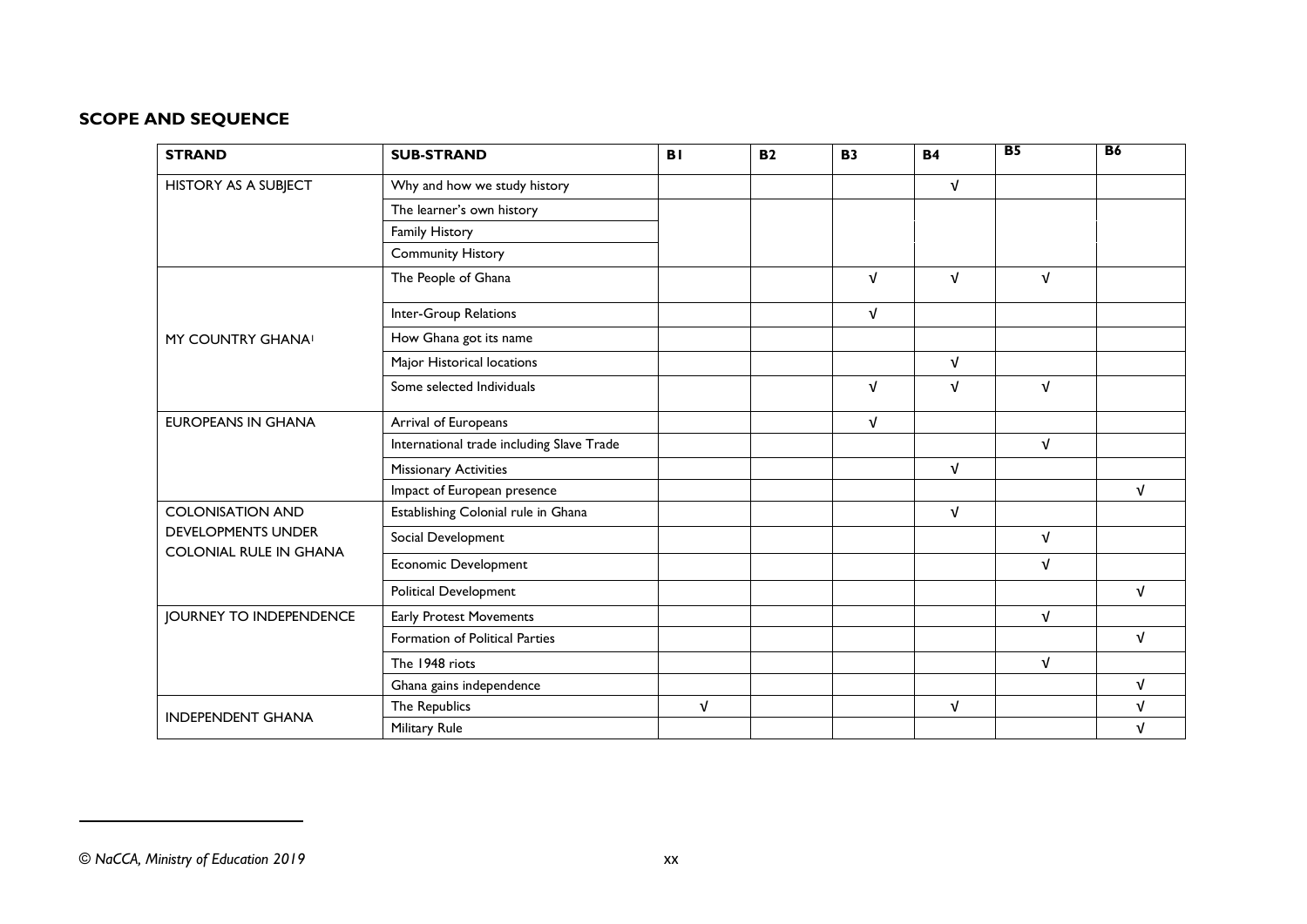# <span id="page-22-0"></span>**BASIC 1**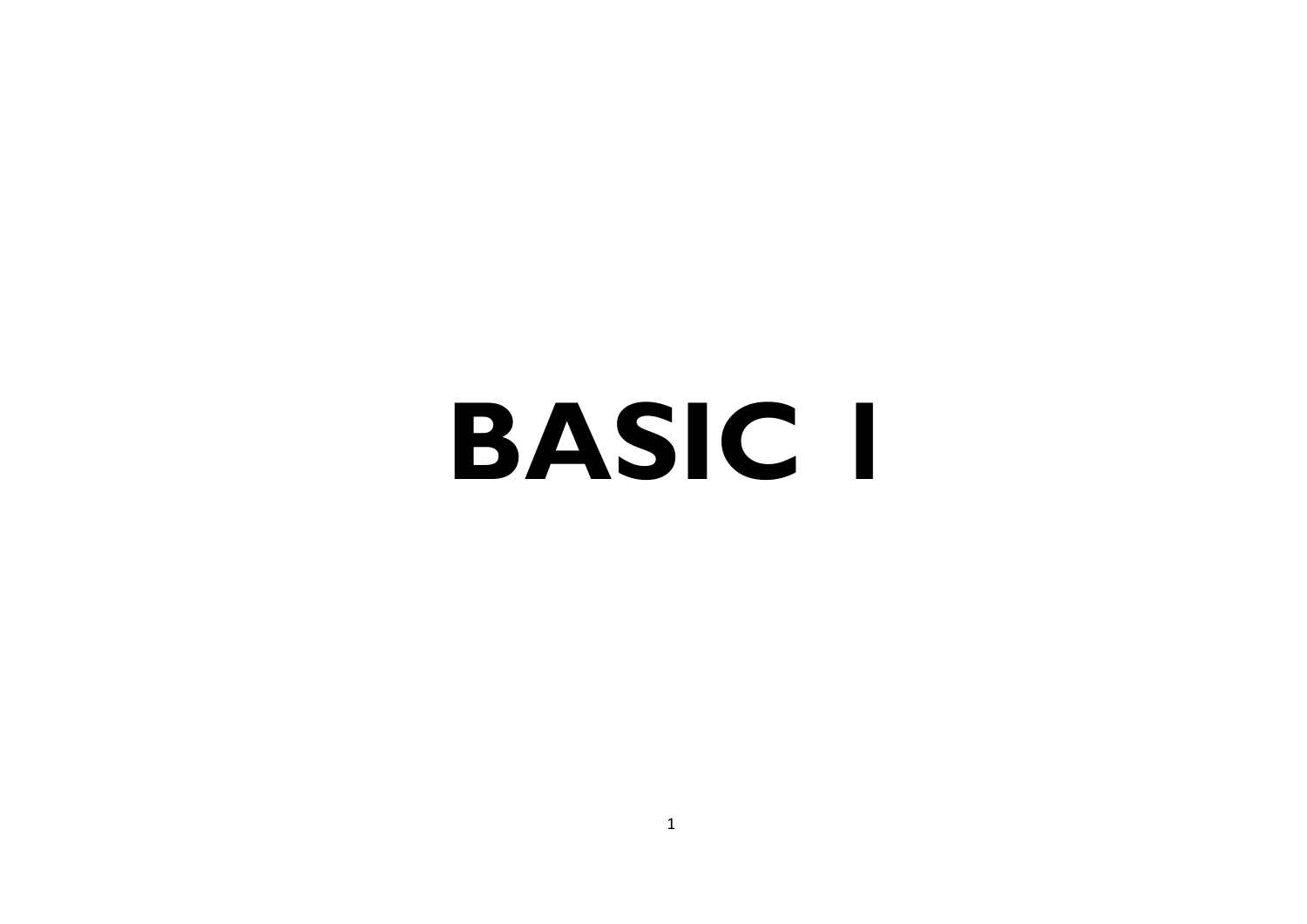### **Strand 1: History as a Subject Sub-Strand 1: Why and How We Study History**

<span id="page-23-0"></span>

| <b>CONTENT STANDARDS</b>                                                             | <b>INDICATORS AND EXEMPLARS</b>                                                                                                                                                                                                                                                                                                                                                                                                                                                                                                                                                                                                                                                                                                                                                                                                                                                                                                                                                                                                                                                                                                                                                                                                                                                                                       | <b>SUBJECT SPECIFIC PRACTICES</b><br><b>AND CORE COMPETENCIES</b>                                  |
|--------------------------------------------------------------------------------------|-----------------------------------------------------------------------------------------------------------------------------------------------------------------------------------------------------------------------------------------------------------------------------------------------------------------------------------------------------------------------------------------------------------------------------------------------------------------------------------------------------------------------------------------------------------------------------------------------------------------------------------------------------------------------------------------------------------------------------------------------------------------------------------------------------------------------------------------------------------------------------------------------------------------------------------------------------------------------------------------------------------------------------------------------------------------------------------------------------------------------------------------------------------------------------------------------------------------------------------------------------------------------------------------------------------------------|----------------------------------------------------------------------------------------------------|
| <b>BI.I.I.I. Demonstrate</b><br>understanding of what<br>history is about and how it | B1.1.1.1.1 Explain that history deals with past human activities<br>Enquiry route: What event did you witness on your first day at school? Which people<br>took part in the event?                                                                                                                                                                                                                                                                                                                                                                                                                                                                                                                                                                                                                                                                                                                                                                                                                                                                                                                                                                                                                                                                                                                                    | As learners identify and discuss<br>past events, they develop<br>imaginative and critical thinking |
| is part of everyday life.                                                            | Mention the activity they witnessed on their first day at school<br>Identify any activity performed in the past which has not been performed again<br>List any past events they have witnessed<br>3.<br>Explain that since those activities were performed in the past, they qualify to be<br>called history<br>Learners sing a song, recite a rhyme or watch a documentary of any past<br>5.<br>activity.<br>B1.1.1.1.2 Describe how sources of historical evidence help us find out about past human<br>activities<br>Enquiry route: where do we get information about our past? Why do we celebrate birthdays and<br>festivals?<br>1. Sing songs or recite rhymes related to celebrations such as birthdays, festivals and<br>weddings as part of history.<br>2. Sketch/show a video of a scene depicting a birthday, funeral, wedding and festival<br>celebration<br>Start a birthday partnership/register to make history alive in the classroom. Learners<br>3.<br>write their date of birth chronologically on a manila card and this should be hanged in<br>the classroom. At the end of every history lesson, the class could refer to these<br>records for an upcoming birthday.<br>Build an album of themselves and family members, starting with earlier pictures and<br>4.<br>photographs to resent ones | skills as well as chronological<br>understanding of historical events                              |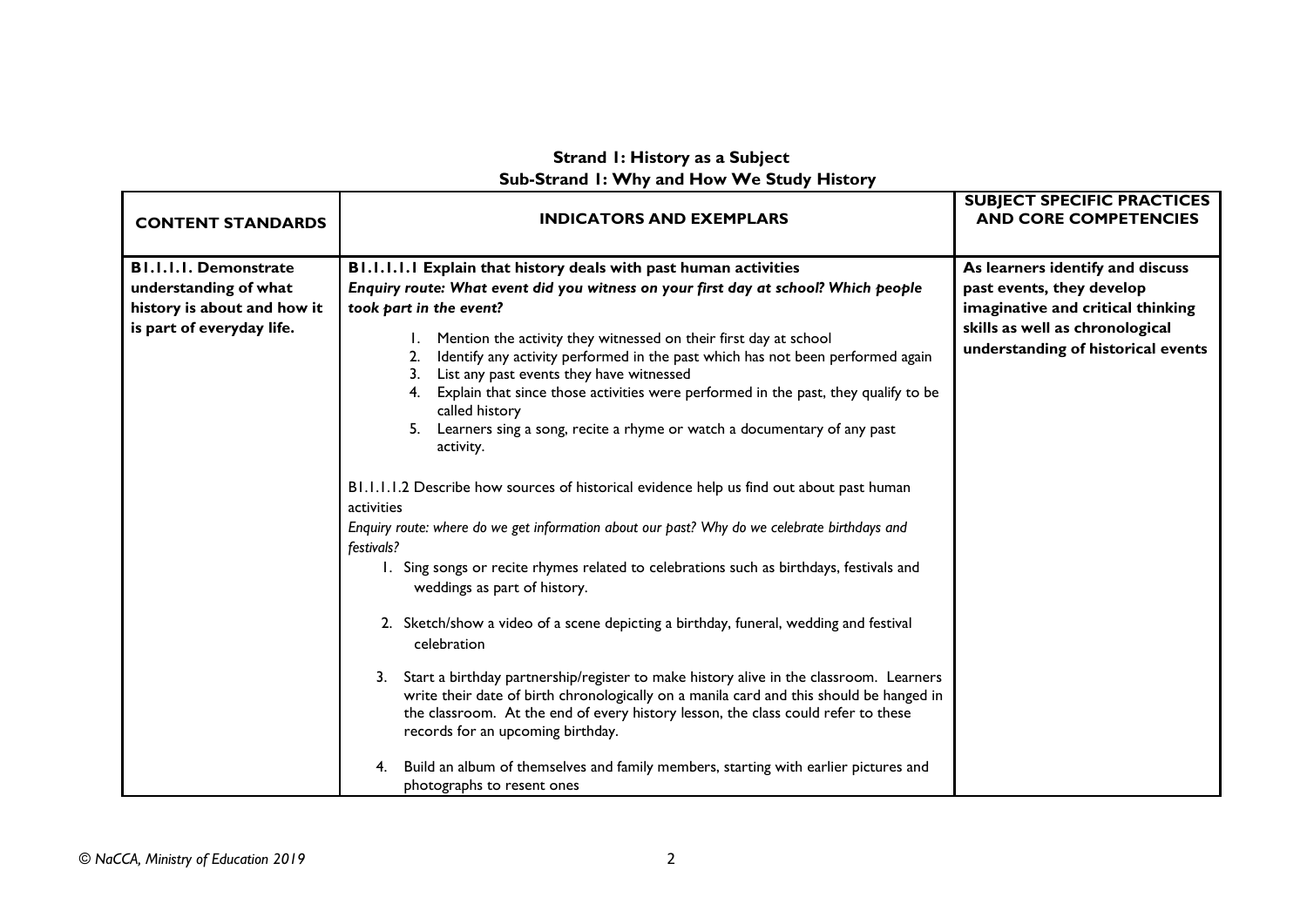# **Sub-Strand 4: Community History**

<span id="page-24-0"></span>

| <b>CONTENT STANDARDS</b>                                     | <b>INDICATORS AND EXEMPLARS</b>                                                                                                                                                                                                                                                                                                                                                                                                                                                                                                                                                                                                                                                                                       | <b>SUBJECT SPECIFIC PRACTICES</b><br><b>AND CORE COMPETENCIES</b>                                                                                                              |
|--------------------------------------------------------------|-----------------------------------------------------------------------------------------------------------------------------------------------------------------------------------------------------------------------------------------------------------------------------------------------------------------------------------------------------------------------------------------------------------------------------------------------------------------------------------------------------------------------------------------------------------------------------------------------------------------------------------------------------------------------------------------------------------------------|--------------------------------------------------------------------------------------------------------------------------------------------------------------------------------|
| <b>B1.1.4.2. Recount history</b><br>about their communities. | <b>B1.1.4.2.1 State the similarities and differences between the communities</b><br>where learners live.<br>Enquiry route: What is unique about your community? How similar/ different is your<br>community from others?<br>1. Visit historical sites in town e.g. an old chapel, a post office, a chief's palace,<br>grooves, forests, wetlands etc.<br>Learners list the names of historical sites starting with the oldest to the most<br>recent<br>3. learners sketch what they have seen on their visit<br>4. Compare sketches drawn with pictures of historical sites from other<br>communities<br>Learners discuss their sketches bringing out similarities and differences in the<br>5.<br>sites they visited | As learners compare and<br>reconstruct past human activities<br>from evidence, they develop<br>chronological understanding,<br>cultural identity, creativity and<br>innovation |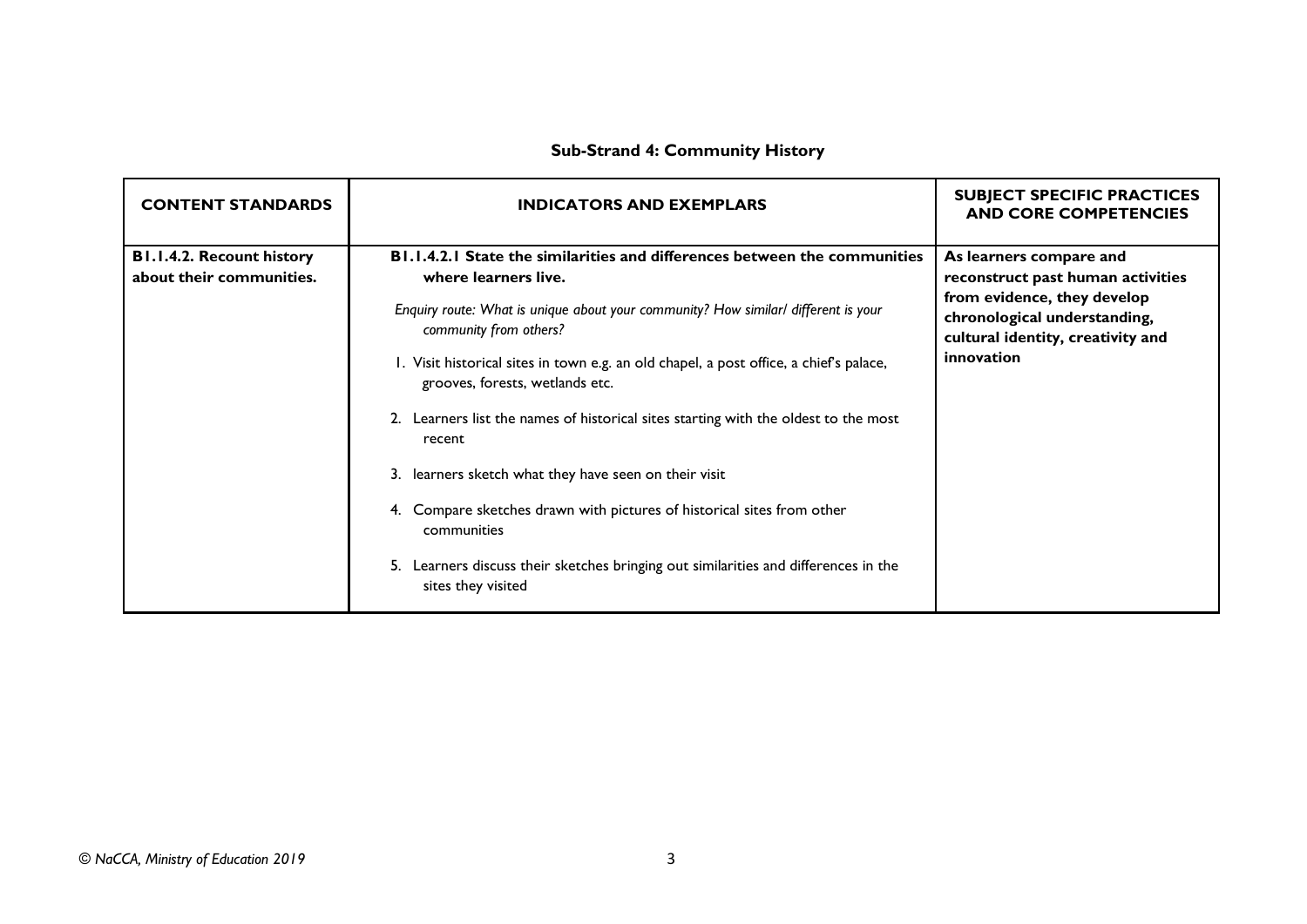#### **Strand 2: My Country Ghana Sub-Strand 3: How Ghana Got Its Name**

| <b>CONTENT STANDARDS</b>                                                                           | <b>INDICATORS AND EXEMPLARS</b>                                                                                                                                                                                                                                                                                                                                                                                                                                                                                                                                                                                                   | <b>SUBJECT SPECIFIC PRACTICES</b><br><b>AND CORE COMPETENCIES</b>                                                             |
|----------------------------------------------------------------------------------------------------|-----------------------------------------------------------------------------------------------------------------------------------------------------------------------------------------------------------------------------------------------------------------------------------------------------------------------------------------------------------------------------------------------------------------------------------------------------------------------------------------------------------------------------------------------------------------------------------------------------------------------------------|-------------------------------------------------------------------------------------------------------------------------------|
| <b>B1.2.3.1. Demonstrate</b><br>understanding of why<br>Ghana used to be called<br>the Gold Coast' | B1.2.3.1.1 Explain why, in the past, Ghana was known as the Gold<br>Coast.<br>Enquiry route: Why did the country change its name from the Gold Coast to Ghana?<br>Who proposed the change of name? Why was the new name proposed?<br>Explain how the name was changed from Gold Coast to Ghana Discuss the<br>English translation of the Portuguese name costa da mina - Gold Coast<br>2. Use the internet to locate ancient Ghana empire and the Akan forest<br>regions of Ghana<br>3. Discuss the role of Dr J.B. Danquah in linking the civilisations of the ancient<br>Ghana Empire to the Akan of the forest region of Ghana | Learners develop digital literacy,<br>national identity and national pride<br>as they explore the origin of the<br>name Ghana |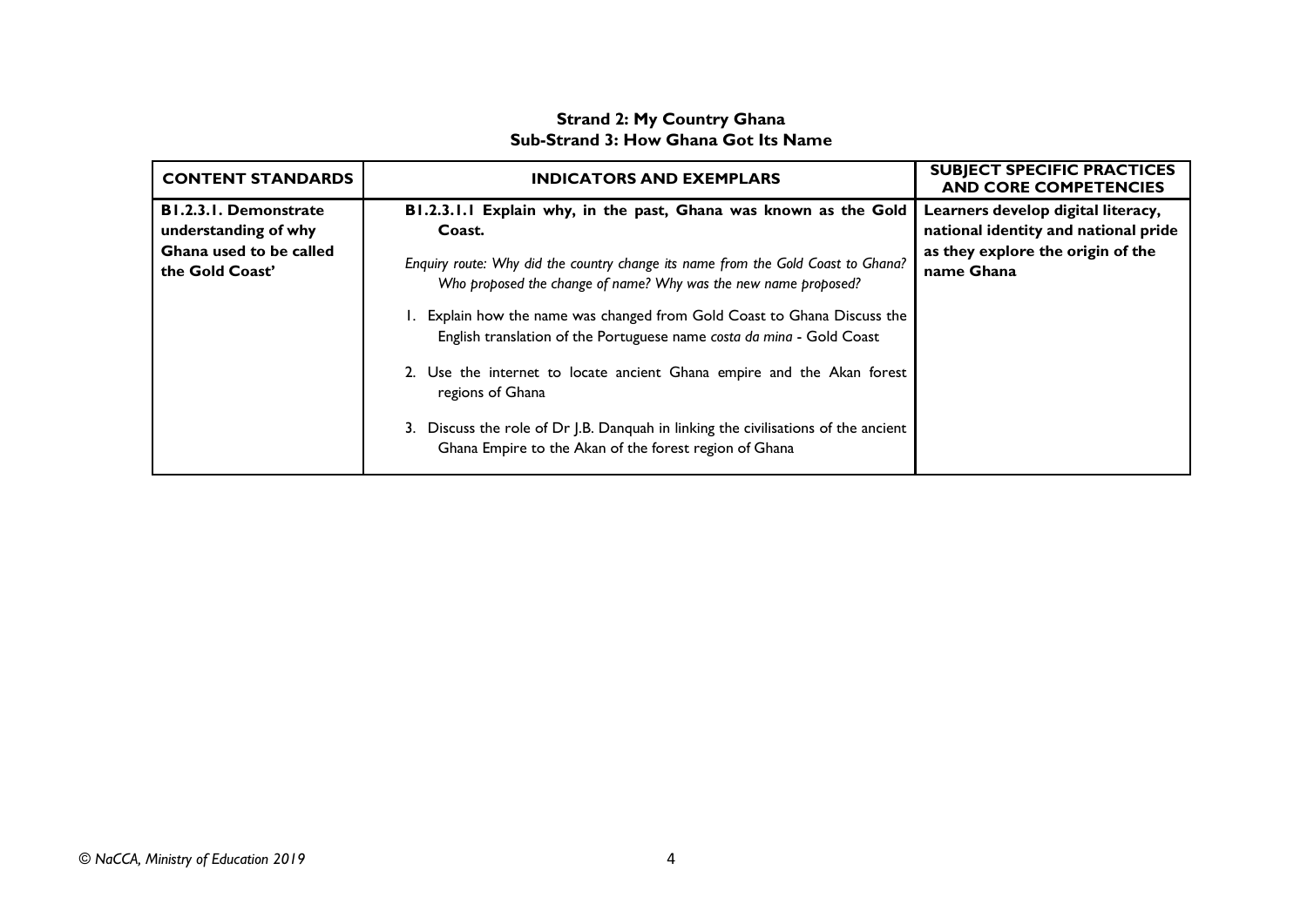| <b>CONTENT STANDARDS</b>                                                                                    | <b>INDICATORS AND EXEMPLARS</b>                                                                                                                                                                                                                                                                                                                                                                                                                                                                                                                                                      | <b>SUBJECT SPECIFIC PRACTICES</b><br><b>AND CORE COMPETENCIES</b>                                                                 |
|-------------------------------------------------------------------------------------------------------------|--------------------------------------------------------------------------------------------------------------------------------------------------------------------------------------------------------------------------------------------------------------------------------------------------------------------------------------------------------------------------------------------------------------------------------------------------------------------------------------------------------------------------------------------------------------------------------------|-----------------------------------------------------------------------------------------------------------------------------------|
| <b>B1.2.3.1. Demonstrate</b><br>understanding of why<br>Ghana used to be called the<br>'Gold Coast', Cont'd | B1.2.3.1.2 Recall when the name Ghana came into formal use.<br>Enquiry route: How was the name changed? In which year was the name changed?<br>Discuss the sequence of events leading to the change of name<br>Discuss the role of played by parliament and other individuals in the change of<br>name from Gold Coast to Ghana<br>Dramatise a scene in parliament in changing the name Gold Coast to Ghana<br>3.<br>Explain how similarly a new independent country can take on a new name, a new<br>4.<br>flag, a new leader in a story form. (A resource person could be invited) | Learners develop creative,<br>innovative, national identity and<br>national pride as they explore the<br>origin of the name Ghana |

#### **Sub-Strand 3: How Ghana Got Its Name**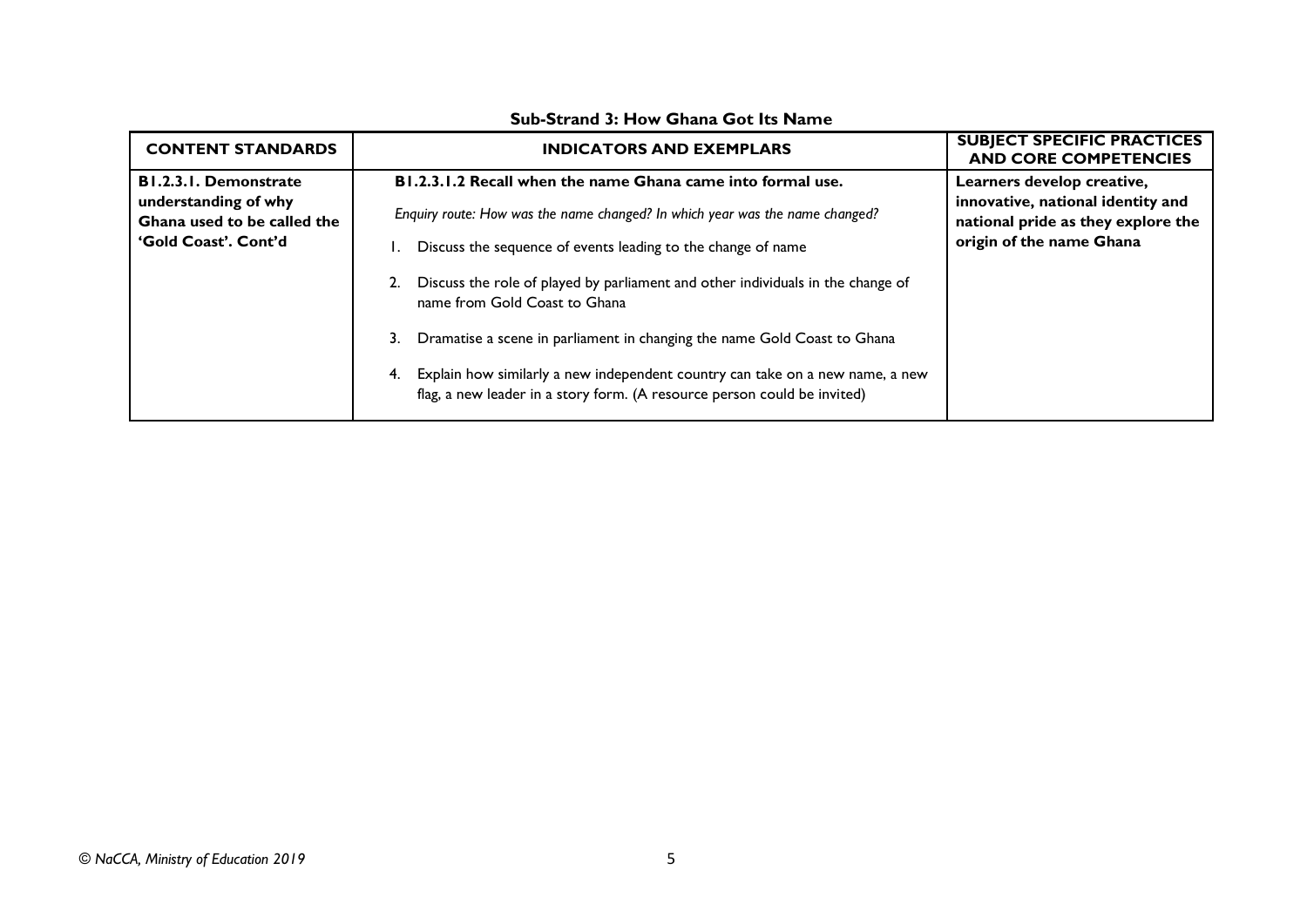| <b>CONTENT STANDARDS</b>                                                                                                     | <b>INDICATORS AND EXEMPLARS</b>                                                                                                                                                                                                                                                                                                                                                                                                                                                                                                                                                                                                                                                                                                                                                                                                                                                                                                                                               | <b>SUBJECT SPECIFIC PRACTICES</b><br><b>AND CORE COMPETENCIES</b>                                                                                                                       |
|------------------------------------------------------------------------------------------------------------------------------|-------------------------------------------------------------------------------------------------------------------------------------------------------------------------------------------------------------------------------------------------------------------------------------------------------------------------------------------------------------------------------------------------------------------------------------------------------------------------------------------------------------------------------------------------------------------------------------------------------------------------------------------------------------------------------------------------------------------------------------------------------------------------------------------------------------------------------------------------------------------------------------------------------------------------------------------------------------------------------|-----------------------------------------------------------------------------------------------------------------------------------------------------------------------------------------|
| <b>B1.2.5.1. Show</b><br>understanding of<br>significant roles played by<br><b>Ghanaians from different</b><br>walks of life | B1.2.5.1.1 Identify Ghanaians of diverse fields who have contributed<br>significantly to national development including Theodosia Okoh -<br>National flag. Amon Kotei - Coat of Arms. Baba Yara - Football<br>for Ghana. Ephraim Amu - Music, Kofi Antubam - Art and craft,<br>Kow Ansah - Film etc.<br>Enquiry route: which individuals have contributed to Ghana's development? How have<br>they contributed to Ghana's development?<br>1. Identify Ghanaians of diverse professions who have contributed significantly to<br>national development<br>2. Match individuals with their achievements e. g Theodosia Okoh - national flag.<br>Amon Kotei - coat of arms. Baba Yara - football for Ghana. Ephraim Amu-<br>music, Kofi Antubam- art and craft, Kow Ansah – Film etc.<br>3. Show and discuss a documentary of significant individuals<br>4. Guide learners to study about these individuals using the internet<br>5. Role play what learners want to be in future | The use of evidence (Flag, coat of<br>Arms etc.) to appreciate the<br>significant contributions of some<br>Ghanaians, learners become<br>creative, innovative and digitally<br>literate |
|                                                                                                                              |                                                                                                                                                                                                                                                                                                                                                                                                                                                                                                                                                                                                                                                                                                                                                                                                                                                                                                                                                                               |                                                                                                                                                                                         |

#### **Sub-Strand 5: Some Selected Individuals**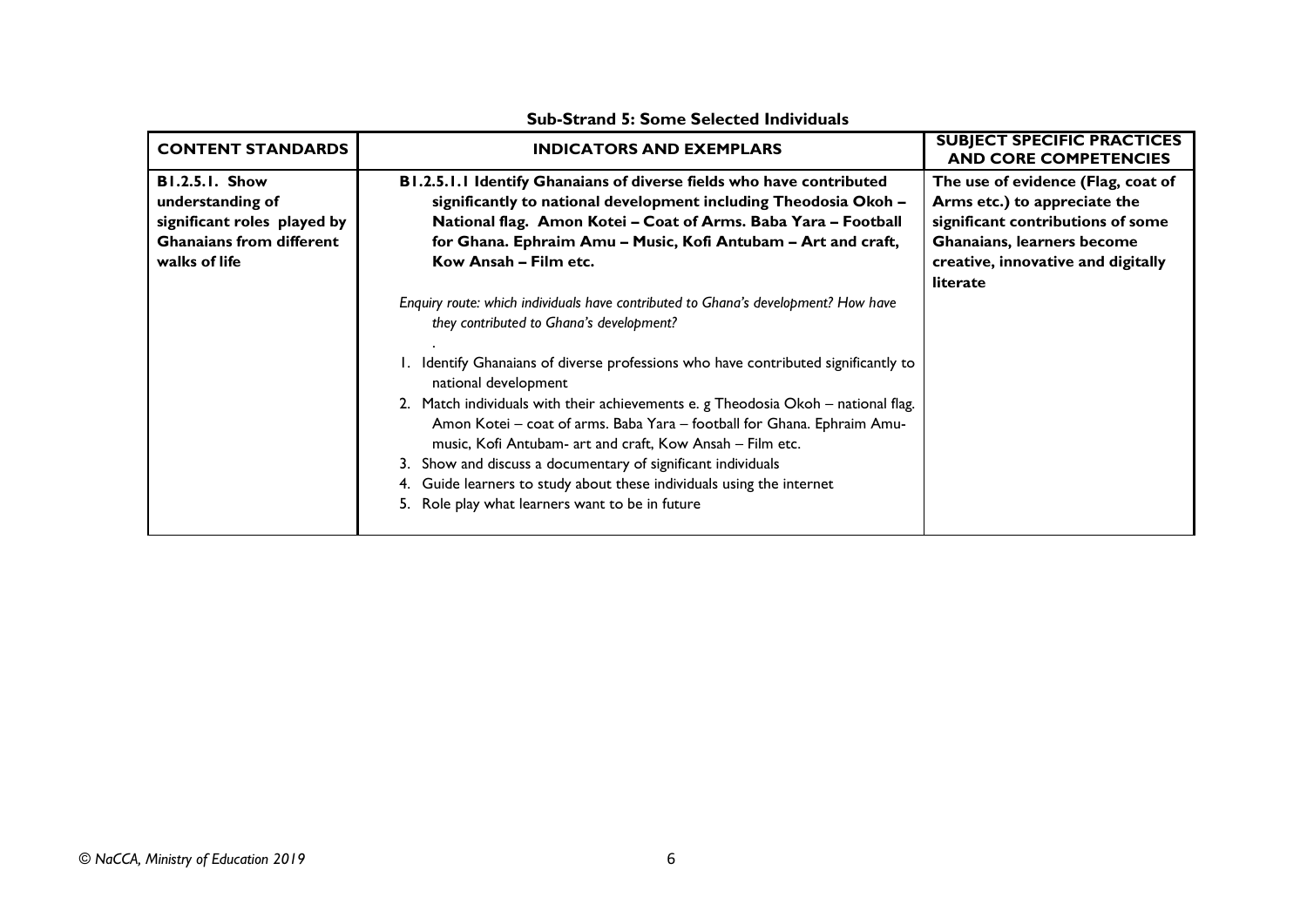### **Strand 3 Europeans in Ghana Sub-Strand 1: Arrival of Europeans**

<span id="page-28-0"></span>

| <b>CONTENT STANDARDS</b>           | <b>INDICATORS AND EXEMPLARS</b>                                                                                                                                         | <b>SUBJECT SPECIFIC PRACTICES</b><br><b>AND CORE COMPETENCIES</b>                                   |
|------------------------------------|-------------------------------------------------------------------------------------------------------------------------------------------------------------------------|-----------------------------------------------------------------------------------------------------|
| <b>B1.3.1.1 Show understanding</b> | B1.3.1.1.1 Explore which Europeans came to Ghana                                                                                                                        | As learners use evidence to                                                                         |
| of Europeans who came to<br>Ghana  | Enquiry Route: Which Europeans came to Ghana? Which country came first? Where did<br>they first settle?                                                                 | explore the chronology of events,<br>they enhance their global<br>citizenship, and digital literacy |
|                                    | Identify the European countries whose citizens came and settled in Ghana<br>- Portugal, Britain, France, Sweden, Germany, (Brandenburg) Denmark,<br>Norway, Netherlands |                                                                                                     |
|                                    | 2. Arrange the Europeans which they came to Ghana in the order which they<br>came (starting with those who came first)                                                  |                                                                                                     |
|                                    | Locate each of these countries on the world map using the internet.<br>3.                                                                                               |                                                                                                     |
|                                    | 4. Find out where each country first settled in Ghana (From parents,<br>museums etc.)                                                                                   |                                                                                                     |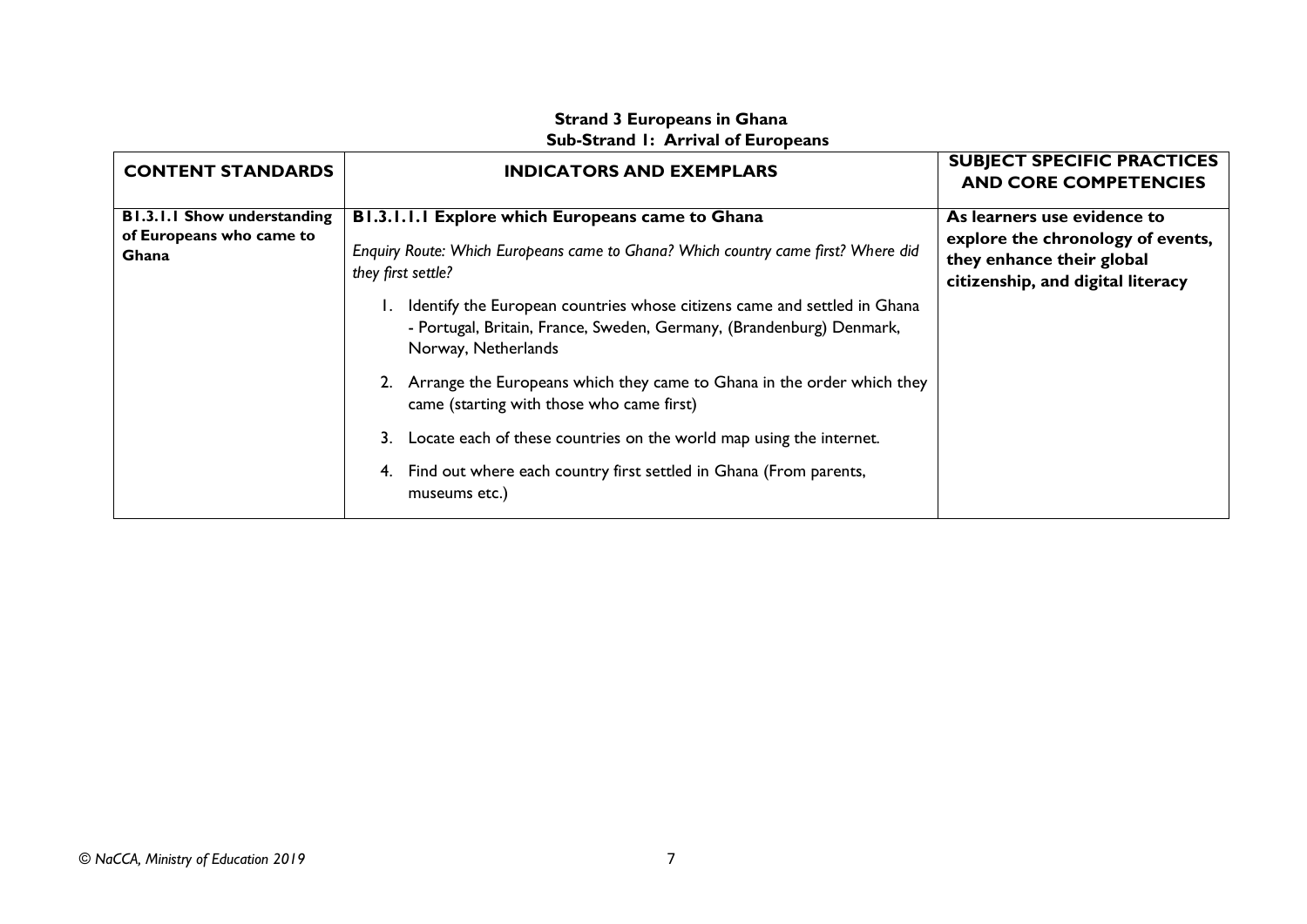# **Strand 6: Independent Ghana Sub-Strand 1: The Republics**

<span id="page-29-0"></span>

| <b>CONTENT STANDARDS</b>                                                                               | <b>INDICATORS AND EXEMPLARS</b>                                                                                                                                                                                                                                                                                                                             | <b>SUBJECT SPECIFIC PRACTICES</b><br><b>AND CORE COMPETENCIES</b>                                                                          |
|--------------------------------------------------------------------------------------------------------|-------------------------------------------------------------------------------------------------------------------------------------------------------------------------------------------------------------------------------------------------------------------------------------------------------------------------------------------------------------|--------------------------------------------------------------------------------------------------------------------------------------------|
| <b>BI.6.I.I. Demonstrate</b><br>understanding of the<br>presidents that have ruled<br>Ghana since 1960 | B1.6.1.1.1. Identify the Presidents Ghana has had since 1960<br>Enquiry route: Who was Ghana's first President? Who ruled Ghana from<br>1960-2016?                                                                                                                                                                                                          | By using pictorial evidence to<br>appreciate the identity of the<br>presidents that have ruled Ghana<br>since 1960, learners enhance their |
|                                                                                                        | 1. Name the presidents of Ghana since 1960.                                                                                                                                                                                                                                                                                                                 | personal development,<br>communicative and collaborative                                                                                   |
|                                                                                                        | Match pictures of Ghana's presidents with their names (Create an<br>2.<br>album with the pictures).<br>Match the names of presidents of Ghana with their dates of tenure (Add the<br>names to their pictures).<br>Put learners in groups to create a gallery station on the following<br>3.                                                                 | <b>skills</b>                                                                                                                              |
|                                                                                                        | lines.<br>Select a picture of one of the presidents<br>a.<br>Display the picture of the selected president on a large<br>b.<br>cardboard<br>Write the name of the president below the picture<br>C.<br>Add the length of tenure of the president<br>d.<br>4.<br>** Invite learners to visit the gallery station and talk about each<br>group's presentation |                                                                                                                                            |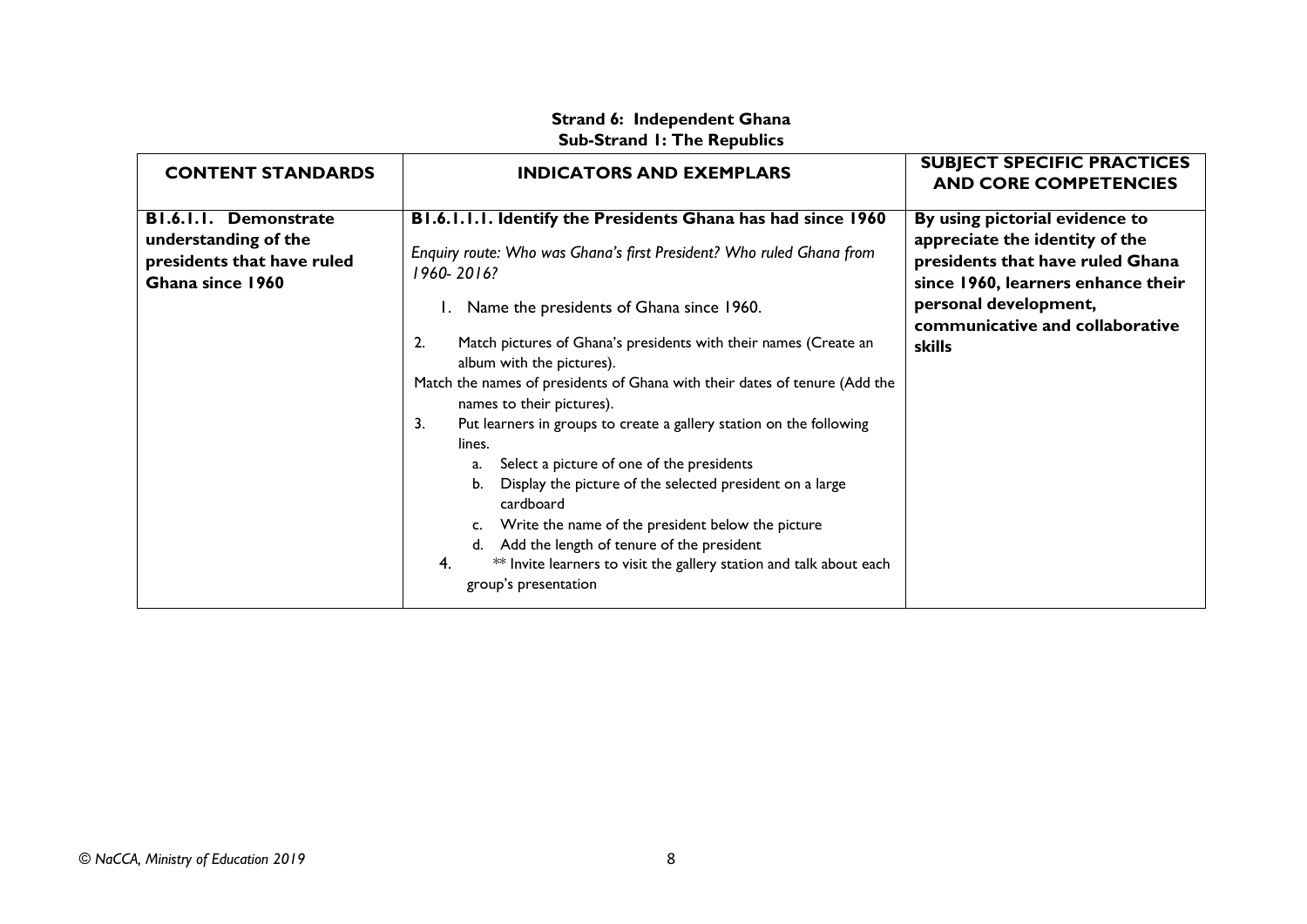# **BASIC 2**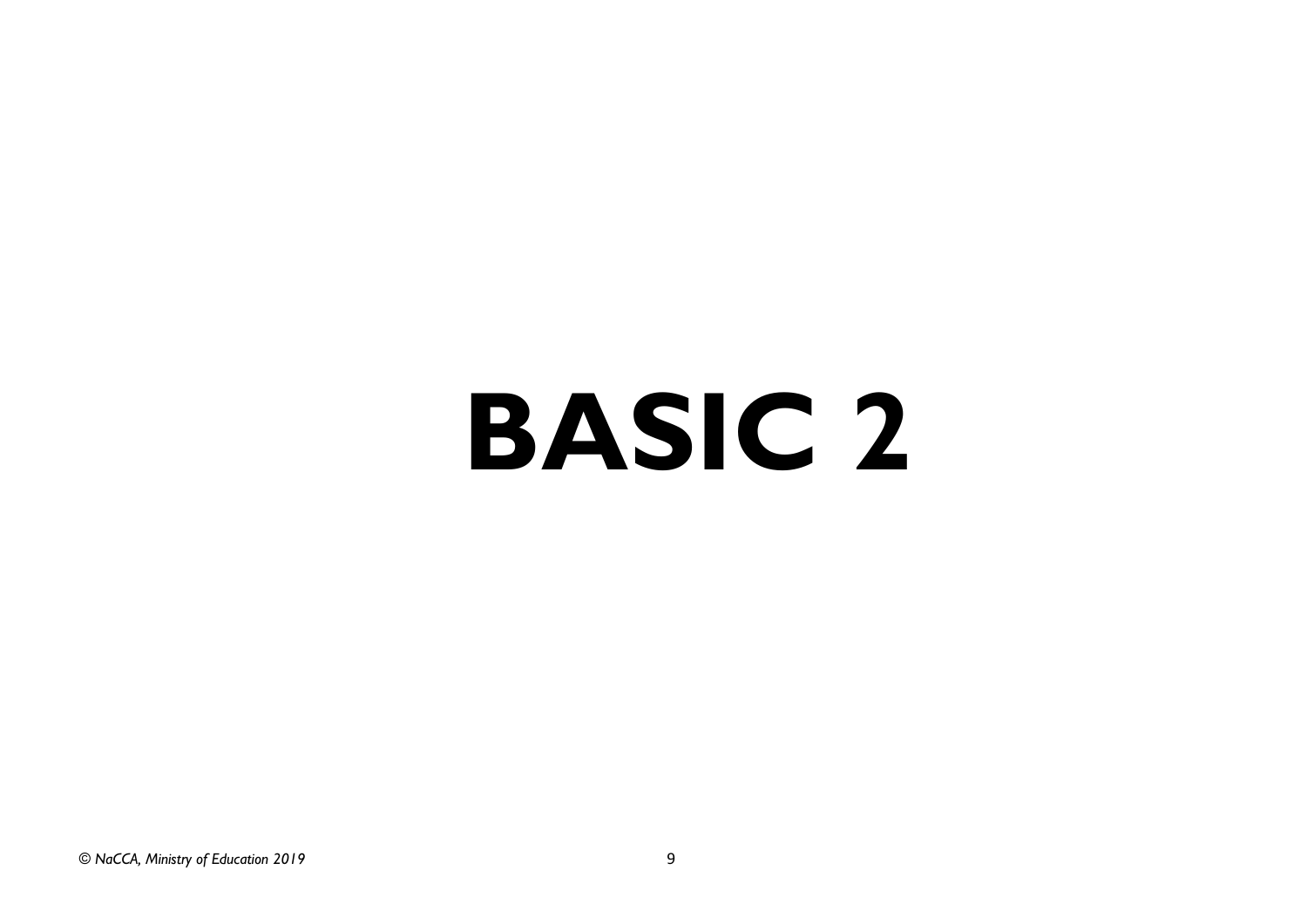# **Basic 2 Strand 2: My Country Ghana Sub-Strand 1: The People Of Ghana**

<span id="page-31-2"></span><span id="page-31-1"></span><span id="page-31-0"></span>

| <b>CONTENT</b><br><b>STANDARDS</b>                                                                           | <b>INDICATORS AND EXEMPLARS</b>                                                                                                                                                                                                                                                                                                                                                                                                                                                                                                           | <b>SUBJECT SPECIFIC</b><br><b>PRACTICES AND CORE</b><br><b>COMPETENCIES</b>                                                                               |
|--------------------------------------------------------------------------------------------------------------|-------------------------------------------------------------------------------------------------------------------------------------------------------------------------------------------------------------------------------------------------------------------------------------------------------------------------------------------------------------------------------------------------------------------------------------------------------------------------------------------------------------------------------------------|-----------------------------------------------------------------------------------------------------------------------------------------------------------|
| <b>B2.2.1.1. Demonstrate</b><br>knowledge of the ethnic<br>groups in Ghana                                   | B2.2.1.1.1 Identify the ethnic groups in each region in Ghana<br>Enquiry route: Which ethnic groups are there in your region?<br>Identify the administrative regions of Ghana<br>Ι.<br>Locate the ethnic groups in each region on a map of Ghana<br>2.<br>With the aid of a slide/video/TV/internet, identify the regions and ethnic<br>3.<br>groups in Ghana<br>Match the ethnic groups with their region<br>14.<br>List the administrative regions in the order in which they created (starting<br>with the oldest region)              | Learners enhance their cultural<br>identity, critical thinking, and<br>digital literacy as they identify the<br>various ethnic groups                     |
| <b>B2.2.1.1. Show</b><br>understanding of the<br>characteristics of some of<br>the ethnic groups in<br>Ghana | B2.2.1.1.1 State the characteristics of the ethnic groups in Ghana<br>Enquiry route: What are the characteristics of the ethnic groups? What differentiates one<br>ethnic group from the other?<br>Identify the characteristics (food, festivals, dressing, language, political<br>Ι.<br>institutions, social and economic activities, taboos, oaths etc.) of some of the<br>ethnic groups in Ghana<br>Show documentary/pictures/ internet of a festival of one of the ethnic groups<br>2.<br>3.<br>Discuss what the documentary entails. | As learners identify the<br>characteristics of the ethnic groups<br>in Ghana, they develop cultural<br>identity, tolerance and collaborate<br>with others |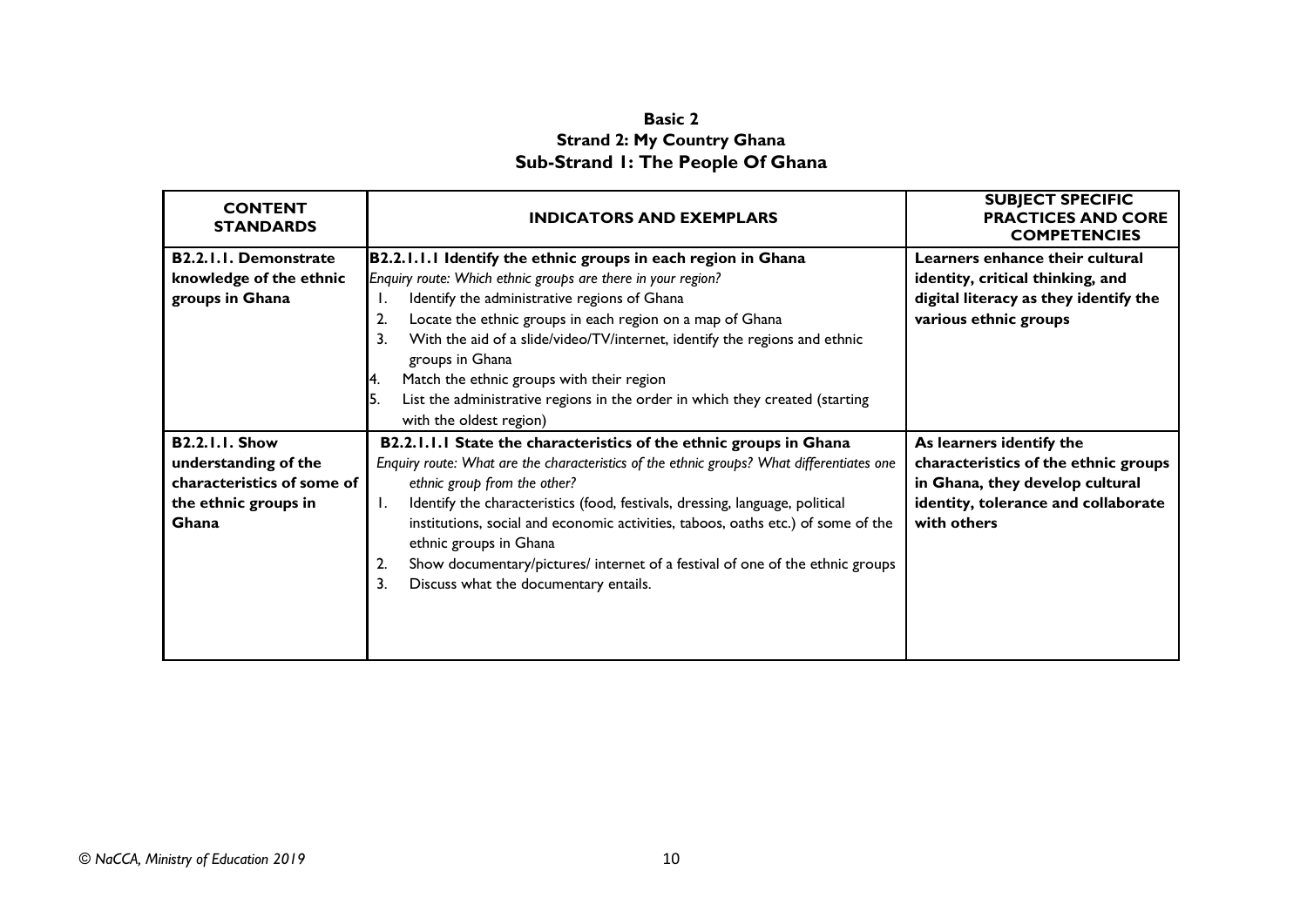# **Strand 2: My Country Ghana**

**Sub-Strand 4: Major Historical Locations**

<span id="page-32-0"></span>

| <b>CONTENT STANDARDS</b>                                                                              | <b>INDICATORS AND EXEMPLARS</b>                                                                                                                                                                                                                                                                                                                                                                                                                                                                                                                                                                                                                                                                                                                                                                                                      | <b>SUBJECT SPECIFIC PRACTICES</b><br><b>AND CORE COMPETENCIES</b>                                                                                                   |
|-------------------------------------------------------------------------------------------------------|--------------------------------------------------------------------------------------------------------------------------------------------------------------------------------------------------------------------------------------------------------------------------------------------------------------------------------------------------------------------------------------------------------------------------------------------------------------------------------------------------------------------------------------------------------------------------------------------------------------------------------------------------------------------------------------------------------------------------------------------------------------------------------------------------------------------------------------|---------------------------------------------------------------------------------------------------------------------------------------------------------------------|
| <b>B2.2.4.1. Exhibit</b><br>knowledge of the history<br>of the major historical<br>locations in Ghana | B2.2.4.1.1 Discuss the history of Ghana's major historical<br>locations. Examples include Kumasi military museum,<br>Komfo Anokye Sword, Assin Manso slave site, Gbewa<br>Palace.<br>Enquiry route: Where are the major historical locations? What do these<br>locations tell us about our history?<br>Identify the major historical locations in Ghana (starting<br>with the oldest location).<br>2. Show and discuss video/documentary/stories/slides about<br>the history of these major historical locations in Ghana.<br>Retell the history of these major historical locations in<br>Ghana.<br>Interact with knowledgeable persons/ opinion leaders/<br>4.<br>chiefs/ resource persons to tell the history of any<br>historical location in your community or district.<br>Visit any historical site in their community.<br>5. | The use of evidence to appreciate<br>the significance of historical<br>locations helps learners to develop<br>cultural identity, creative and<br>innovative skills. |
|                                                                                                       | Retell the history of major sites in their community.<br>6.                                                                                                                                                                                                                                                                                                                                                                                                                                                                                                                                                                                                                                                                                                                                                                          |                                                                                                                                                                     |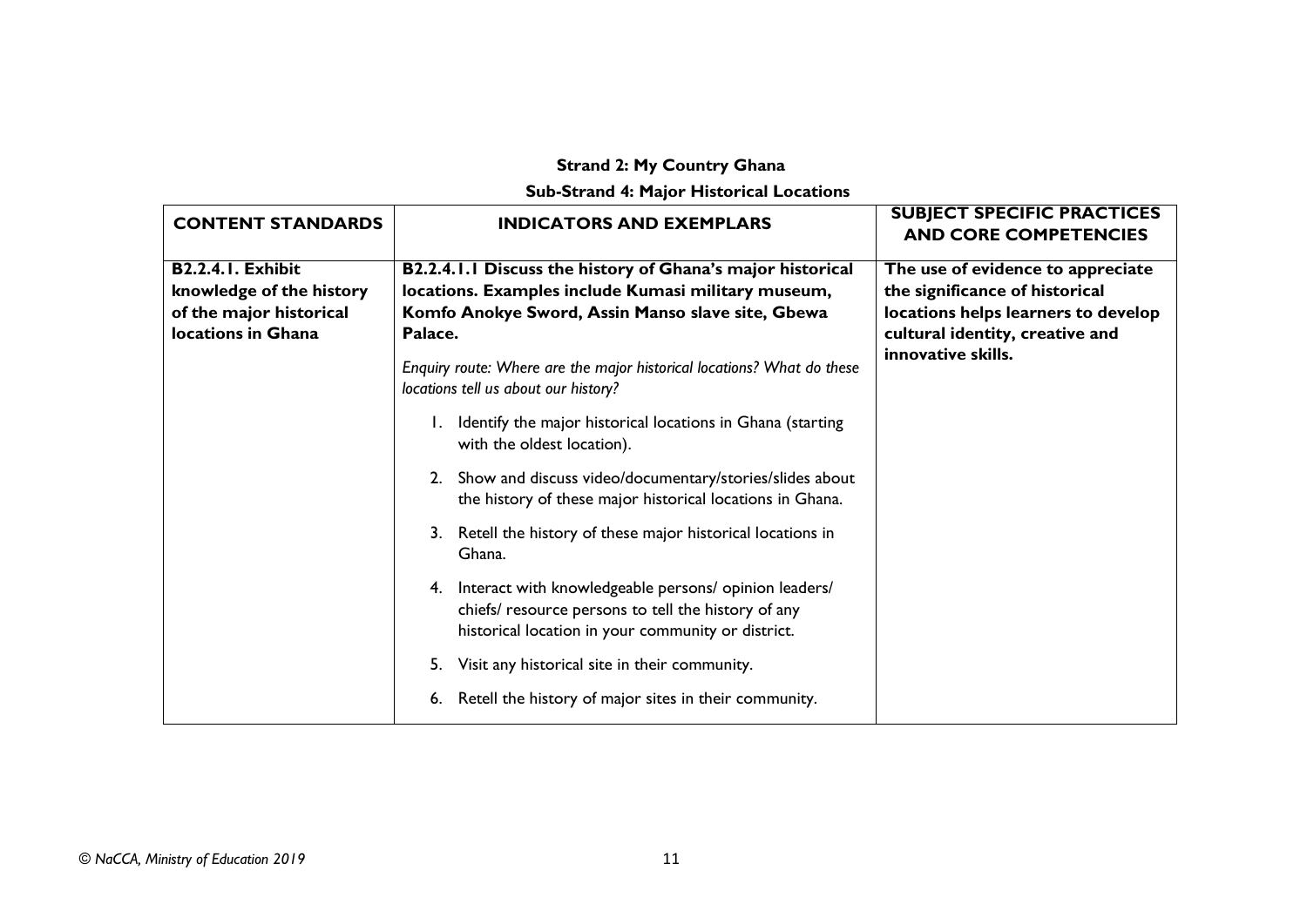| <b>CONTENT STANDARDS</b>                                                                                                           | <b>INDICATORS AND EXEMPLARS</b>                                                                                                                                                                                                                                                                                                                                                                                                                                                                                                                                                                                                                                                                                                                                                                                                                                                                                                                                                                                   | <b>SUBJECT SPECIFIC PRACTICES</b><br><b>AND CORE COMPETENCIES</b>                                                                                                |
|------------------------------------------------------------------------------------------------------------------------------------|-------------------------------------------------------------------------------------------------------------------------------------------------------------------------------------------------------------------------------------------------------------------------------------------------------------------------------------------------------------------------------------------------------------------------------------------------------------------------------------------------------------------------------------------------------------------------------------------------------------------------------------------------------------------------------------------------------------------------------------------------------------------------------------------------------------------------------------------------------------------------------------------------------------------------------------------------------------------------------------------------------------------|------------------------------------------------------------------------------------------------------------------------------------------------------------------|
| <b>B2.2.5.1.1 Exhibit</b><br>understanding of<br>Ghanaian women who<br>have contributed<br>significantly to Ghana's<br>development | B2.2.5.1.1. Identify Ghanaian women who have made significant<br>contributions to national development<br>Enquiry Route: Which Ghanaian women contributed to national development?<br>How did they contribute? Which woman inspires you most and why?<br>I.Name some outstanding women in the history of Ghana<br>2. Match these women with their achievements in Ghana e.g. Mrs Charity<br>Zormelo-Fiawoo - first woman university graduate); Squadron Leader Melody<br>Danquah - First female pilot; Elizabeth Ohene - First female editor of a national<br>newspaper (Daily Graphic); Justice Georgina Wood - First female Chief Justice<br>and Justice Joyce Bamford-Addo - First female Speaker of Parliament etc. Using<br>anecdotes/videos learners retell the contributions of these leaders to national<br>development<br>4. Think pair-share-activity: Individual learners identify a woman who they admire<br>most in the community.<br>They choose partners and discuss the reasons for their choice. | The use of evidence to appreciate<br>the significant contributions of<br>some Ghanaian women, learners<br>become creative, innovative and<br>digitally literate. |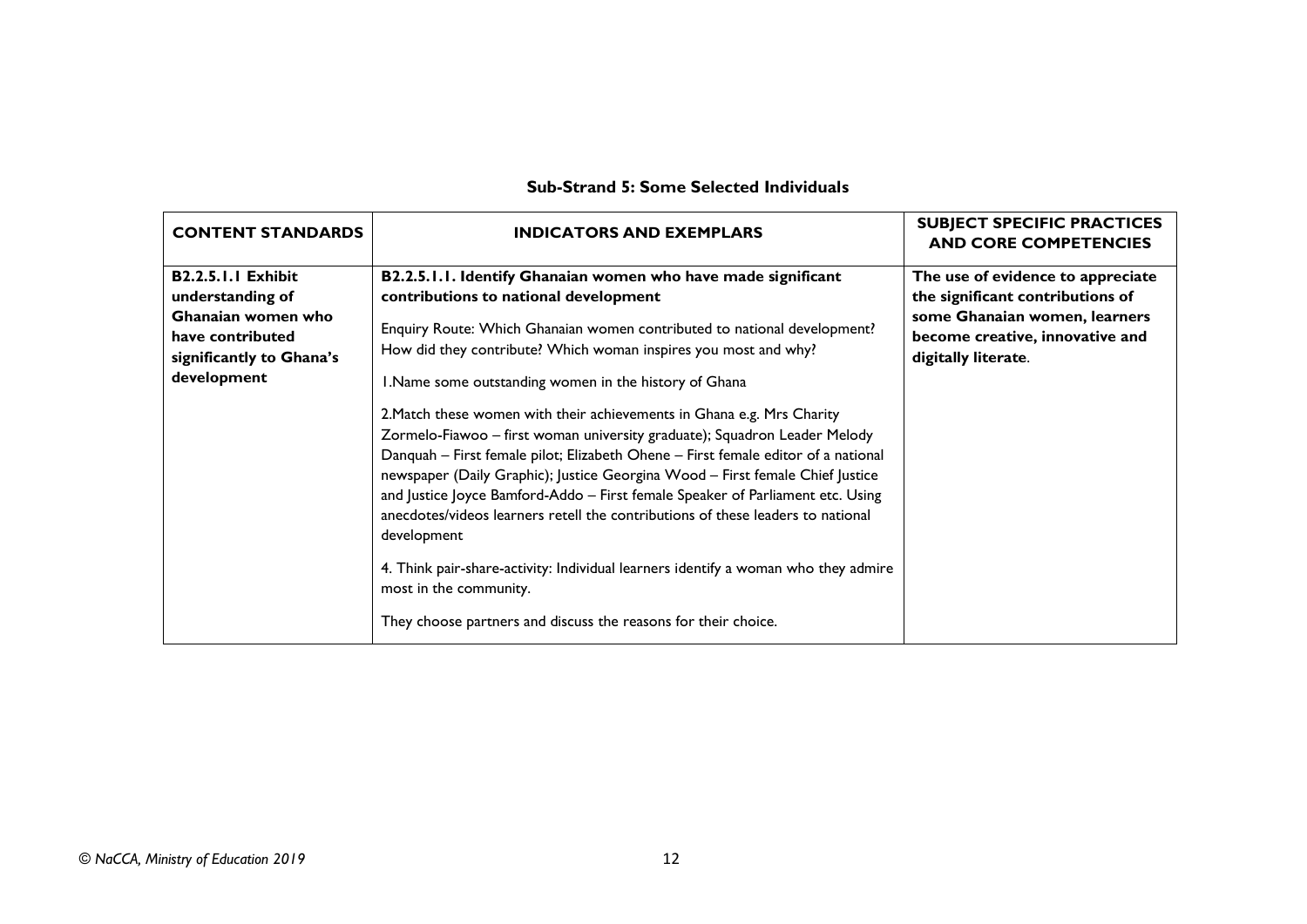# **Strand 3: Europeans in Ghana Sub-Strand 2: International Trade Including Slave Trade**

<span id="page-34-0"></span>

| <b>CONTENT STANDARDS</b>         | <b>INDICATORS AND EXEMPLARS</b>                                                          | <b>SUBJECT SPECIFIC PRACTICES</b><br><b>AND CORE COMPETENCIES</b> |
|----------------------------------|------------------------------------------------------------------------------------------|-------------------------------------------------------------------|
| <b>B2.3.2.1. Understand that</b> | B2.3.2.1.1 Describe how early trade was carried out between Ghanaians                    | As learners describe how early                                    |
| trade was the major reason       | and Europeans                                                                            | trade was carried out between                                     |
| why the Europeans settled        | Enquiry route: How was trade with the Europeans first carried out? How did the method of | <b>Ghanaians and Europeans, it</b>                                |
| in Ghana                         | trade change with time? What items were traded? What towns emerged out of the            | enhances their communicative,                                     |
|                                  | trade between Ghanaians and Europeans?                                                   | creative and innovative skills.                                   |
|                                  | Describe how early trade was carried out between Ghanaians and the                       | International trade encourages                                    |
|                                  | Europeans                                                                                | global citizenship.                                               |
|                                  | Organise learning corners with real items or pictures of items brought by the            |                                                                   |
|                                  | Europeans such as Gin, Gun, Gun Powder, Textiles, Tobacco, Iron Bars,                    |                                                                   |
|                                  | Elephant tusks, Ivory, Gold.                                                             |                                                                   |
|                                  | 3.<br>Role play the barter trade in those items.                                         |                                                                   |
|                                  | Use internet to identify countries with the items they brought that remained<br>4.       |                                                                   |
|                                  | part of everyday Ghanaian life. e.g. the Dutch and wax prints.                           |                                                                   |
|                                  | Name the towns that emerged on the coast as a result of European trade with<br>5.        |                                                                   |
|                                  | Ghanaians.                                                                               |                                                                   |
|                                  |                                                                                          |                                                                   |
|                                  |                                                                                          |                                                                   |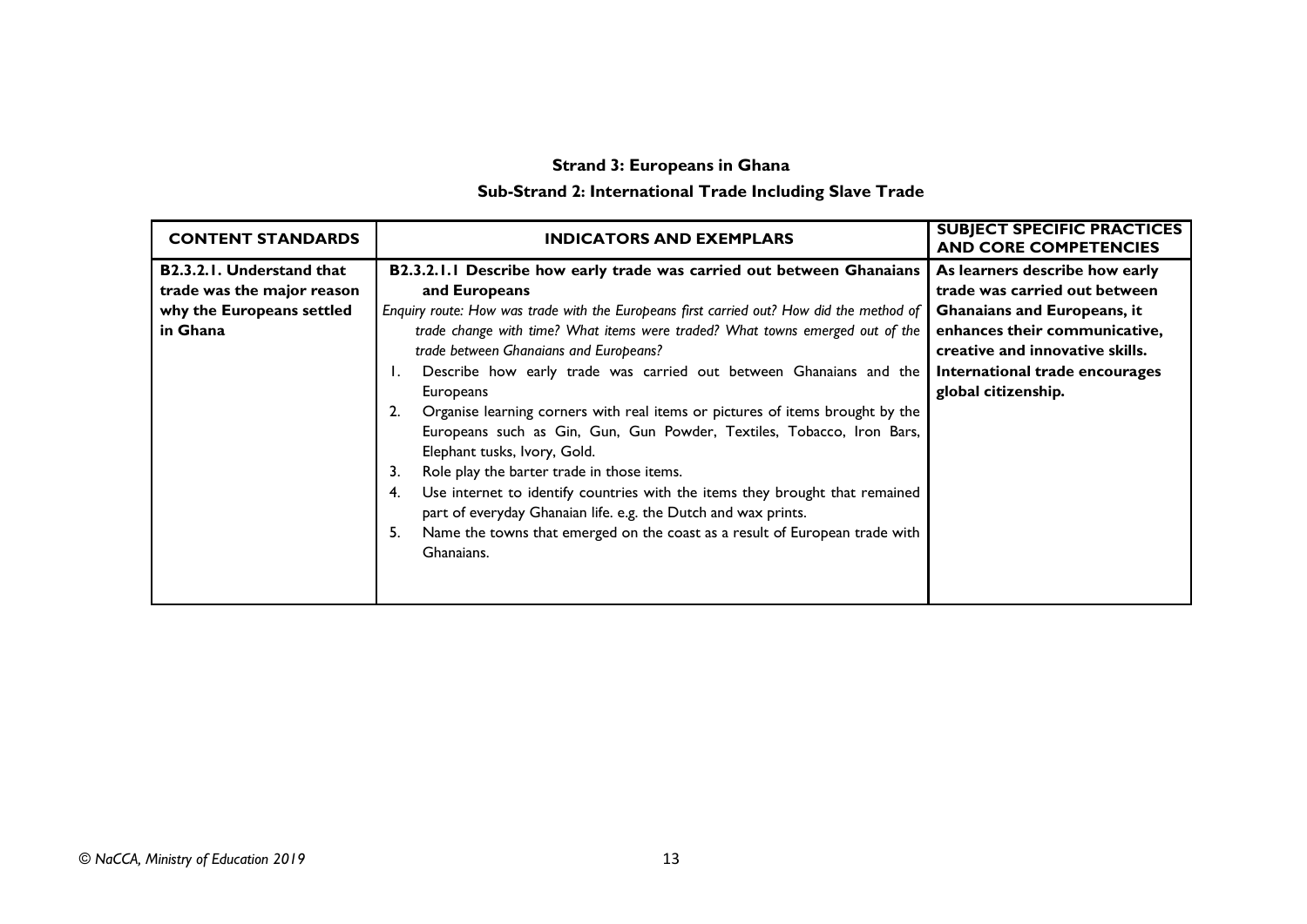# **BASIC 3**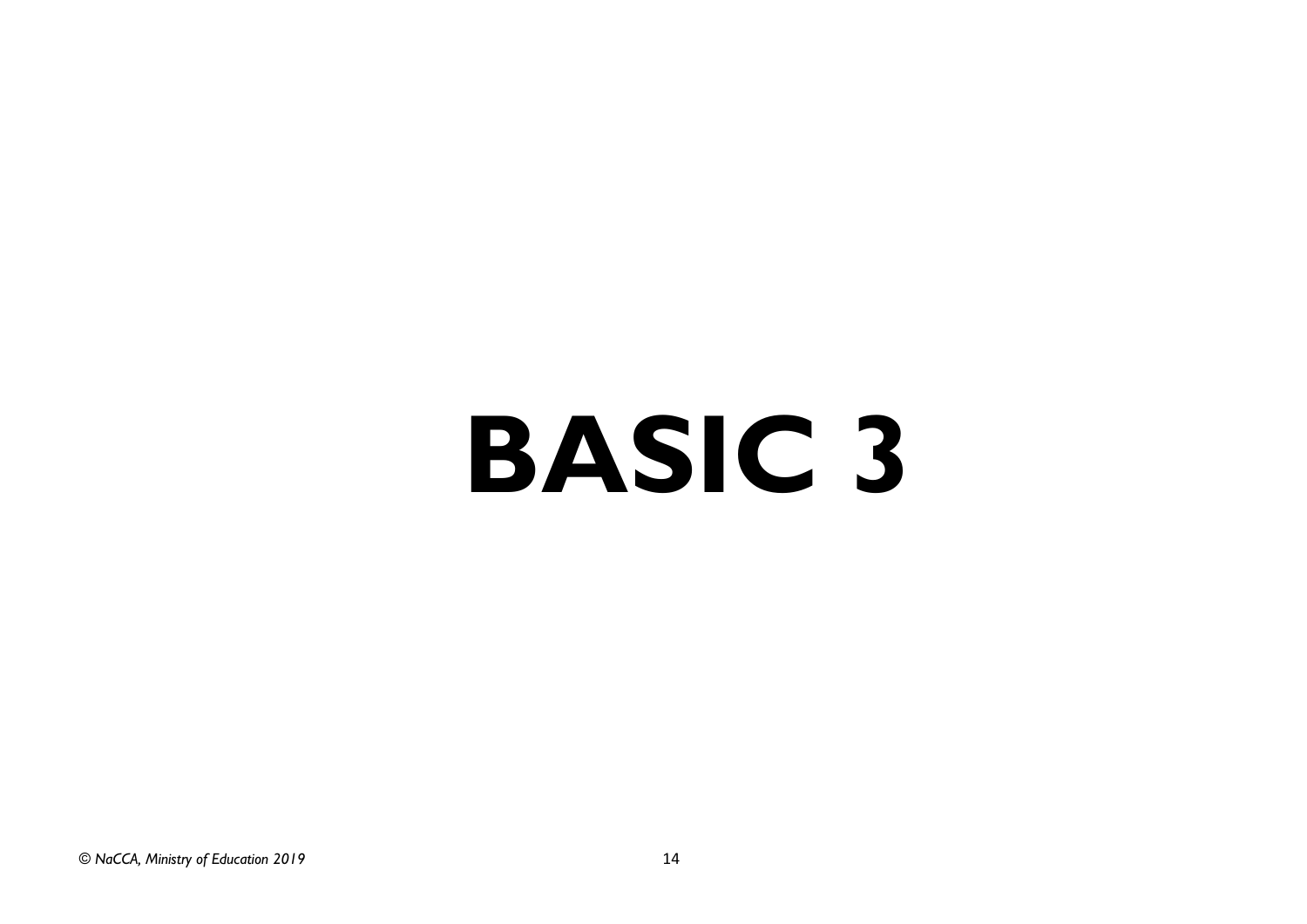### **Basic 3 Strand 2: My Country Ghana Sub-Strand 1: The People of Ghana**

<span id="page-36-1"></span><span id="page-36-0"></span>

| <b>CONTENT STANDARDS</b>                                           | <b>INDICATORS AND EXEMPLARS</b>                                                                                                                                                  | <b>SUBJECT SPECIFIC PRACTICES</b><br><b>AND CORE COMPETENCIES</b>                                                                            |
|--------------------------------------------------------------------|----------------------------------------------------------------------------------------------------------------------------------------------------------------------------------|----------------------------------------------------------------------------------------------------------------------------------------------|
| <b>B3.2.1.1. Exhibit knowledge</b><br>of the unique history of the | B3.2.1.1.1 Discuss the origins of the major ethnic<br>groups in Ghana                                                                                                            | As learners learn the origin of the<br>ethnic groups in Ghana, they                                                                          |
| major ethnic groups in<br>Ghana                                    | Enquiry route: What are the major ethnic groups in Ghana?<br>Where did the major ethnic groups originate? Why did they move<br>to their present locations?                       | become appreciative of the<br>uniqueness of each ethnic group and<br>thereby develop cultural identity,<br>creativity and collaboration with |
|                                                                    | 1. Identify some of the major ethnic groups. Eg. Guan,<br>Mole-Dagbani/ Gonja, Akan, Ga/Adangme, Ewe                                                                             | their peers                                                                                                                                  |
|                                                                    | 2. Use a map to trace the routes the major ethnic<br>groups travelled to get to their present-day locations<br>in Ghana.                                                         |                                                                                                                                              |
|                                                                    | 3. In groups, learners discuss the origin of the major<br>ethnic groups                                                                                                          |                                                                                                                                              |
|                                                                    | 4. Compose a song with names of the major ethnic<br>groups and where they originated (In the special<br>schools, resource persons should assist the hearing<br>impaired to sing) |                                                                                                                                              |
|                                                                    | 5. Draw a map to locate the migratory routes of the<br>ethnic groups. (this can also be done on a manila<br>card)                                                                |                                                                                                                                              |
|                                                                    | 6. Develop a timeline of the periods each ethnic group<br>arrived in Ghana                                                                                                       |                                                                                                                                              |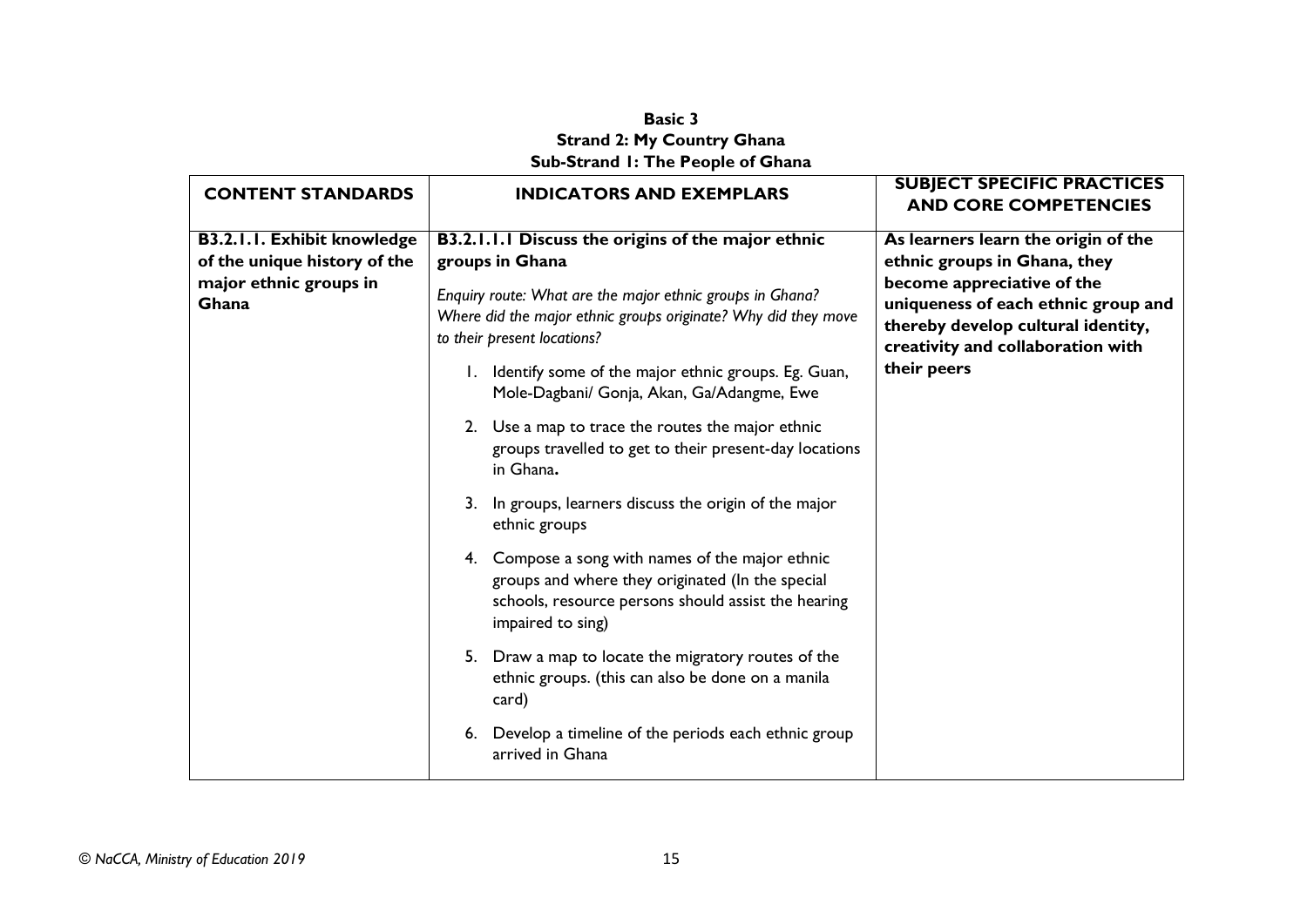| <b>CONTENT STANDARDS</b>     | <b>INDICATORS AND EXEMPLARS</b>                                                          | <b>SUBJECT SPECIFIC PRACTICES</b><br><b>AND CORE COMPETENCIES</b> |
|------------------------------|------------------------------------------------------------------------------------------|-------------------------------------------------------------------|
| <b>B3 2.2.1. Demonstrate</b> | B3 2.2.1.1 Discuss the nature of exchanges among the ethnic groups.                      | Learners develop appreciation of                                  |
| knowledge of how             |                                                                                          | interdependence among ethnic                                      |
| intergroup alliances,        | Enquiry route: What form did the exchanges take? How beneficial were these exchanges to  | groups and communicative skills                                   |
| conflicts and other          | the ethnic groups?                                                                       | by discussing intergroup relations                                |
| exchanges                    | Identify the forms of exchanges including forms of trade, inter-marriage, conflict and   |                                                                   |
|                              | alliances.                                                                               |                                                                   |
|                              | Discuss the benefit of these exchanges<br>2.                                             |                                                                   |
|                              | B3.2.2.1.2 Name some of the items exchanged among the various groups.                    |                                                                   |
|                              | Enquiry route: What items were exchanged among the various ethnic groups? Why were       |                                                                   |
|                              | these items exchanged? How and why did cowrie shells (cedie) become the most             |                                                                   |
|                              | common medium of exchange? Discuss the transformation from barter system to the use      |                                                                   |
|                              | if cowry shells as a medium of exchange                                                  |                                                                   |
|                              | Identify trade items that were exchanged among ethnic groups: salt. fish, gold, kola,    |                                                                   |
|                              | Shea butter, pottery and cloth and iron utensils                                         |                                                                   |
|                              | 2. Match items with the areas / sources where the items were obtained. e.g. Shea         |                                                                   |
|                              | butter - savannah belt                                                                   |                                                                   |
|                              | Explain the medium of exchange<br>3.                                                     |                                                                   |
|                              | Trace the origin of the name 'cedi'<br>4.                                                |                                                                   |
|                              | B3.2.2.1.3 Describe the conflicts and alliances that existed among the ethnic groups in  |                                                                   |
|                              | Ghana                                                                                    |                                                                   |
|                              | Enquiry route: Which ethnic groups were engaged in wars in the past? Which ethnic groups |                                                                   |
|                              | came together to fight a war?                                                            |                                                                   |
|                              | Discuss intergroup wars such as Battle of Feyiase and the Krepi war of 1833.<br>Ι.       |                                                                   |
|                              | Discuss instances where alliances were formed between different groups to fight a        |                                                                   |
|                              | common enemy. E.g. The Battle of Akatamanso where the Asante army was                    |                                                                   |
|                              | defeated by an alliance made up of the British, Ga, Fante, Akyem, Akwamu, Krepi          |                                                                   |
|                              | and Denkyira Anlo / Asante in the Ada War of 1869                                        |                                                                   |

# **Sub-Strand 2: Inter-Group Relations**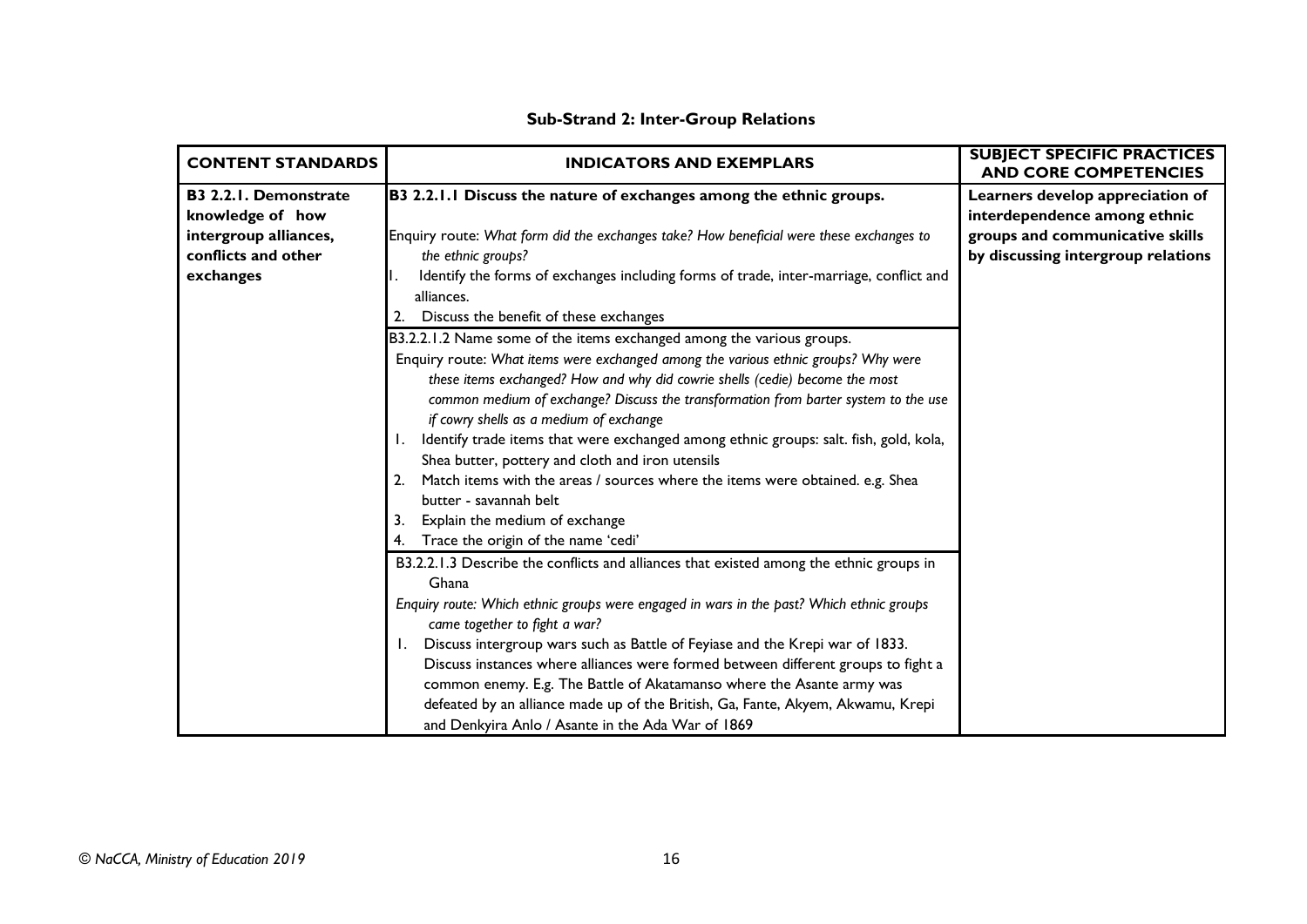| <b>CONTENT STANDARDS</b>   |                                                                                                                                                                                          | <b>SUBJECT SPECIFIC PRACTICES</b> |
|----------------------------|------------------------------------------------------------------------------------------------------------------------------------------------------------------------------------------|-----------------------------------|
|                            | <b>INDICATORS AND EXEMPLARS</b>                                                                                                                                                          | <b>AND CORE COMPETENCIES</b>      |
| B3.2.4.1. Demonstrate      | B3.2.4.1.1 Identify the forts and castles built along the coast of Ghana                                                                                                                 | The use of evidence to appreciate |
| knowledge of the forts and |                                                                                                                                                                                          | the significance of historical    |
| castle built in Ghana.     | Enquiry Route: what is the difference between a fort and castle? Where can we locate the                                                                                                 | locations help learners to become |
|                            | forts and castles? Who built them? When were they built? Why were they built? How have                                                                                                   | critical thinkers and digital     |
|                            | the uses of forts and castles changed over time?                                                                                                                                         | <b>literates</b>                  |
|                            | 1. Explain the differences between forts and castles                                                                                                                                     |                                   |
|                            | 2. With the use of internet, identify the major forts and castles on Ghana's<br>coast on a map (where they are located, which Europeans built them and<br>when and why they were built). |                                   |
|                            | 3. Explain some of the uses to which these forts and castles have been put<br>since they were built. E.g. Seat of government, trading and education                                      |                                   |
|                            | 4. Discuss the use to which these forts and castles were put since Ghana<br>gained independence                                                                                          |                                   |
|                            | 5. Match these forts and castles with where they can be located                                                                                                                          |                                   |
|                            | Learners draw their favourite castle                                                                                                                                                     |                                   |
|                            | 7. Show and discuss a documentary/ slides on forts and castles in Ghana                                                                                                                  |                                   |
|                            | ** Visit any of these facilities to model any fort and castle                                                                                                                            |                                   |

#### **Sub-Strand 4: Major Historical Locations**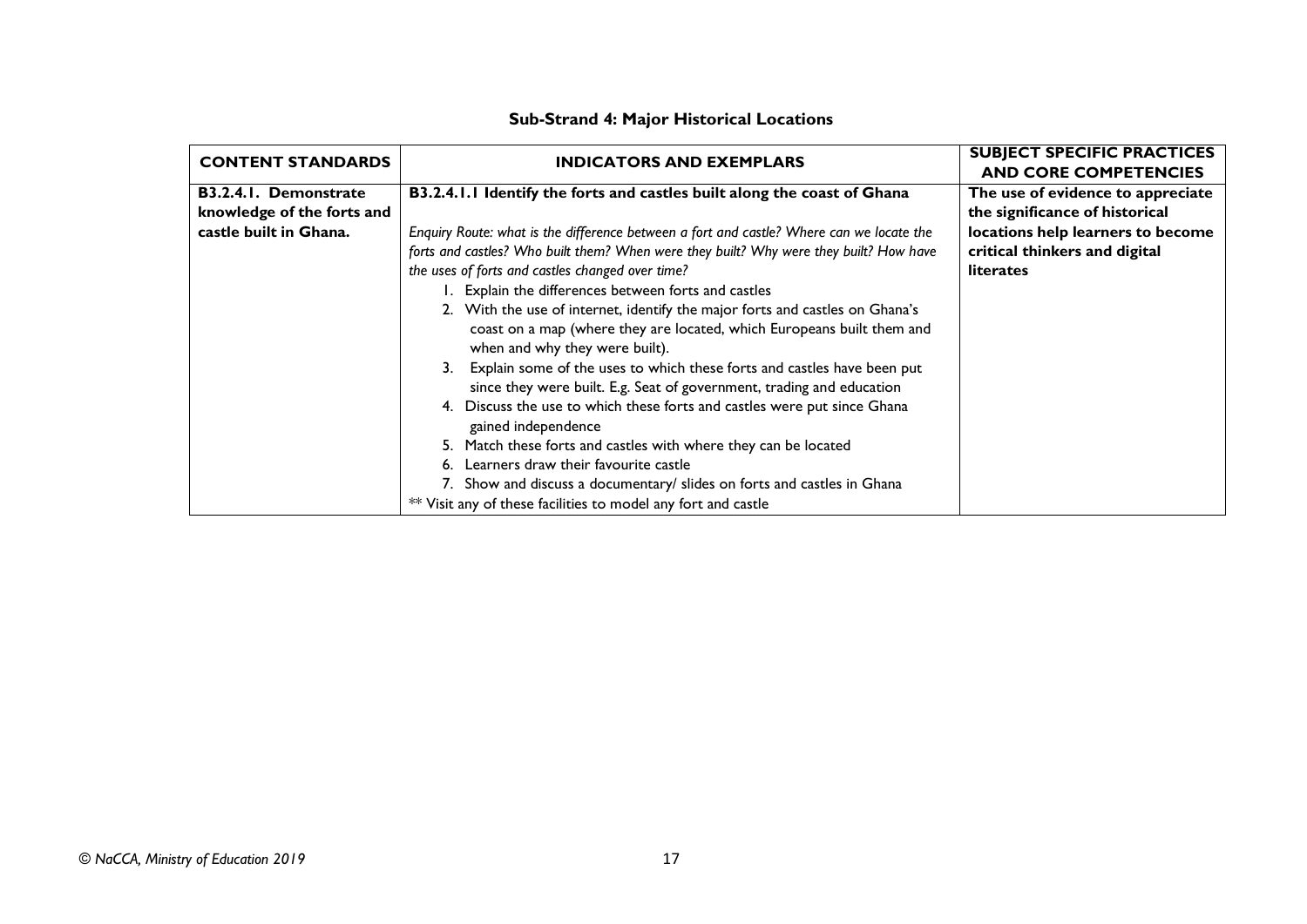#### **Sub-Strand 5: Some Selected Individuals**

| <b>CONTENT STANDARDS</b>                                                                         | <b>INDICATORS AND EXEMPLARS</b>                                                                                                                                                                                                                                                                                                       | <b>SUBJECT SPECIFIC PRACTICES</b><br><b>AND CORE COMPETENCIES</b>                                                                                          |
|--------------------------------------------------------------------------------------------------|---------------------------------------------------------------------------------------------------------------------------------------------------------------------------------------------------------------------------------------------------------------------------------------------------------------------------------------|------------------------------------------------------------------------------------------------------------------------------------------------------------|
| <b>B3.2.5.1. Describe the</b><br>contributions of some<br>outstanding Ghanaian<br>entrepreneurs. | B3.2.5.1.1 Describe Ghanaian entrepreneurs who have made<br>significant contributions including George Grant - Businessman,<br>Winifred Tete-Ansa, Esther Ocloo - Nkulenu Industries, B.A. Mensah<br>- Pioneer Tobacco Ltd. Kwabena Pepra - Paramount Distilleries, J.K.<br>Siaw - Tata Brewery, Alhaji Adam Iddrisu - Global Haulage | The use of evidence to appreciate<br>the significant contributions of<br>some Ghanaians, learners become<br>creative, innovative and digitally<br>literate |
|                                                                                                  | Enquiry route: Which Ghanaian entrepreneurs contributed to national<br>development? How did they contribute? Which entrepreneurs inspires you most<br>and why?                                                                                                                                                                        |                                                                                                                                                            |
|                                                                                                  | I.Name Ghanaian entrepreneurs of note e.g. George Grant - Businessman,<br>Winifred Tete-Ansa, Esther Ocloo - Nkulenu Industries, B.A. Mensah - Pioneer<br>Tobacco Ltd. Kwabena Pepra - Paramount Distilleries, J.K. Siaw - Tata Brewery,<br>Alhaji Adam Iddrisu - Global Haulage                                                      |                                                                                                                                                            |
|                                                                                                  | 2. Show pictures of some outstanding entrepreneurs in Ghana                                                                                                                                                                                                                                                                           |                                                                                                                                                            |
|                                                                                                  | 3. Retell the live stories of any of these entrepreneurs from a documentary show                                                                                                                                                                                                                                                      |                                                                                                                                                            |
|                                                                                                  | 4. Identify the entrepreneurs who work inspires you most and give reasons for<br>your choice                                                                                                                                                                                                                                          |                                                                                                                                                            |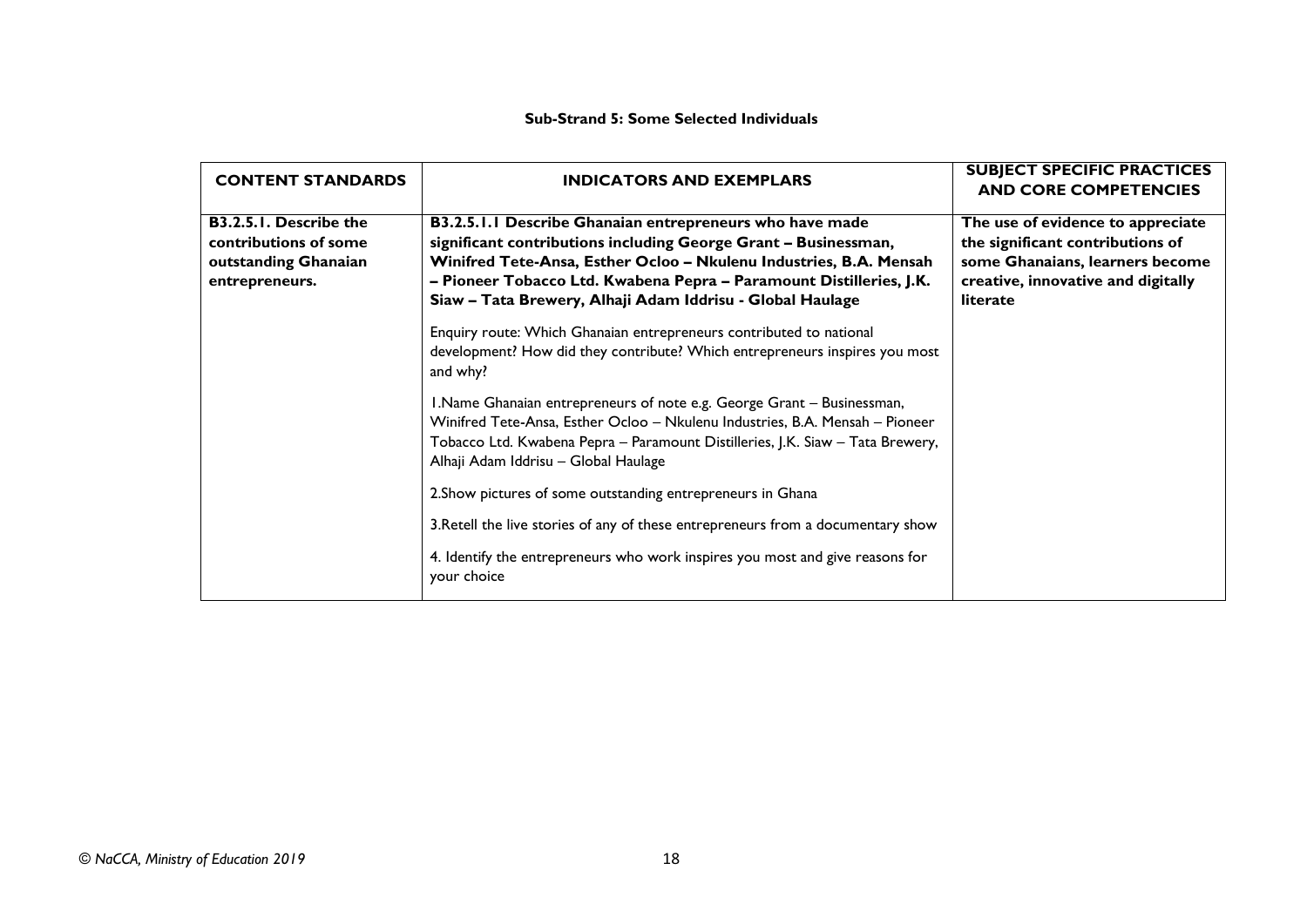# **Strand 3: Europeans in Ghana Sub-Strand 1: Arrival of Europeans**

<span id="page-40-0"></span>

| <b>CONTENT STANDARDS</b>                                                  | <b>INDICATORS AND EXEMPLARS</b>                                                                                                                                                                                                                                                                                                                                                                                                           | <b>SUBJECT SPECIFIC PRACTICES</b><br><b>AND CORE COMPETENCIES</b>                                         |
|---------------------------------------------------------------------------|-------------------------------------------------------------------------------------------------------------------------------------------------------------------------------------------------------------------------------------------------------------------------------------------------------------------------------------------------------------------------------------------------------------------------------------------|-----------------------------------------------------------------------------------------------------------|
| <b>B3.3.1.1. Show</b><br>understanding of the<br>interactions between the | B3.3.1.1.1 Describe how the Europeans settled on the Gold Coast,<br>including forming alliances with the local chiefs                                                                                                                                                                                                                                                                                                                     | As learners explore the cause and<br>consequences of the interaction<br>between Europeans and the locals, |
| local people and early<br>settlers                                        | Enquiry route: Which Europeans were the first to come to the Gold Coast? When<br>did they come? Where did they first settled?<br>1. Dramatise the meeting between the Portuguese and Kwamina Ansah<br>2. Explain why other Europeans who came later also settled on the Gold<br>Coast<br>Investigate how the Europeans settled on the Gold Coast including<br>3.<br>forming alliances with the local chiefs and marrying the local people | they enhance their communicative,<br>collaborative and creativity skills                                  |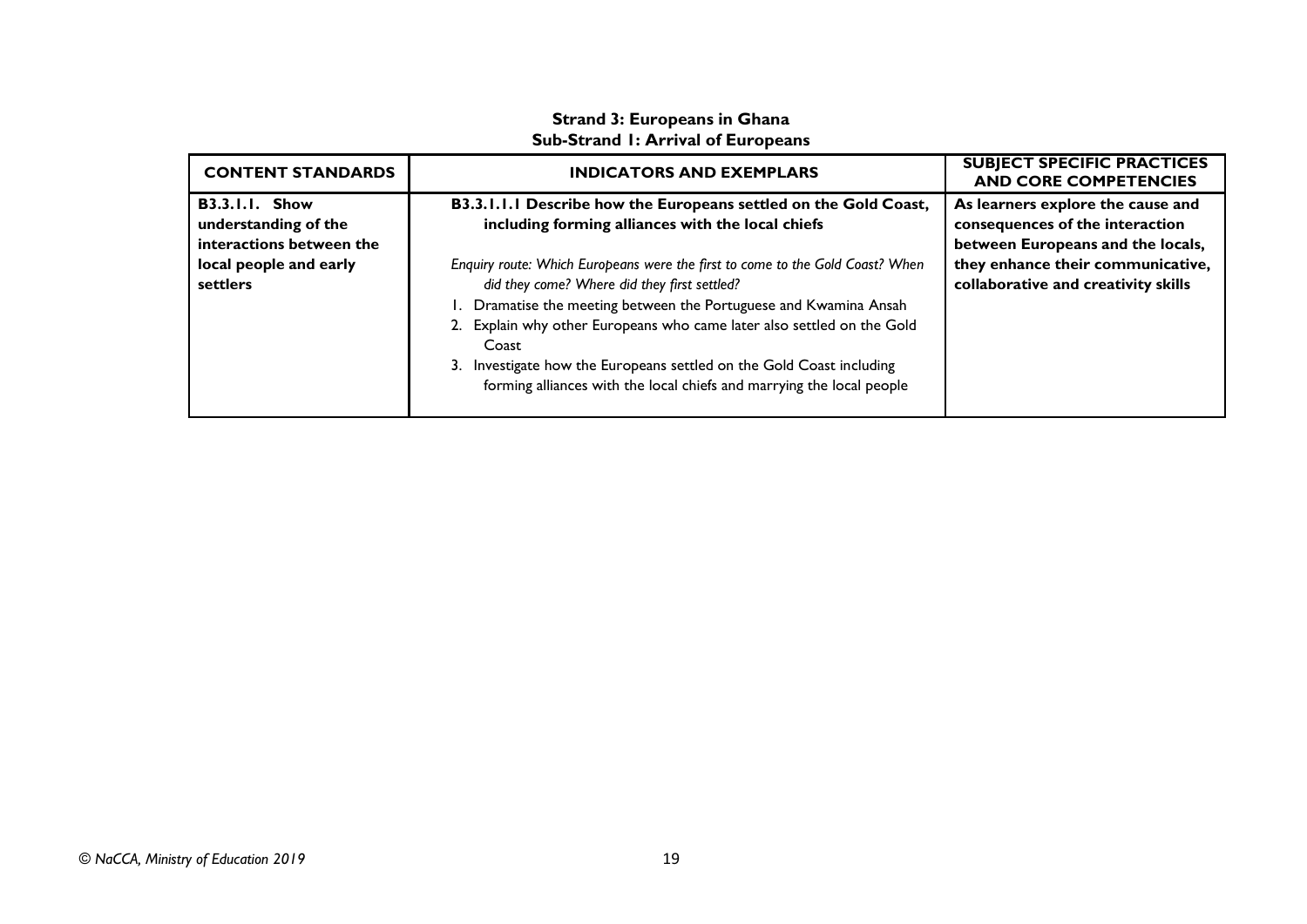# **BASIC 4**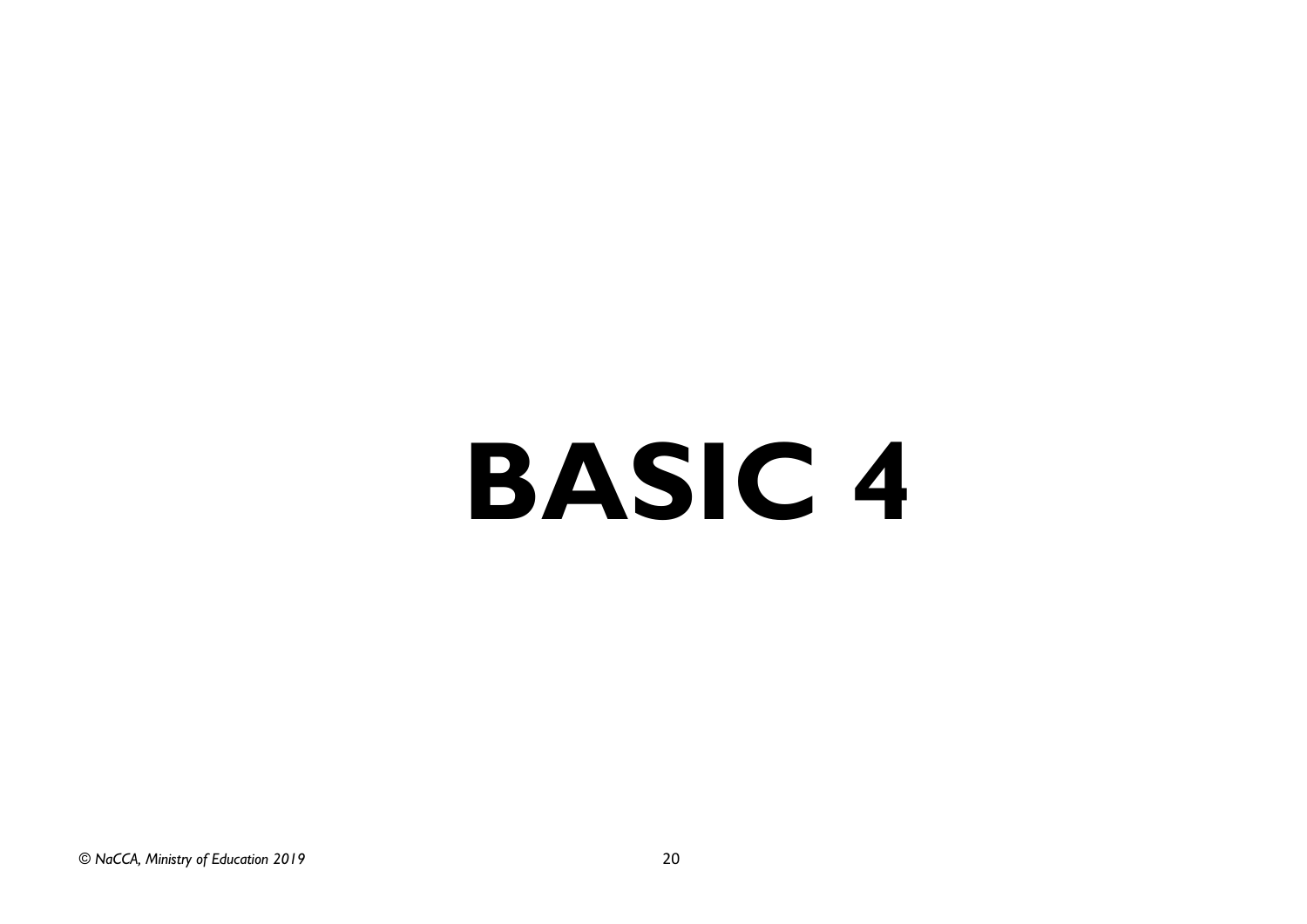# Basic 4 Strand 1: History as a Subject **Sub-Strand 1: Why and How We Study HISTORY**

<span id="page-42-1"></span><span id="page-42-0"></span>

| <b>CONTENT STANDARDS</b>                                                    | <b>INDICATORS AND EXEMPLARS</b>                                                                                                                                                                                                                                                                                                                                                                                                                                                                                                                                                                                                                                                                     | <b>SUBJECT SPECIFIC PRACTICES</b><br><b>AND CORE COMPETENCIES</b>                                                                      |
|-----------------------------------------------------------------------------|-----------------------------------------------------------------------------------------------------------------------------------------------------------------------------------------------------------------------------------------------------------------------------------------------------------------------------------------------------------------------------------------------------------------------------------------------------------------------------------------------------------------------------------------------------------------------------------------------------------------------------------------------------------------------------------------------------|----------------------------------------------------------------------------------------------------------------------------------------|
| B4.I.I.I. Show<br>understanding of the<br>importance of studying<br>history | B4.1.1.1.1 Explain the importance of studying the history of Ghana.<br>Enquiry route: How does history promote our identity as Ghanaians? How does<br>history promote the survival of the ethnic groups? How does history promote<br>national integration? How does history promote national pride and patriotism?<br>Engage learners to discuss how history defines our identity as<br>Ghanaians<br>Role-play to show how history teaches us customs, values,<br>2 <sub>1</sub><br>traditions all of which ensure the survival of our nation.<br>Role play how history can promote national pride, patriotism and<br>3.<br>integration                                                             | Learners develop their cultural<br>identity creativity and innovative<br>skills as they identify the<br>importance of studying history |
| B4.1.1.2. Understand the<br>sources for<br>writing history                  | B4.1.1.2.1 Identify the sources of history including archaeology, numismatics,<br>oral tradition, wall paintings etc.<br>Enquiry route: What are the sources of history? What historical knowledge<br>are we likely to acquire from these sources?<br>List the sources of history including funeral brochures, oral tradition,<br>$\mathbf{I}$ .<br>old photographs, old letters and diaries, arts and craft works, old<br>newspapers, dirges, appellation and books.<br>Classify these sources under primary and secondary sources.<br>2.<br>Explain how relevant historical information can we obtain from old<br>3.<br>newspapers and diaries? (E.g. Natural disasters - drought, bushfire etc.) | Use of evidence in learning history<br>helps learners develop their critical<br>thinking skills                                        |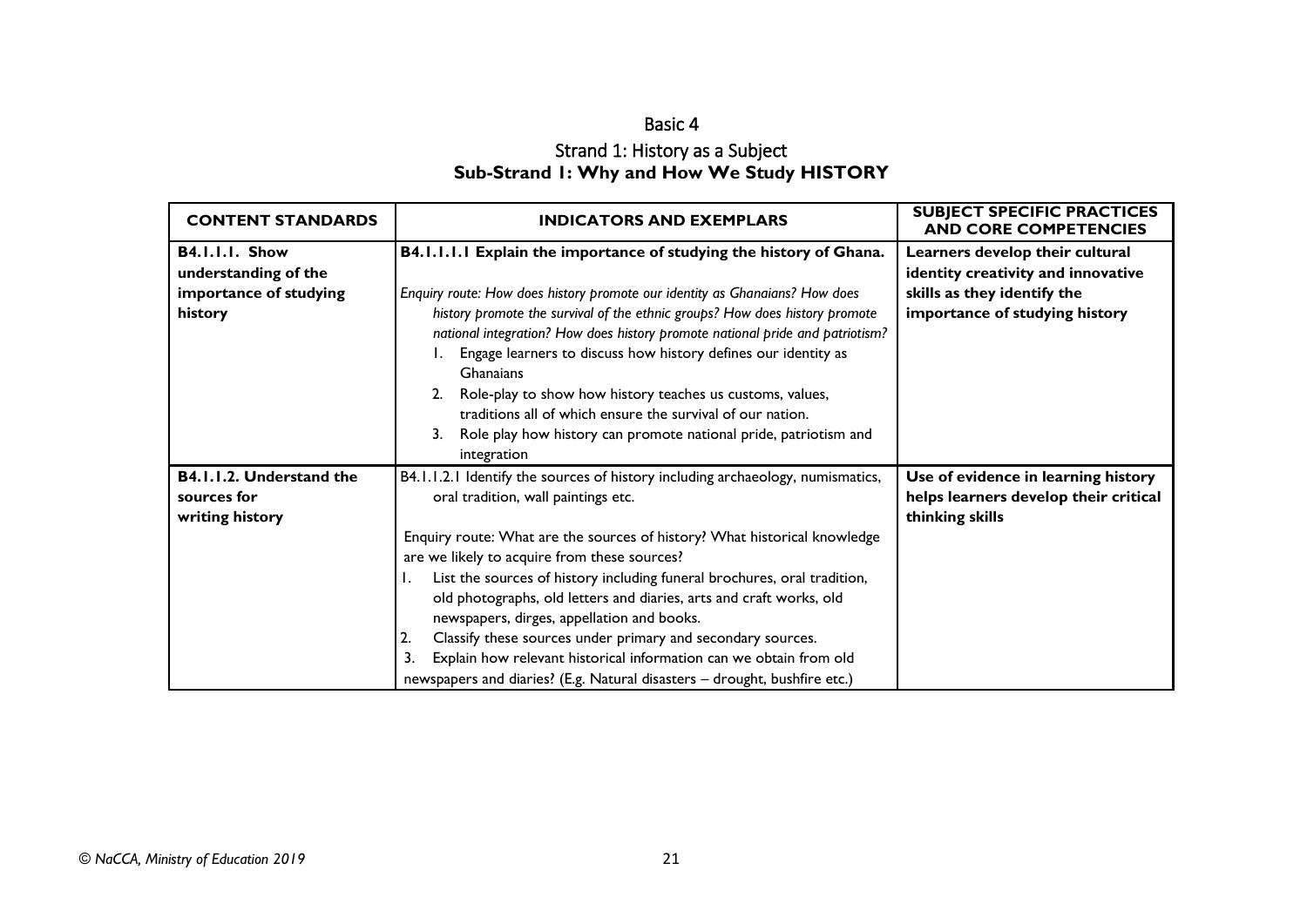# **Strand 2: My Country Ghana Sub-Strand 1: The People Of Ghana**

<span id="page-43-0"></span>

| <b>CONTENT STANDARDS</b>      | <b>INDICATORS AND EXEMPLARS</b>                                                     | <b>SUBJECT SPECIFIC PRACTICES</b><br><b>AND CORE COMPETENCIES</b> |
|-------------------------------|-------------------------------------------------------------------------------------|-------------------------------------------------------------------|
| <b>B4.2.1.1. Show</b>         | B4.2.1.1.1 Describe how one major Kingdom was                                       | As learners reconstruct and                                       |
| understanding some of the     | formed and the reasons behind its expansion.                                        | interpret the factors that led to                                 |
| factors that led to the rise, |                                                                                     | the rise, expansion and decline of                                |
| expansion and decline of      | Enquiry route: Where was this major Kingdom formed? How was                         | one major Kingdom, they develop                                   |
| one major kingdom             | it formed? How did it expand?                                                       | cultural identity and digital literacy                            |
|                               | 1. Identify the reasons for the rise, expansion and decline<br>of one Kingdom.      |                                                                   |
|                               | Eg Savanna Belt States-Mole-Dagbani and Gonja                                       |                                                                   |
|                               | Forest Belt States - Bono, Adansi, Asante, Denkyira and<br>Akwamui.                 |                                                                   |
|                               | Coastal Belt States - The Anlo, The Fante, Ga-Adangme and<br><b>Effutu</b>          |                                                                   |
|                               | 2. Using the map of Ghana, locate where this major<br>Kingdom is found.             |                                                                   |
|                               | 3. By animations, play games on location of major<br>Kingdoms.                      |                                                                   |
|                               | B4.2.1.1.2 State the factors that led to decline of the                             |                                                                   |
|                               | Kingdom you have studied.                                                           |                                                                   |
|                               | Enquiry routes: What factors led to the decline of the Kingdom?                     |                                                                   |
|                               | 1. Give reasons why some of the Kingdoms declined. E.g.                             |                                                                   |
|                               | Internal disputes (rebellions, succession disputes),                                |                                                                   |
|                               | British interference, conquest by another kingdom,                                  |                                                                   |
|                               | desire to expand territories - Akwamu's location to the                             |                                                                   |
|                               | east of the Volta in 1733, Denkyira's decline in 1701,<br>Asante's decline in 1874. |                                                                   |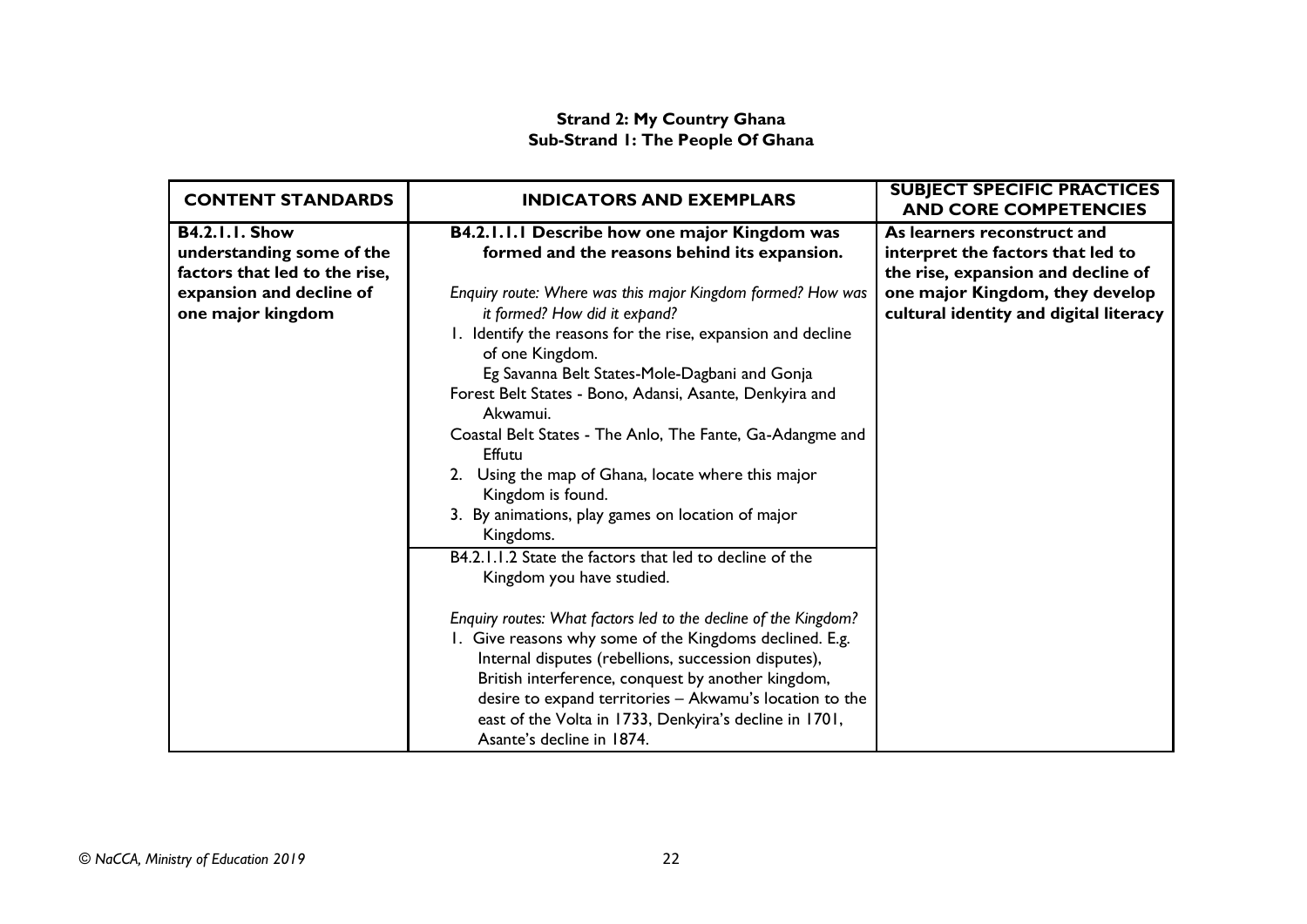#### **Sub-Strand 4: Major Historical Locations**

| <b>CONTENT STANDARDS</b>                                                                         | <b>INDICATORS AND EXEMPLARS</b>                                                                                                                                                                                                                                                                                                                                                                                                                                                                                                                                                                                                                                                                                                                                                                        | <b>SUBJECT SPECIFIC PRACTICES</b><br><b>AND CORE COMPETENCIES</b>                                                                                                             |
|--------------------------------------------------------------------------------------------------|--------------------------------------------------------------------------------------------------------------------------------------------------------------------------------------------------------------------------------------------------------------------------------------------------------------------------------------------------------------------------------------------------------------------------------------------------------------------------------------------------------------------------------------------------------------------------------------------------------------------------------------------------------------------------------------------------------------------------------------------------------------------------------------------------------|-------------------------------------------------------------------------------------------------------------------------------------------------------------------------------|
| B4.1.4.1. Demonstrate<br>knowledge of<br>the history of some<br>historical locations in<br>Ghana | B4.1.4.1.1 Describe the history of Ghana's major<br>historical locations, specifically, Flagstaff house,<br>Burma camp, James Town light house, Gbewa<br>Palace, Larabanga Mosque etc.                                                                                                                                                                                                                                                                                                                                                                                                                                                                                                                                                                                                                 | As learners explore change and<br>continuity in the study of historical<br>locations, they enhance their<br>personal development, become<br>creative, innovative ad digitally |
|                                                                                                  | Enquiry route: where could these historical locations be found?<br>When were they built? Who built them? Why were they<br>built? How have these historical locations changed overtime?<br>1. With the use of internet, identify the major historical<br>locations in Ghana (where they are located, who built<br>them when and why they were built)<br>Explain some of the uses to which these historical<br>2.<br>locations have been put since they were built.<br>Match these historical locations to where they can be<br>3.<br>located<br>Show and discuss a documentary/ slides on these<br>4.<br>locations in Ghana<br>5. Retell the stories behind some of the historical location<br>including Flagstaff house, GBC, Burma camp, Kumasi<br>military museum, Komfo Anokye Sword in Kumasi etc. | literate                                                                                                                                                                      |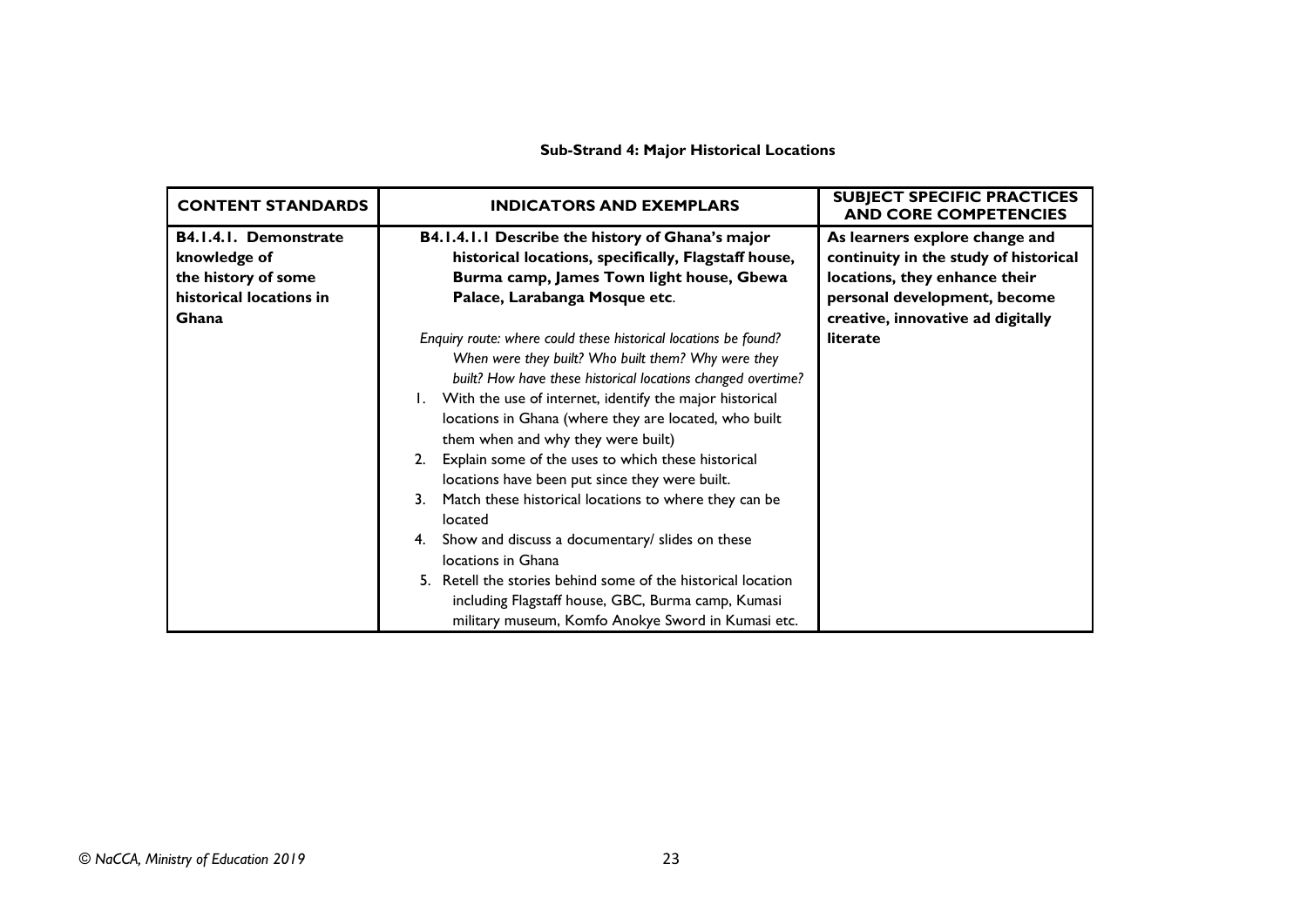# **SUB-STRAND 5: SOME SELECTED INDIVIDUALS**

| <b>CONTENT STANDARDS</b>                                                                                                | <b>INDICATORS AND EXEMPLARS</b>                                                                                                                                                                                                                                                                                                                                                                                                                                                                                                                                                                                                                                                                                                                                                                                        | <b>SUBJECT SPECIFIC PRACTICES</b><br><b>AND CORE COMPETENCIES</b>                                                                                                   |
|-------------------------------------------------------------------------------------------------------------------------|------------------------------------------------------------------------------------------------------------------------------------------------------------------------------------------------------------------------------------------------------------------------------------------------------------------------------------------------------------------------------------------------------------------------------------------------------------------------------------------------------------------------------------------------------------------------------------------------------------------------------------------------------------------------------------------------------------------------------------------------------------------------------------------------------------------------|---------------------------------------------------------------------------------------------------------------------------------------------------------------------|
| <b>B4.2.5.1. Demonstrate</b><br>understanding<br>of the role of<br>significant traditional<br>rulers in Ghana's history | B4.2.5.1.1 Identify the role played by some traditional<br>rulers in the national development including Dode<br>Akaibi of Accra, Ndewura Jakpa of Gonja, Osei<br>Tutu I of Asante, Gbewaa of Pusiga, Togbe Sri I.,<br>Sir Ofori Atta of Akim Abuakwa, Nana Kobina<br>Nketsia I of Esikado etc.                                                                                                                                                                                                                                                                                                                                                                                                                                                                                                                         | The use of evidence to appreciate<br>the significant contributions of<br>some traditional rulers, learners<br>become creative, innovative and<br>digitally literate |
|                                                                                                                         | Enquiry route: Who were the traditional rulers who contribute to<br>Ghana's development? How did they contribute to Ghana's<br>development? Which traditional rulers inspires you most and<br>why?<br>Name some traditional chiefs and queen-mothers from the<br>Ι.<br>major ethnic groups and state the reasons why they are<br>considered significant in Ghana's history. Dode Akaibi of<br>Accra, Ndewura Jakpa of Gonja, Osei Tutu I of Asante,<br>Gbewaa of Pusiga, Nana Kobina Nketsia I of Esikado etc.<br>Show photographs/ documentaries on the roles played by<br>2.<br>these traditional rulers in national development<br>Retell the live story of any of these from a documentary<br>3.<br>show<br>Identify the traditional rulers whose work inspires you<br>4.<br>most and give reasons for your choice |                                                                                                                                                                     |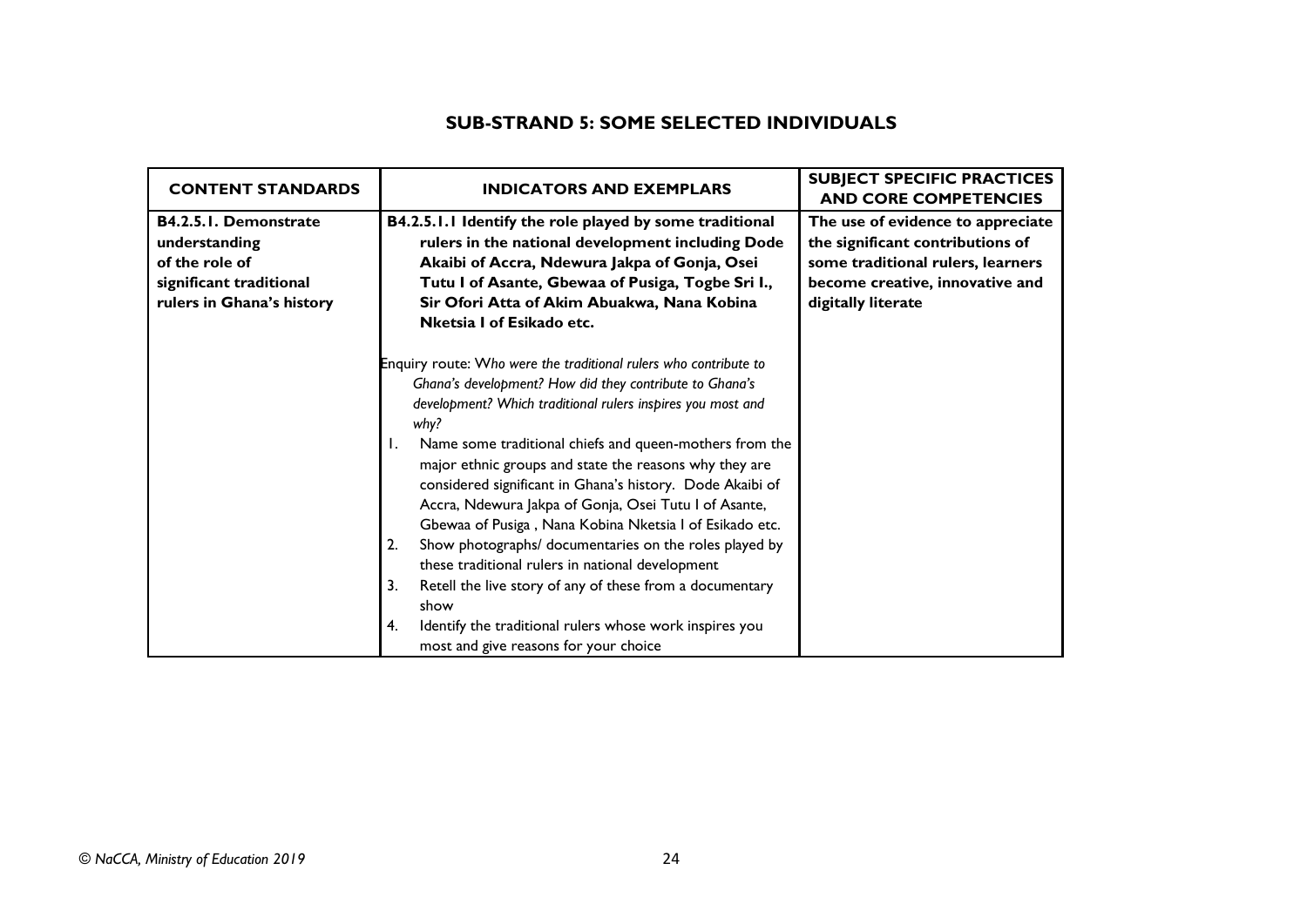# Strand 3: Europeans in Ghana **Sub-Strand 3: Missionary Activities**

<span id="page-46-0"></span>

| <b>CONTENT STANDARDS</b>       | <b>INDICATORS AND EXEMPLARS</b>                                                                                                 | <b>SUBJECT SPECIFIC PRACTICES</b><br><b>AND CORE COMPETENCIES</b> |
|--------------------------------|---------------------------------------------------------------------------------------------------------------------------------|-------------------------------------------------------------------|
| B4.3.3.1. Demonstrate          | B4.3.3.1.1 Describe European missionary activities in Ghana                                                                     | As learners use evidence to                                       |
| knowledge of Europeans'        |                                                                                                                                 | interpret other European                                          |
| engagement in other            | Enquiry Route: Which European missionary society was the first to come to                                                       | activities in Ghana, they become                                  |
| activities other than trade in | the Gold Coast? In which areas did they operate? What was their                                                                 | critical thinkers, creative,                                      |
| Ghana                          | impact on the lives of Ghanaians?                                                                                               | communicative learners                                            |
|                                | 1. Identify the missionary societies that came to Ghana (starting<br>from the first to the last)                                |                                                                   |
|                                | 2. Locate places where they operated (e.g. Basel-Akuapem,<br>Bremen-Peki etc)                                                   |                                                                   |
|                                | 3. Discuss Christianity and formal education as some of the<br>major impacts of European presence in Ghana                      |                                                                   |
|                                | 4. Show and discuss video/documentary of European activities<br>in Ghana                                                        |                                                                   |
|                                | 5. Discuss other activities they engaged in (trade, vocational<br>training centres, health facilities, development of alphabets |                                                                   |
|                                | for some local languages and translation of the Bible into                                                                      |                                                                   |
|                                | local languages)                                                                                                                |                                                                   |
|                                | 6. Debate the effects of European activities in Ghana                                                                           |                                                                   |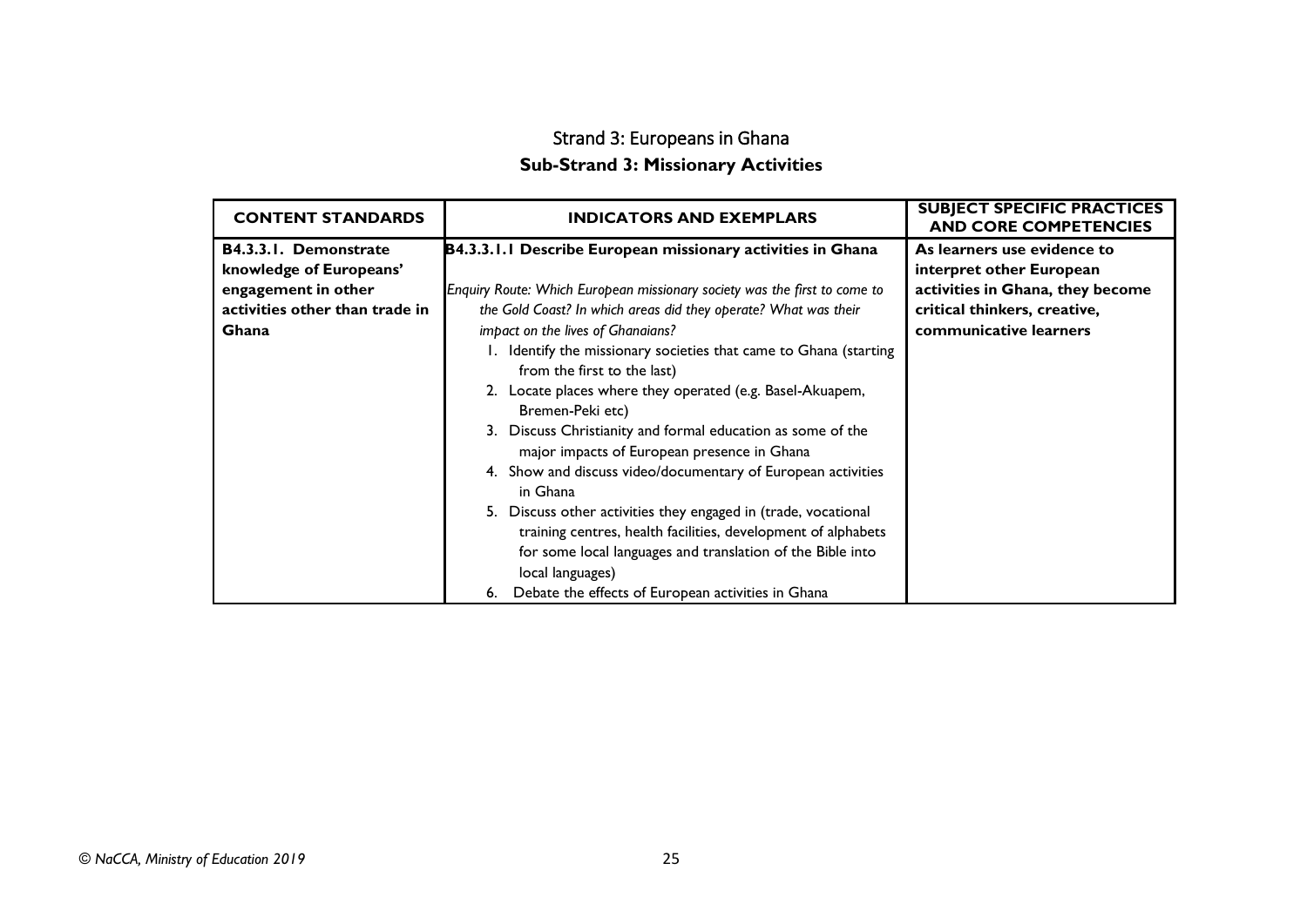# Strand 4: Colonisation and Developments under Colonial Rule in Ghana Sub-Strand 1: Establishing British Rule in Ghana

<span id="page-47-0"></span>

| <b>CONTENT STANDARDS</b>                      | <b>INDICATORS AND EXEMPLARS</b>                                                                 | <b>SUBJECT SPECIFIC PRACTICES</b><br><b>AND CORE COMPETENCIES</b> |
|-----------------------------------------------|-------------------------------------------------------------------------------------------------|-------------------------------------------------------------------|
| B4.4.1.1. Demonstrate<br>understanding of the | B4.4.1.1.1. Examine the Bond of 1844                                                            | As learners use evidence to<br>analyse and appreciate the         |
| gradual process of                            | Enquiry route:                                                                                  | significance of the Bond of 1844,                                 |
| colonisation and recall the                   | Enquiry route: What led to the signing of the bond of                                           | they develop their critical                                       |
| initial steps the British took                | 1844? Where was the Bond of 1844 signed? Which                                                  | thinking, communicative and                                       |
| to colonise Ghana.                            | people signed? What was the significance of the<br>Bond?                                        | collaborative skills.                                             |
|                                               | 1. Discuss events leading to the signing of the Bond<br>of 1844.                                |                                                                   |
|                                               | 2. Using primary evidence provide students with the<br>content of 1884 and discuss it with them |                                                                   |
|                                               | 3. With the use of the internet/pictures show the<br>Palaver Hall where the Bond was signed     |                                                                   |
|                                               | Brainstorm the significance of the Bond of 1844?<br>4.                                          |                                                                   |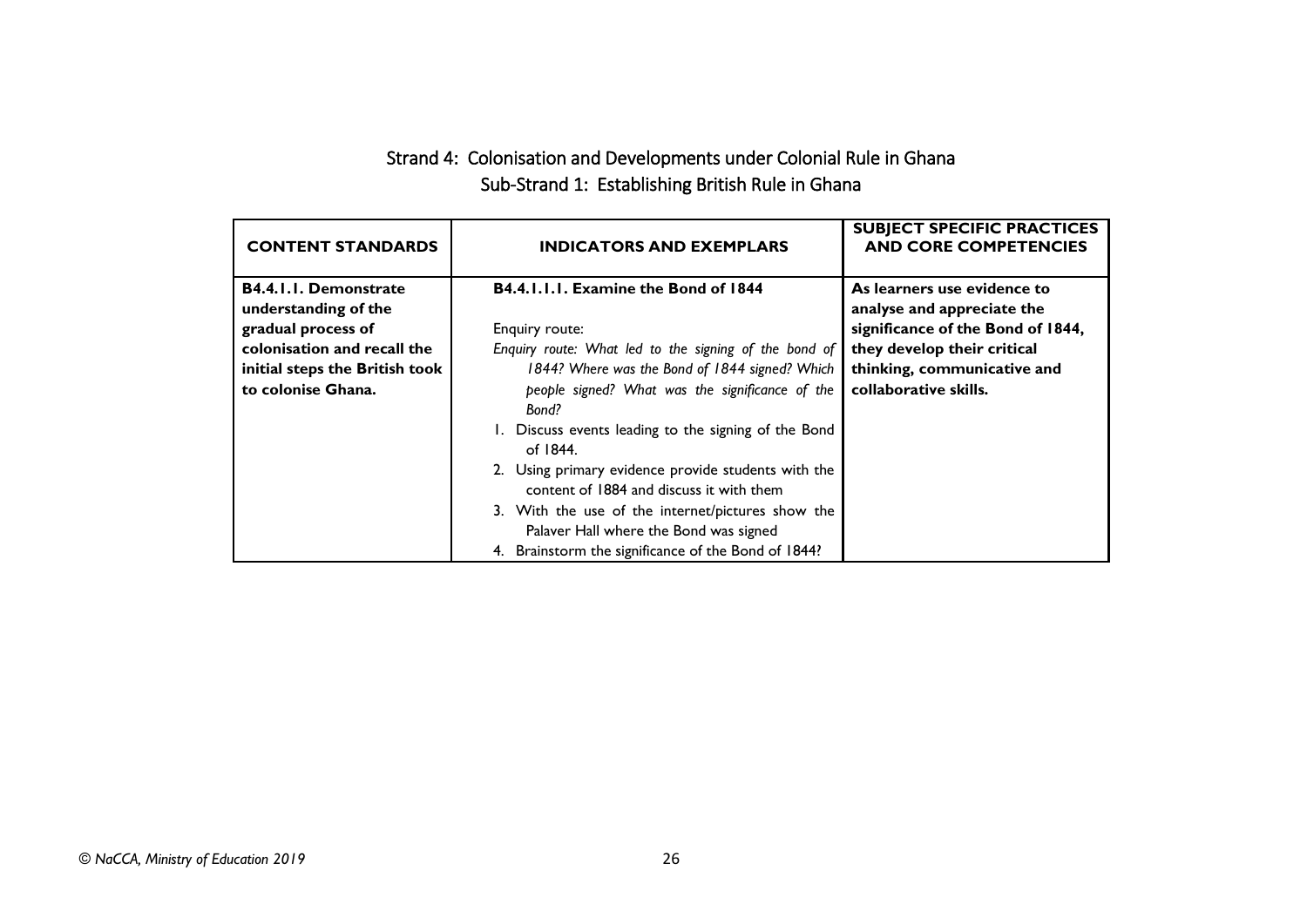| <b>CONTENT STANDARDS</b> | <b>INDICATORS AND EXEMPLARS</b>                                                                         | <b>SUBJECT SPECIFIC</b><br><b>PRACTICES AND</b><br><b>CORE</b><br><b>COMPETENCIES</b> |
|--------------------------|---------------------------------------------------------------------------------------------------------|---------------------------------------------------------------------------------------|
| <b>B4.4.1.2. Show</b>    | B4.4.1.2.1 Describe how the different areas – The Colony, Asante, The                                   | As learners appreciate                                                                |
| understanding of how the | Northern Territories and The British Mandated Togoland-became                                           | how the British                                                                       |
| various parts of the     | one territory known as the Gold Coast                                                                   | colonised the gold                                                                    |
| country were             |                                                                                                         | coast, they develop                                                                   |
| brought together.        | Enquiry route: What is colonisation? How different was a protectorate from a colony?                    | their critical thinking,                                                              |
|                          | how did Asante and the Northern Territories become protectorates of the British?                        | communicative and                                                                     |
|                          | How did Britain acquire the mandated territories?                                                       | collaborative skills and                                                              |
|                          | 1. Define the term colonialism                                                                          | understanding of                                                                      |
|                          | 2. Role play on the role of George Ekem Ferguson in the acquisition of The<br>Northern Territories.     | continuity and change                                                                 |
|                          | 3. Illustrate how the Asante and the Northern Territories became<br>protectorates with the aid of a map |                                                                                       |
|                          | 4. Locate the areas classified as British Togoland on a map                                             |                                                                                       |
|                          | 5. Compare the map of the Gold Coast in 1955 and the map of Ghana,<br>today. Discuss your observations  |                                                                                       |

# Sub-Strands 1: Establishing British Rule in Ghana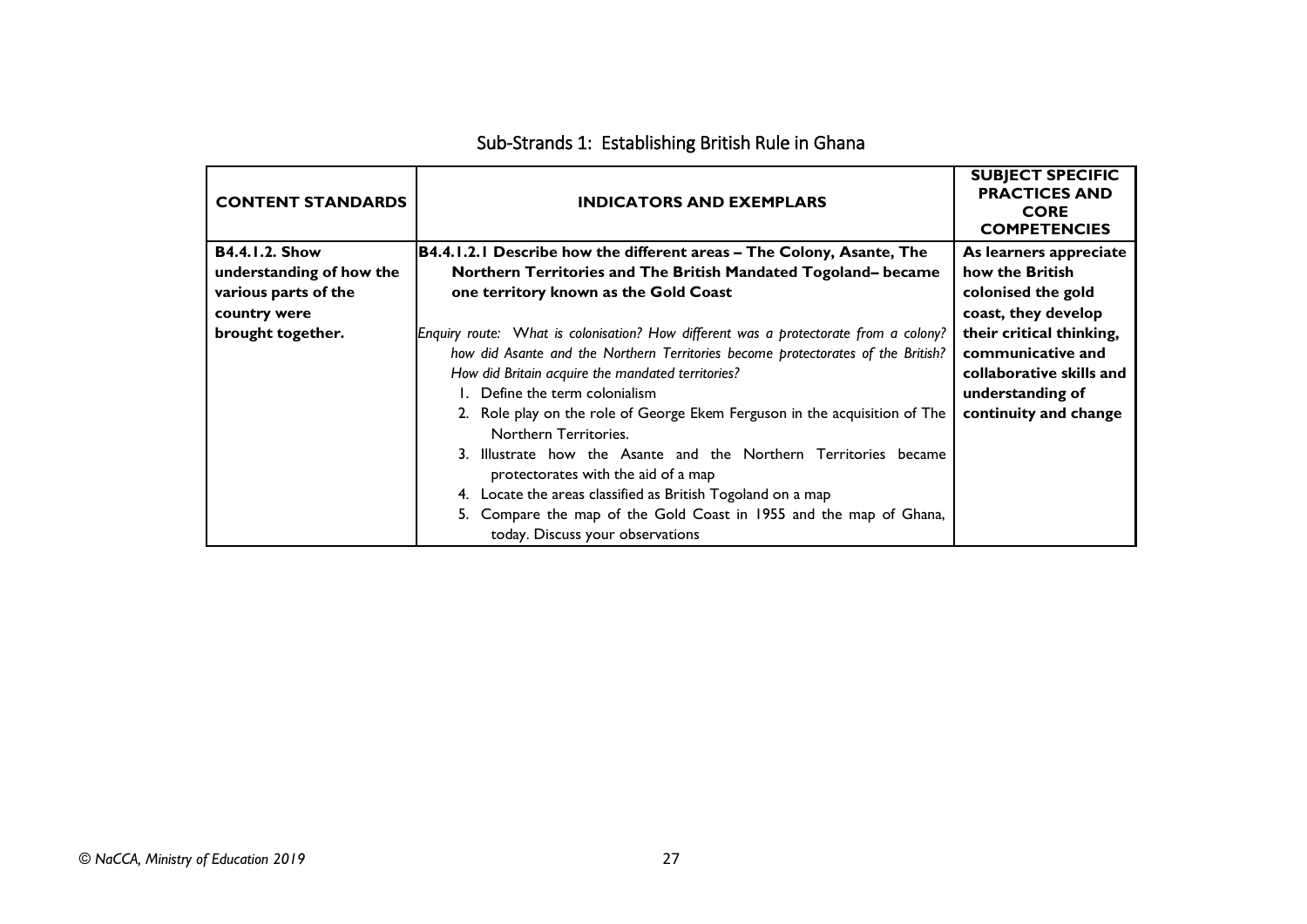# **Strand 6: Independent Ghana Sub-Strand 1: The Republics**

<span id="page-49-0"></span>

| <b>CONTENT STANDARDS</b>         | <b>INDICATORS AND EXEMPLARS</b>                                                                                                                                                                                                                                            | <b>SUBJECT SPECIFIC PRACTICES</b><br><b>AND CORE COMPETENCIES</b> |
|----------------------------------|----------------------------------------------------------------------------------------------------------------------------------------------------------------------------------------------------------------------------------------------------------------------------|-------------------------------------------------------------------|
| <b>B4.6.1.1. Understand that</b> | B4.6.1.1.1. Explain that Ghana up to June 1960, though                                                                                                                                                                                                                     | As learners use evidence to                                       |
| there have been four             | independent, had the Queen of The United Kingdom                                                                                                                                                                                                                           | examine the causes and                                            |
| <b>Republics in Ghana</b>        | (UK) as Head of State of the Ghana and made                                                                                                                                                                                                                                | consequences of the four                                          |
|                                  | limitations on Ghana's independence.                                                                                                                                                                                                                                       | Republics, they enhance their                                     |
|                                  |                                                                                                                                                                                                                                                                            | critical thinking and digital literacy                            |
|                                  | Enquiry route: What is a Republic? Who was the leader of Ghana's first                                                                                                                                                                                                     | skills                                                            |
|                                  | Republic? What were the limitations to Ghana's independence until<br>1960?                                                                                                                                                                                                 |                                                                   |
|                                  | 1. Define the term Republic?                                                                                                                                                                                                                                               |                                                                   |
|                                  | 2. Discuss the limitations on Ghana's independence up to<br>June 1960                                                                                                                                                                                                      |                                                                   |
|                                  | 3. Use the internet identify the positions controlled by<br>British officials up to June 1960                                                                                                                                                                              |                                                                   |
|                                  | B4.6.1.1.1.2 State the dates and names of the leaders of the four<br>Republics of Ghana since 1960                                                                                                                                                                         |                                                                   |
|                                  | Enquiry route: how many Republics do we have in Ghana since 1960?<br>Who was the leader of the third republic?<br>1. Differentiate between 'President' and 'Head of State'<br>2. Match the names of the leaders of the four Republics to<br>the period in which they ruled |                                                                   |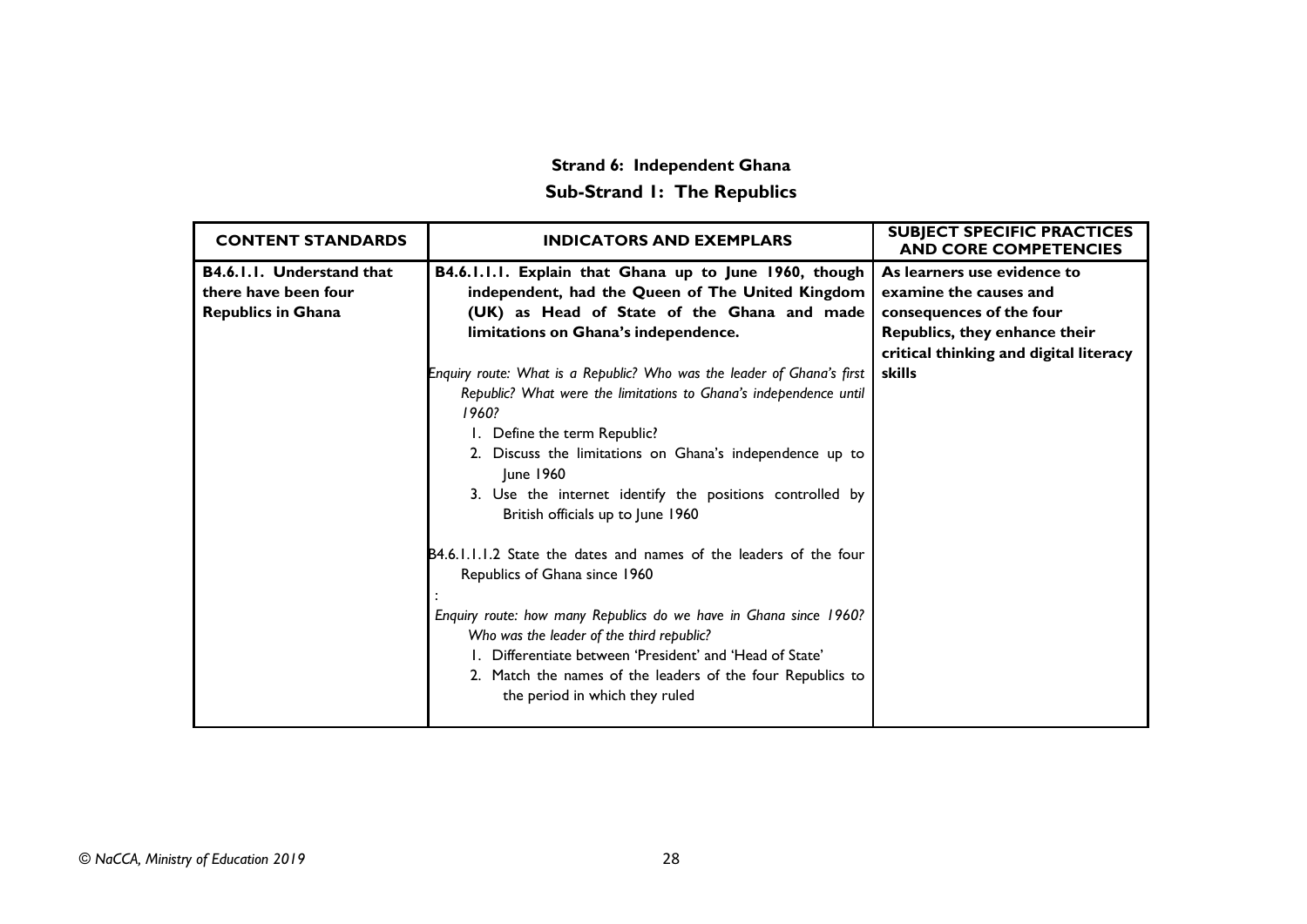# **BASIC 5**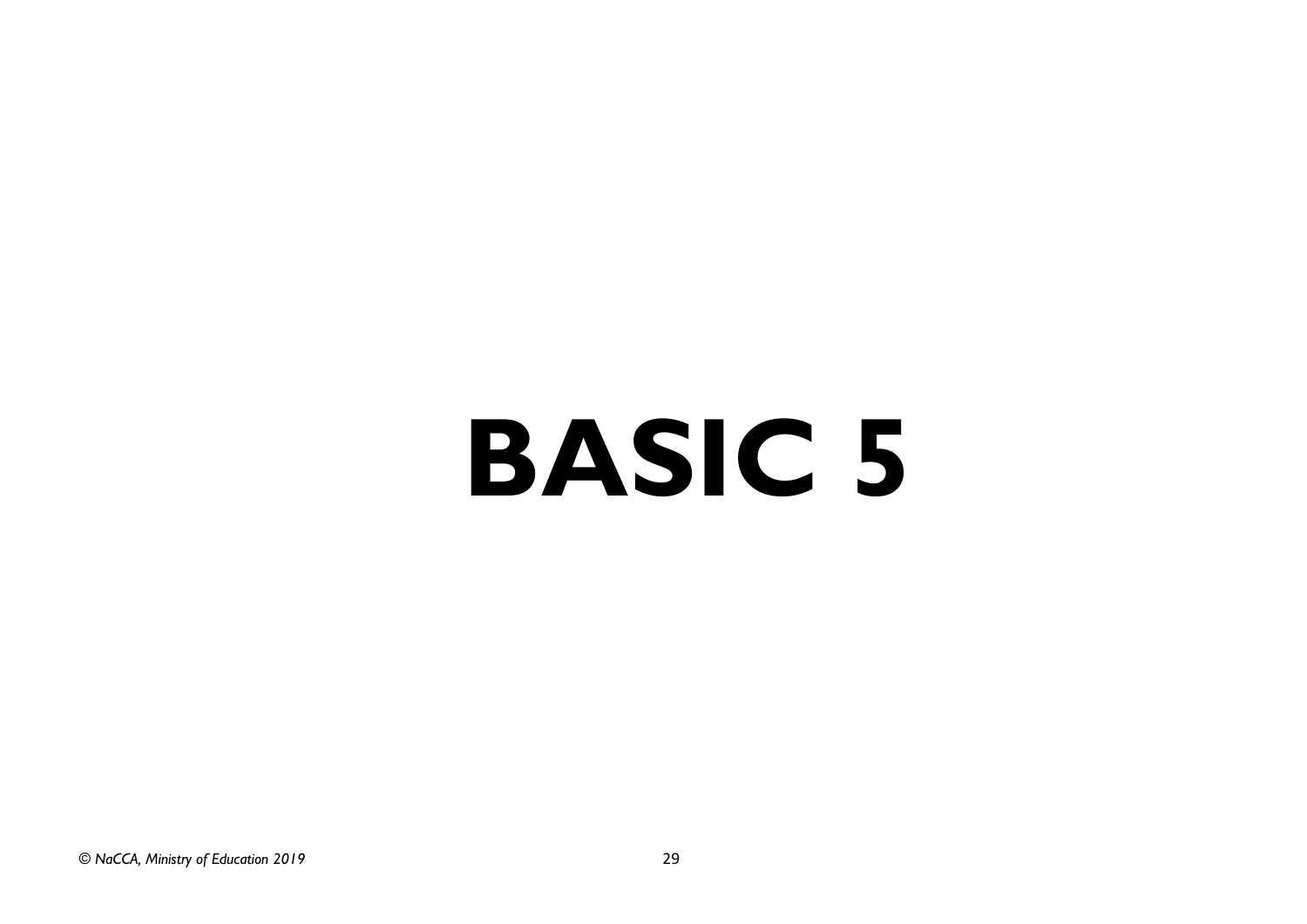# **Basic 5 Strand 2: My Country Ghana Sub-Strand 1: The People Of Ghana**

<span id="page-51-1"></span><span id="page-51-0"></span>

| <b>CONTENT STANDARDS</b>  | <b>INDICATORS AND EXEMPLARS</b>                                                                                                                                                                                                                                                                                                                                                                                                            | <b>SUBJECT SPECIFIC PRACTICES</b><br><b>AND CORE COMPETENCIES</b> |
|---------------------------|--------------------------------------------------------------------------------------------------------------------------------------------------------------------------------------------------------------------------------------------------------------------------------------------------------------------------------------------------------------------------------------------------------------------------------------------|-------------------------------------------------------------------|
| B5.2.1.1. Demonstrate     | B5.2.1.1.1 Describe how our ancestors lived in ancient times                                                                                                                                                                                                                                                                                                                                                                               | Learners become creative and                                      |
| understanding of how life | (before the 15 <sup>th</sup> century) and compare it with how we live                                                                                                                                                                                                                                                                                                                                                                      | innovative as they compare and                                    |
| in ancient time was       | today.                                                                                                                                                                                                                                                                                                                                                                                                                                     | analyse life in ancient time and                                  |
| different from life today |                                                                                                                                                                                                                                                                                                                                                                                                                                            | today                                                             |
|                           | Enquiry route: How did our ancestors live? Compare how our ancestors<br>lived and how we live today? What things have changed? What<br>things remain similar?                                                                                                                                                                                                                                                                              |                                                                   |
|                           | Identify the kinds of food they ate, the clothes they wore and how<br>Ι.<br>they travelled etc.                                                                                                                                                                                                                                                                                                                                            |                                                                   |
|                           | Compare life today to life in ancient days. E.g. Food eaten, Clothes<br>2.<br>worn, Mode of travel, buildings Communication, Trading,<br>Professions and Technology.                                                                                                                                                                                                                                                                       |                                                                   |
|                           | Produce a photo album (Tactile photo album for visually impaired)<br>3.<br>of family members including learners                                                                                                                                                                                                                                                                                                                            |                                                                   |
|                           | Visit ancient sites and museums<br>4.                                                                                                                                                                                                                                                                                                                                                                                                      |                                                                   |
|                           | 5 <sub>1</sub><br>Use videos/ documentaries/internet to highlight how life today has<br>changed from the past                                                                                                                                                                                                                                                                                                                              |                                                                   |
|                           | B5.2.1.1.2 Describe some ancient towns in Ghana.                                                                                                                                                                                                                                                                                                                                                                                           |                                                                   |
|                           | Which were the ancient towns in Ghana? Where were they located? Who<br>founded them?<br>1. List some ancient towns and places in Ghana (Begho, Bono-<br>Manso, Dawhenya, Eguafo, Kintampo, Salaga, Daboya)<br>Locate some of these towns and places on a map of Ghana<br>2.<br>Use the internet to learn about these places and share in class<br>3.<br>Show and discuss a documentary/pictures of some of these<br>4.<br>towns and places |                                                                   |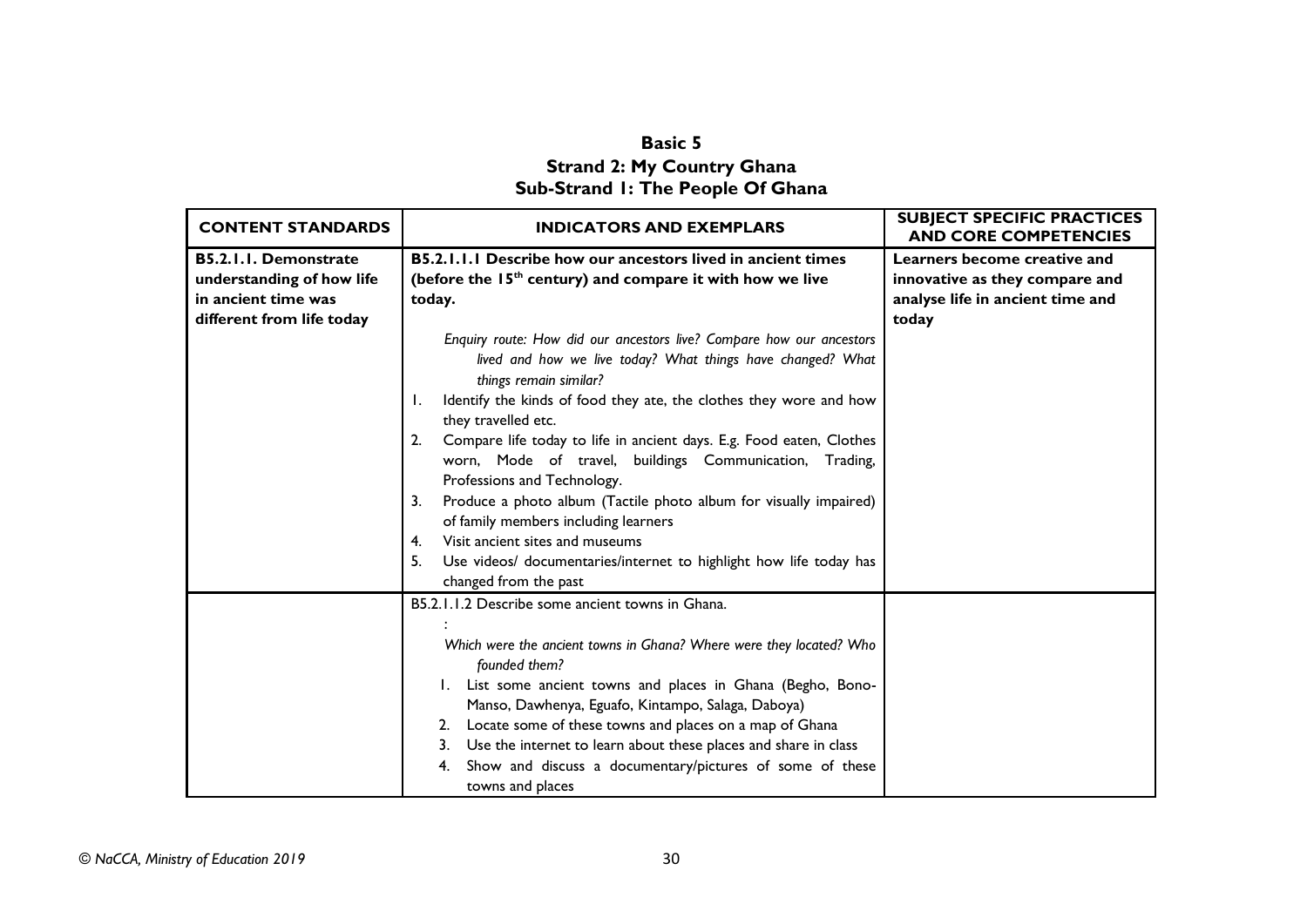| <b>CONTENT STANDARDS</b>                                                                                                | <b>INDICATORS AND EXEMPLARS</b>                                                                                                                                                                                                                                                                                                                                                                                                                                                                                                                                                                                                                                                                                                                                                                                                                                                                                                                                                                                                                | <b>SUBJECT SPECIFIC PRACTICES</b><br><b>AND CORE COMPETENCIES</b>                                                                                                                              |
|-------------------------------------------------------------------------------------------------------------------------|------------------------------------------------------------------------------------------------------------------------------------------------------------------------------------------------------------------------------------------------------------------------------------------------------------------------------------------------------------------------------------------------------------------------------------------------------------------------------------------------------------------------------------------------------------------------------------------------------------------------------------------------------------------------------------------------------------------------------------------------------------------------------------------------------------------------------------------------------------------------------------------------------------------------------------------------------------------------------------------------------------------------------------------------|------------------------------------------------------------------------------------------------------------------------------------------------------------------------------------------------|
| B5.2.5.1. Demonstrate<br>knowledge of Ghanaians<br>who made significant<br>contributions locally and<br>internationally | B5.2.5.1.1 Name Ghanaians who have made significant<br>Contribution locally and internationally including Dr R.E.G<br>Armattoe (Science and Medicine), Kofi Annan-international<br>diplomacy, Osibisa- popular music, El Anatsui - sculptor,<br>David Adjaye -architect, Ozwald Boateng-fashion,<br>Efua Sutherland- playwright, Prof Francis Allotey- science and<br>History, Prof Akua Kuenyehia- law, Prof. Frimpong Boateng -<br>Surgeon, Abedi Ayew 'Pele' - Football, Azumah Nelson -<br><b>Boxing etc.</b>                                                                                                                                                                                                                                                                                                                                                                                                                                                                                                                              | With the use of evidence to<br>appreciate the significant<br>contributions of some Ghanaians<br>locally and internationally,<br>learners become creative,<br>innovative and digitally literate |
|                                                                                                                         | Enquiry Route: which individuals have contributed locally and internationally?<br>What were their contributions? Which among them inspires you most and<br>why?<br>Use pictures, posters or the internet to identify Ghanaian who<br>Ι.<br>have made important contributions locally and internationally.<br>2.<br>Match these personalities with areas of specialty e.g. Dr R.E.G<br>Armattoe (Science and Medicine), Kofi Annan-international<br>diplomacy, Osibisa- popular music, El Anatsui - sculptor, David<br>Adjaye- Architect, Ozwald Boateng-fashion, Efua Sutherland-<br>playwright, Prof Francis Allotey- science and History, Prof Akua<br>Kuenyehia- law, Prof. Frimpong Boateng - Surgeon, Abedi<br>Ayew 'Pele' - Football, Azumah Nelson -Boxing etc.<br>3.<br>Show photographs/ documentary of significant individuals<br>Retell the live stories of any of these from a documentary<br>4.<br>show<br>5.<br>With the aid of the internet learners are to develop a<br>documentary/poster of individuals who have contributed |                                                                                                                                                                                                |
|                                                                                                                         | significantly in this field<br>6.<br>Identify the traditional rulers whose work inspires you most<br>and give reasons for your choice                                                                                                                                                                                                                                                                                                                                                                                                                                                                                                                                                                                                                                                                                                                                                                                                                                                                                                          |                                                                                                                                                                                                |

#### **Sub-Strand 5: Some Selected Individuals**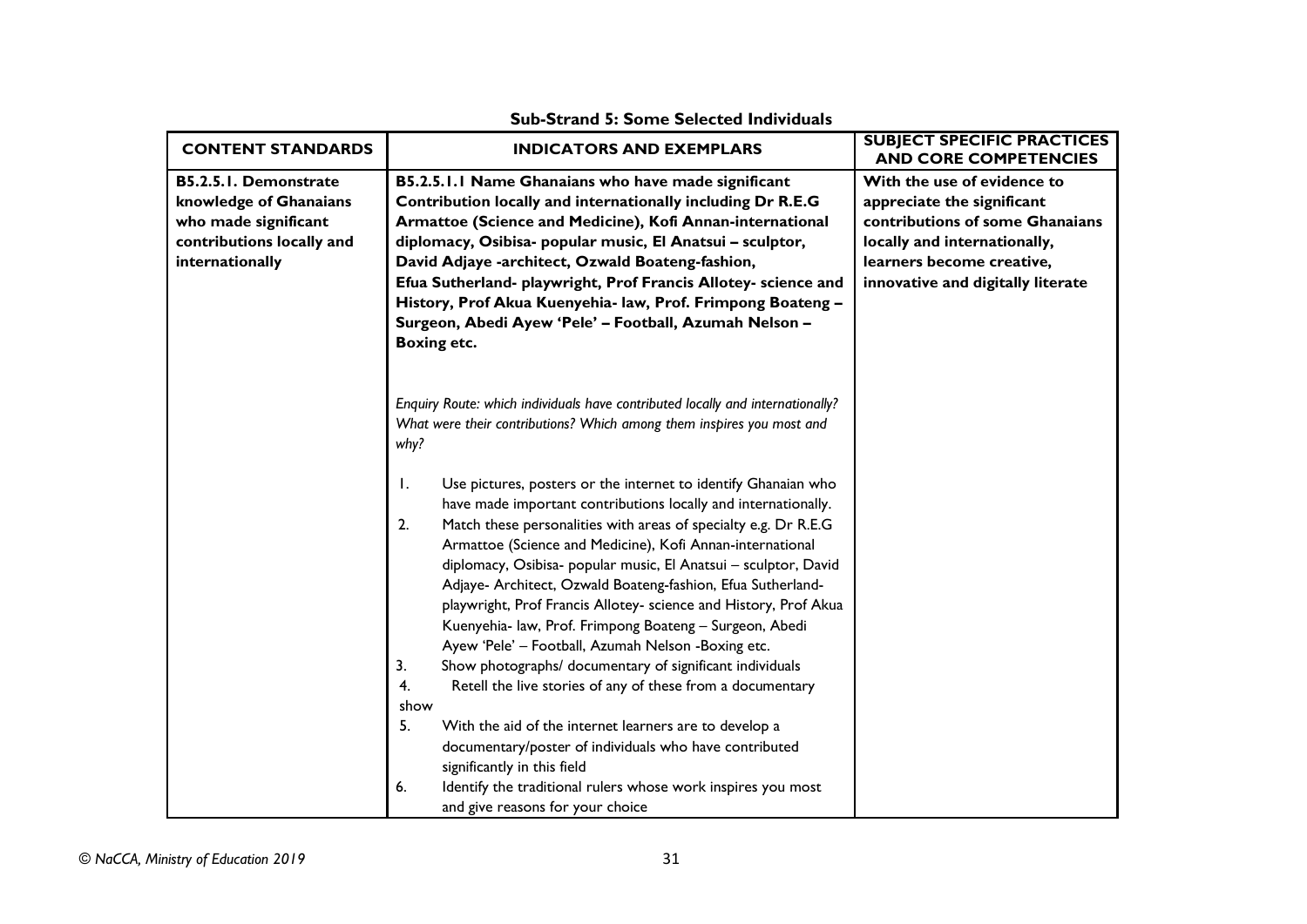# **Strand 3: Europeans in Ghana**

# **Sub-Strands 2: International Trade Including the Slave Trade**

<span id="page-53-0"></span>

| <b>CONTENT STANDARDS</b>         | <b>INDICATORS AND EXEMPLARS</b>                                                           | <b>SUBJECT SPECIFIC PRACTICES</b><br><b>AND CORE COMPETENCIES</b> |
|----------------------------------|-------------------------------------------------------------------------------------------|-------------------------------------------------------------------|
| B5.3.2.1. Understand that        | B5.3.2.1.1 Investigate why the Europeans began trading in                                 | As learners use evidence to                                       |
| what began as trade in           | humans by the 16 <sup>th</sup> century.                                                   | interpret and examine European                                    |
| goods from 1471 soon             |                                                                                           | activities in Ghana, they become                                  |
| included trade in humans         | Enquiry Route: Which Europeans took part in the trade in humans?                          | creative, critical and innovative                                 |
| by the 16 <sup>th</sup> century. | Why did the Europeans begin trading in humans?                                            | thinkers                                                          |
|                                  | Use a map to explain the concept of Trans-Atlantic slave trade                            |                                                                   |
|                                  | 2. Role play/show documentary on how the slave trade was<br>conducted.                    |                                                                   |
|                                  | 3. Brainstorm the reasons why the Europeans began trading in<br>humans                    |                                                                   |
|                                  | 4. Visit/show pictures of some forts and castles                                          |                                                                   |
|                                  | 5. In small groups learners develop a poster on the Trans-<br><b>Atlantic Slave Trade</b> |                                                                   |
|                                  | 6. Groups present their work to the whole class                                           |                                                                   |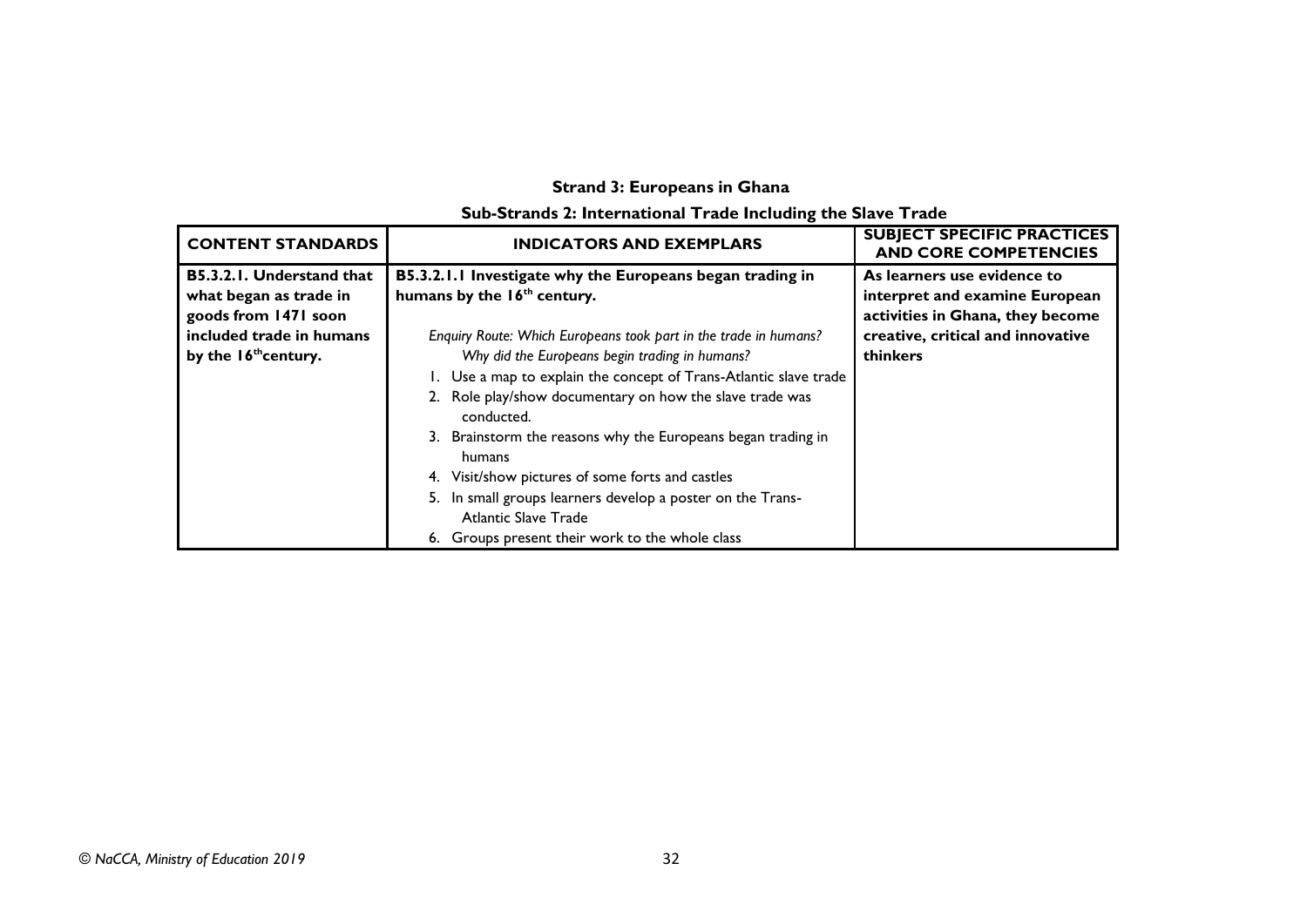### Strand 4: Colonisation and Developments under Colonial Rule in Ghana **Sub-Strand 2: Social Developments Under Colonial Rule**

<span id="page-54-0"></span>

| <b>CONTENT STANDARDS</b>                                                                                                                  | <b>INDICATORS AND EXEMPLARS</b>                                                                                                                                                                                                                                                                                                                                                                                                                                                                                                                                                                                                                                                                                                                                   | <b>SUBJECT SPECIFIC PRACTICES</b><br><b>AND CORE COMPETENCIES</b>                                                                                  |
|-------------------------------------------------------------------------------------------------------------------------------------------|-------------------------------------------------------------------------------------------------------------------------------------------------------------------------------------------------------------------------------------------------------------------------------------------------------------------------------------------------------------------------------------------------------------------------------------------------------------------------------------------------------------------------------------------------------------------------------------------------------------------------------------------------------------------------------------------------------------------------------------------------------------------|----------------------------------------------------------------------------------------------------------------------------------------------------|
| <b>B5.4.2.1. Demonstrate</b><br>understanding of the social<br>developments that took<br>place during the colonial<br>period (1874-1957). | B5.4.2.1.1 Identify the developments in education during the<br>colonial era (1874-1957).<br>Enquiry routes: Which schools were built during the colonial period?<br>Where were they located? What did the British do to promote<br>education?<br>1. Identify schools that existed by 1930, where they are<br>located and state some facts about these schools<br>2. List some of the measures the British took to promote<br>education in the Gold Coast. E.g. Ordinances to make sure<br>all teachers were registered<br>3. Discuss the role of the churches in Ghana's education<br>sector<br>4. Recall the role of the important people in (a) the community<br>and (b) the country who played key role in the educational<br>sector. e.g. Dr Kwegyir Aggrey. | As learners use evidence to<br>analyse and reconstruct the<br>developments during the colonial<br>period, they develop critical<br>thinking skills |
|                                                                                                                                           | NB: Display pictures of such people in the class.<br>B5.4.2.1.2 Identify some of the health facilities and housing<br>projects in the colonial period.<br>Enquiry routes: What health facilities were built during the colonial                                                                                                                                                                                                                                                                                                                                                                                                                                                                                                                                   |                                                                                                                                                    |
|                                                                                                                                           | period? How important were these social services?<br>1. Discuss the health facilities and housing projects carried out<br>during the colonial period e.g. the establishment of the<br>Korle Bu hospital- 1923, Kumasi hospital, Takoradi hospital,<br>Brainstorm the significance of these social services<br>2.<br>Show pictures/documentaries of these facilities to highlight<br>3.<br>the social facilities during the era                                                                                                                                                                                                                                                                                                                                    |                                                                                                                                                    |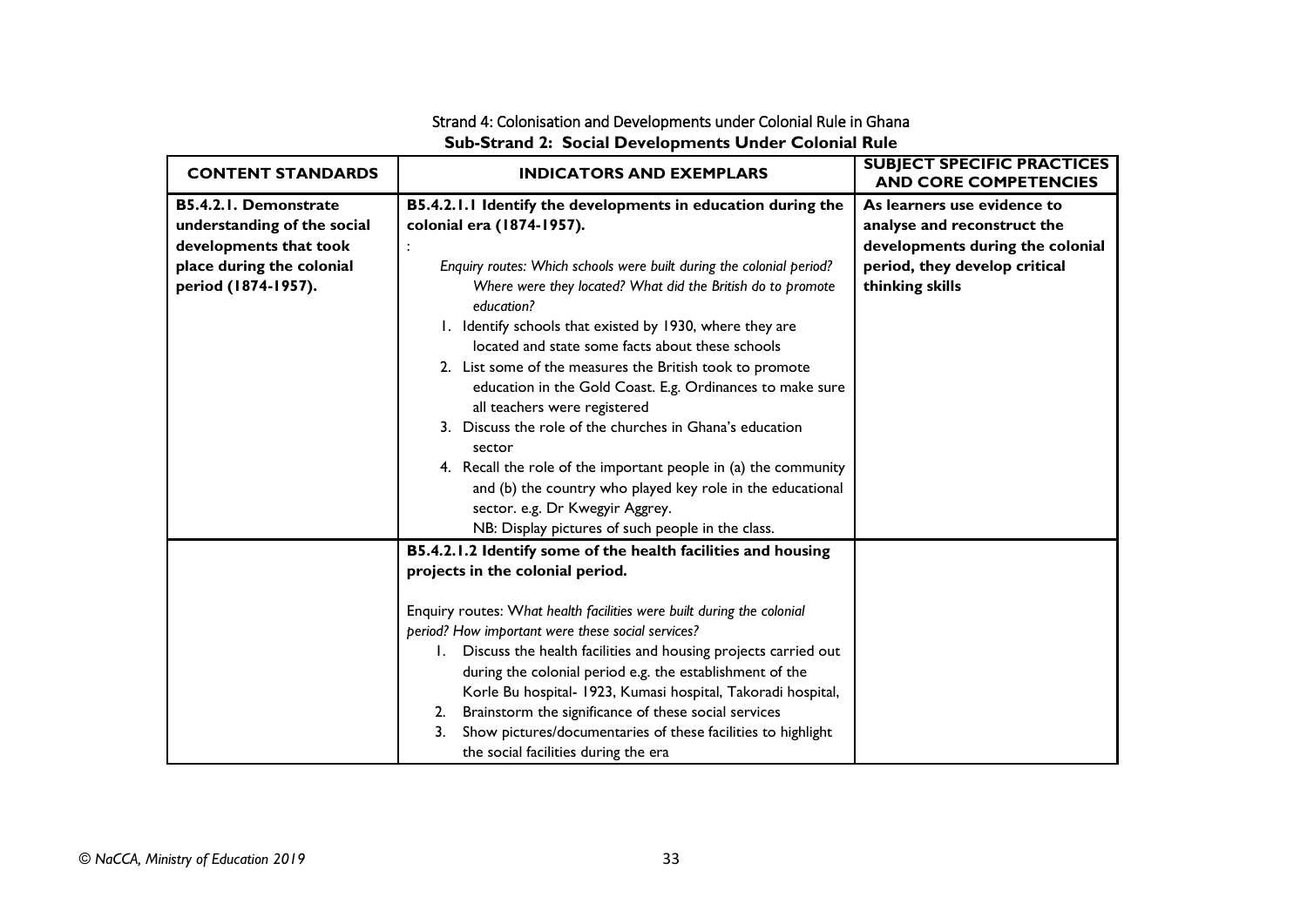# Strand 4: Colonisation and Developments under Colonial Rule in Ghana **Sub-Strand 3: Economic Developments Under Colonial Rule**

| <b>CONTENT STANDARDS</b>     | <b>INDICATORS AND EXEMPLARS</b>                                                                                                                                                                                                                                                                                                                                                                                                    | <b>SUBJECT SPECIFIC PRACTICES</b><br><b>AND CORE COMPETENCIES</b> |
|------------------------------|------------------------------------------------------------------------------------------------------------------------------------------------------------------------------------------------------------------------------------------------------------------------------------------------------------------------------------------------------------------------------------------------------------------------------------|-------------------------------------------------------------------|
| <b>B5.4.3.2. Show</b>        | B5.4.3.2.1 Describe the economic measures introduced during                                                                                                                                                                                                                                                                                                                                                                        | As learners use evidence to                                       |
| understanding of the         | the colonial period including transport and communication                                                                                                                                                                                                                                                                                                                                                                          | analyse and reconstruct the                                       |
| <b>Economic policies and</b> | projects.                                                                                                                                                                                                                                                                                                                                                                                                                          | developments during the colonial                                  |
| projects during the          |                                                                                                                                                                                                                                                                                                                                                                                                                                    | period, they develop critical                                     |
| colonial period (1874-       | Enquiry routes: What were these economic development under colonial                                                                                                                                                                                                                                                                                                                                                                | thinking and problem-solving                                      |
| 1957)                        | rule? How do sources of evidence help you to understand these                                                                                                                                                                                                                                                                                                                                                                      | skills                                                            |
|                              | developments under colonial rule?                                                                                                                                                                                                                                                                                                                                                                                                  |                                                                   |
|                              | Identify the economic policies and projects during the<br>Ι.<br>colonial era.                                                                                                                                                                                                                                                                                                                                                      |                                                                   |
|                              | Enumerate contributions in the agricultural sector (e.g.<br>2.<br>setting up of agricultural station at Bunso, botanical garden<br>at Aburi and Agricultural College at Kwadaso, promotion<br>and marketing of cocoa farming), The construction of the<br>Takoradi Harbour, construction of roads and railways and<br>introduction of vehicles to link their main centres to<br>evacuate and export items and facilitate movement. |                                                                   |
|                              | 3.<br>Discuss the role of Tetteh Quarshie in the introduction of<br>cocoa into Ghana and how important cocoa has become.                                                                                                                                                                                                                                                                                                           |                                                                   |
|                              | Visit/show pictures of any of these facilities e.g. Tetteh<br>4.<br>Quarshie farm.                                                                                                                                                                                                                                                                                                                                                 |                                                                   |
|                              | 5.<br>Enumerate contributions of the colonial government to<br>mining sector.                                                                                                                                                                                                                                                                                                                                                      |                                                                   |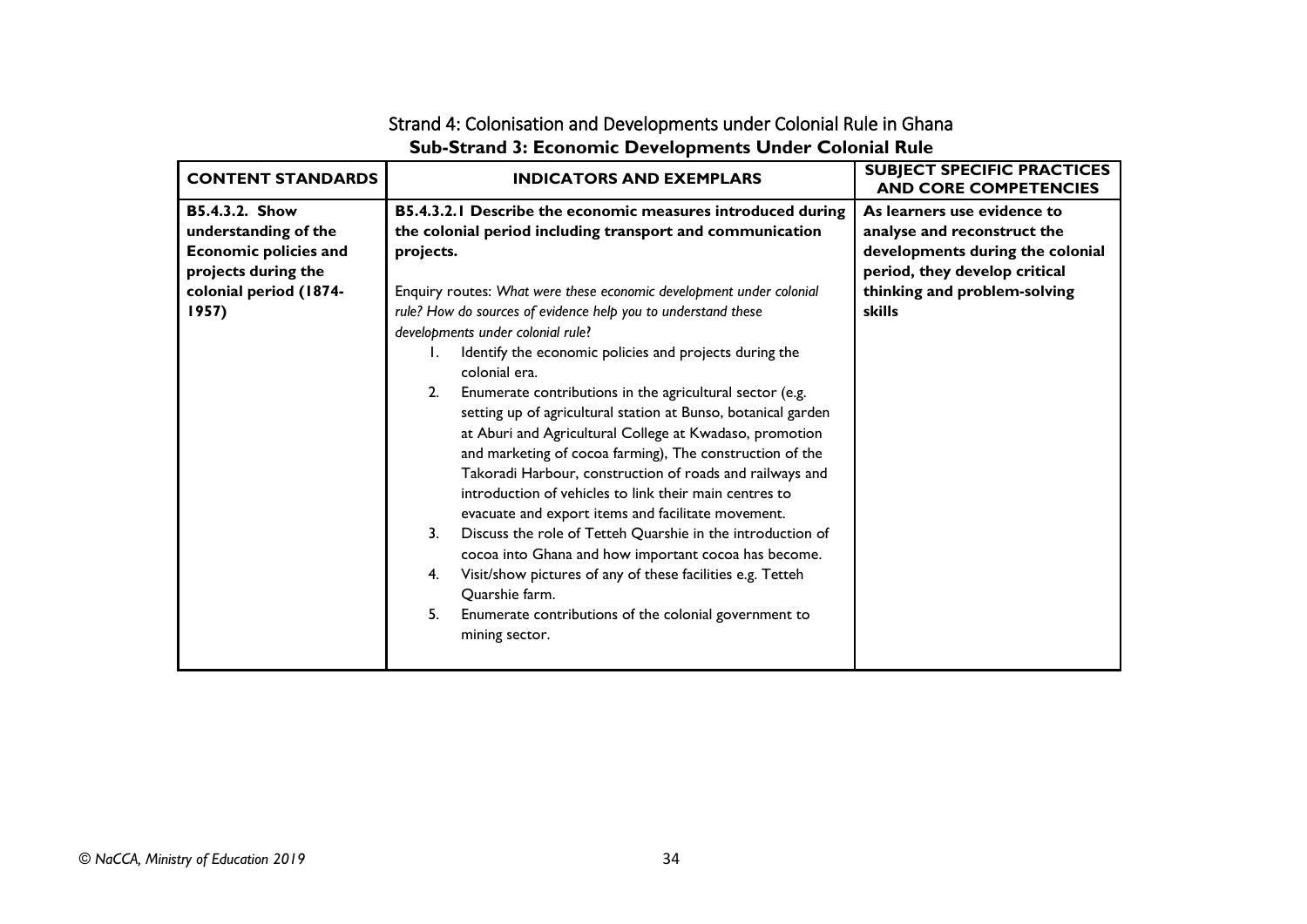# **Strand 5: Journey to Independence Sub-Strand 1: Early Protest Movements**

<span id="page-56-0"></span>

| <b>CONTENT STANDARDS</b>        | <b>INDICATORS AND EXEMPLARS</b>                               | <b>SUBJECT SPECIFIC PRACTICES</b><br><b>AND CORE COMPETENCIES</b> |
|---------------------------------|---------------------------------------------------------------|-------------------------------------------------------------------|
| B5.5.1.1. Show understanding of | B5.5.1.1.1 Identify the early protest movements in            | As learners use evidence to retell                                |
| the factors that led to the     | Ghana before 1945.                                            | the role of the leaders of these                                  |
| formation of early protest      |                                                               | early protest movements, they                                     |
| movements in Ghana              | Enquiry routes: what do we mean by early protest              | develop critical thinking,                                        |
| before 1945                     | movements? What were some of these early protest              | creativity, personal development                                  |
|                                 | movements? Who were the leaders of these early                | and leadership skills                                             |
|                                 | protest movements? What factors led to the formation          |                                                                   |
|                                 | of these movements                                            |                                                                   |
|                                 | What is a protest movement?<br>1.                             |                                                                   |
|                                 | List the main protest movements in Ghana before 1945:<br>2.   |                                                                   |
|                                 | -Aborigines Rights Protection Society-ARPS- 1897              |                                                                   |
|                                 | - National Congress of British West Africa-NCBWA- 1917        |                                                                   |
|                                 | - The Gold Coast Youth Conference- 1929                       |                                                                   |
|                                 | 3. Discus the sequence of events that led to the formation of |                                                                   |
|                                 | these movements (refer to subsequent indicators)              |                                                                   |
|                                 | B5.5.1.1.2 Examine sources of evidence about the role         |                                                                   |
|                                 | of Joseph Mensah Sarbah in the Aborigines Rights              |                                                                   |
|                                 | <b>Protection Society-ARPS- 1897</b>                          |                                                                   |
|                                 |                                                               |                                                                   |
|                                 | Enquiry routes: Who was Joseph Mensah-Sarbah? Where           |                                                                   |
|                                 | was he born? What was his role in the ARPS?                   |                                                                   |
|                                 | 1. Identify the key leaders of the ARPS by                    |                                                                   |
|                                 | pictures/documentary                                          |                                                                   |
|                                 | 2. Find out from the internet how the ARPS got the            |                                                                   |
|                                 | land bill withdrawn                                           |                                                                   |
|                                 | 3. Present report as a poster                                 |                                                                   |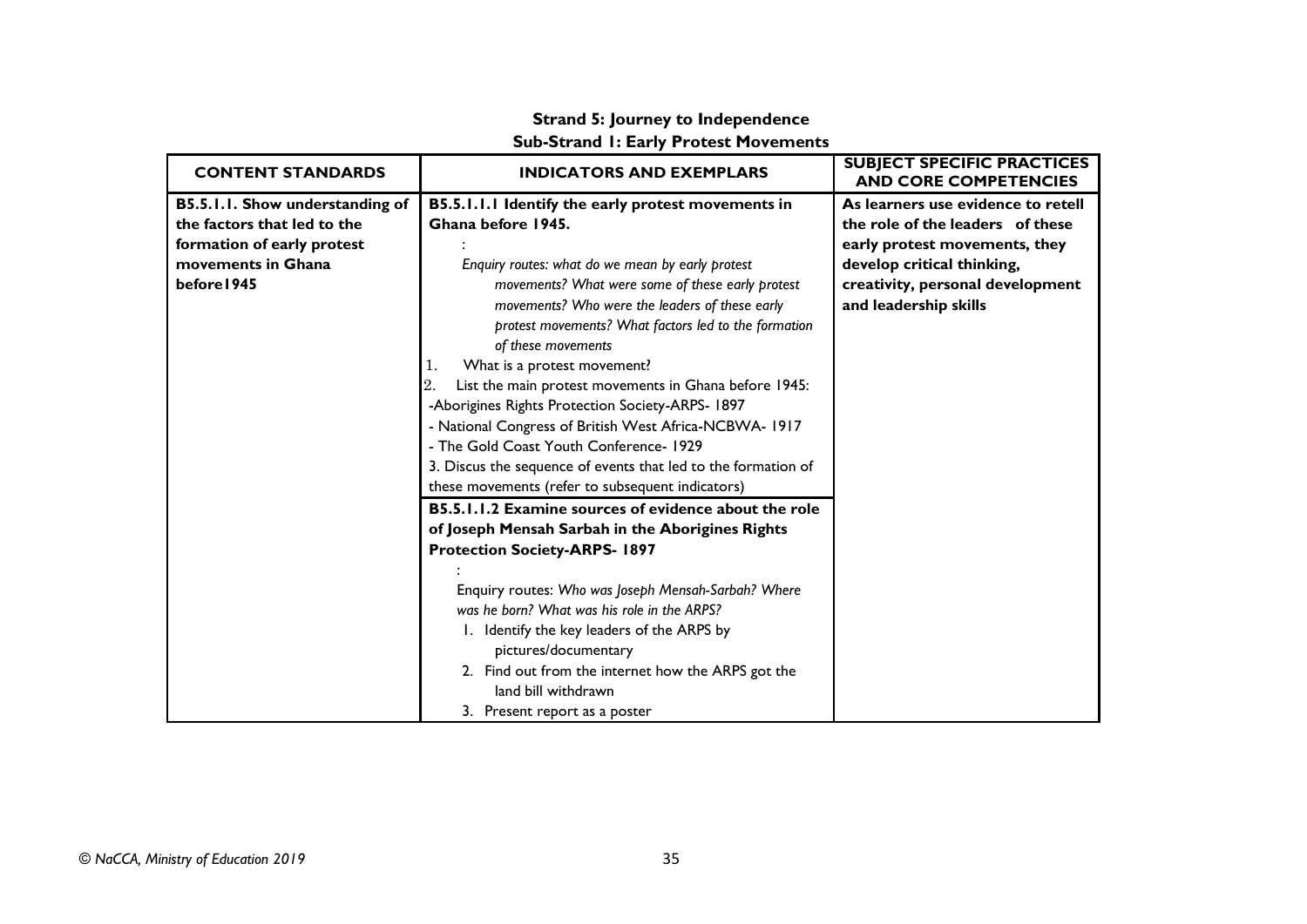| <b>CONTENT STANDARDS</b>                                                                                                                    | <b>INDICATORS AND EXEMPLARS</b>                                                                                                                                                                                                                                                     | <b>SUBJECT SPECIFIC PRACTICES</b><br><b>AND CORE COMPETENCIES</b>                                                                                                                                  |
|---------------------------------------------------------------------------------------------------------------------------------------------|-------------------------------------------------------------------------------------------------------------------------------------------------------------------------------------------------------------------------------------------------------------------------------------|----------------------------------------------------------------------------------------------------------------------------------------------------------------------------------------------------|
| <b>B5.5.1.1. Show</b><br>understanding of the factors<br>that led to the formation<br>of early protest<br>movements in Ghana<br>before 1945 | <b>B5.5.1.1.3 Examine sources of evidence about</b><br>the role of Joseph Ephraim Casely-Hayford in<br>the National Congress of British West Africa<br>(NCBWA).<br>Enquiry routes: Who was Joseph Ephraim Casely-<br>Hayford? Where was he born? What was his role in the<br>NCBWA? | As learners use evidence to retell<br>the role of the leaders of these<br>early protest movements, they<br>develop critical thinking,<br>creativity, personal development<br>and leadership skills |
|                                                                                                                                             | 1. Identify Joseph Ephraim Casely-Hayford from<br>photographs                                                                                                                                                                                                                       |                                                                                                                                                                                                    |
|                                                                                                                                             | 2. Show and discuss a documentary the bust of<br>Joseph Ephraim Casely-Hayford at Casford Hall,<br>UCC (where possible)                                                                                                                                                             |                                                                                                                                                                                                    |
|                                                                                                                                             | 3. Present a narrative of the leadership role of<br>Joseph Ephraim Casely-Hayford in the NCBWA                                                                                                                                                                                      |                                                                                                                                                                                                    |
|                                                                                                                                             | 4. Learners retell the story of Joseph Ephraim<br>Casely-Hayford                                                                                                                                                                                                                    |                                                                                                                                                                                                    |
|                                                                                                                                             |                                                                                                                                                                                                                                                                                     |                                                                                                                                                                                                    |

# **Sub-Strand 1: Early Protest Movements**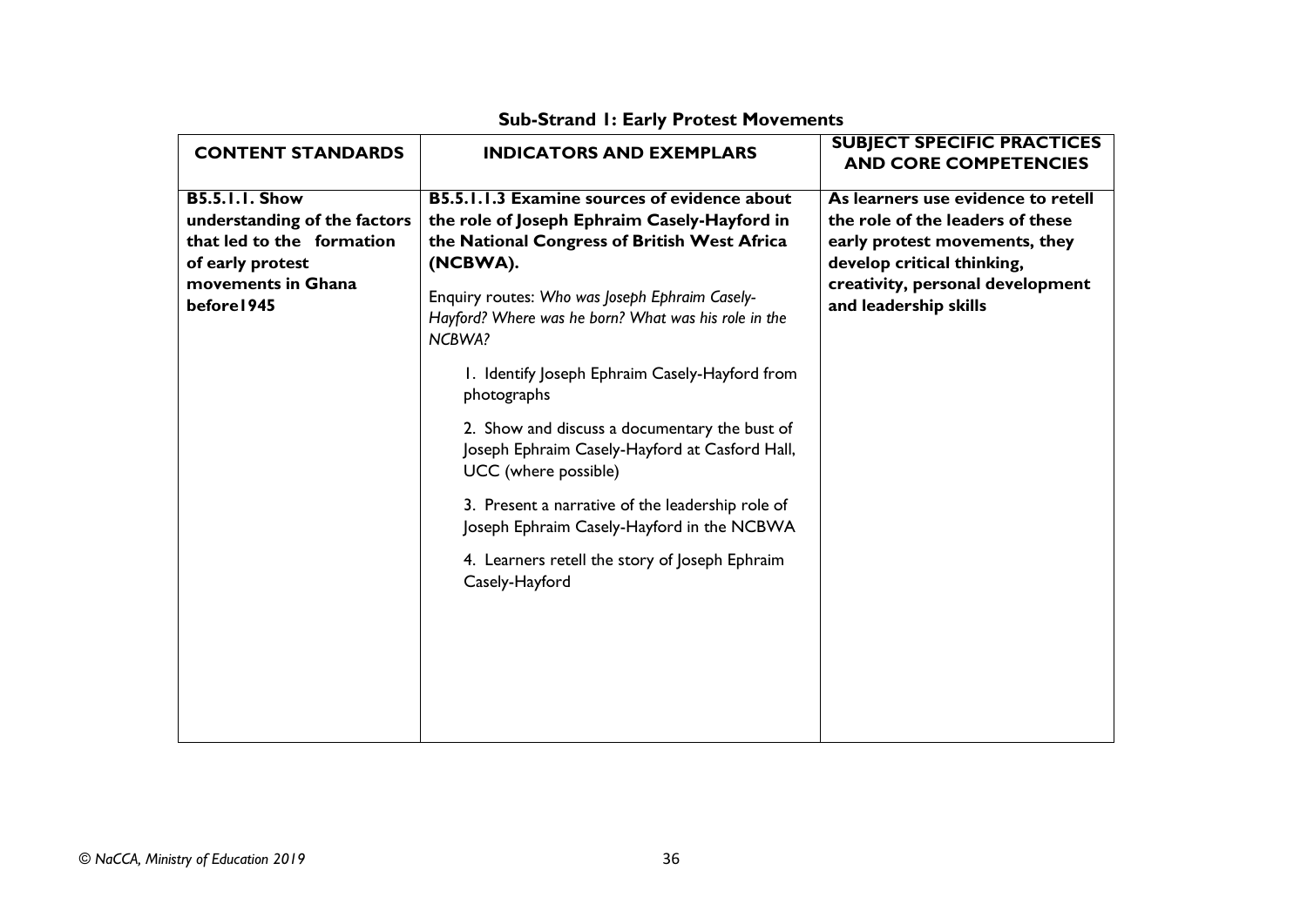| <b>CONTENT STANDARDS</b>                                                                                                                                     | <b>INDICATORS AND EXEMPLARS</b>                                                                                                                                                                                                                                                                                                                                                                                                                                                                                                                                                             | <b>SUBJECT SPECIFIC PRACTICES</b><br><b>AND CORE COMPETENCIES</b>                                                                                                                                  |
|--------------------------------------------------------------------------------------------------------------------------------------------------------------|---------------------------------------------------------------------------------------------------------------------------------------------------------------------------------------------------------------------------------------------------------------------------------------------------------------------------------------------------------------------------------------------------------------------------------------------------------------------------------------------------------------------------------------------------------------------------------------------|----------------------------------------------------------------------------------------------------------------------------------------------------------------------------------------------------|
| <b>B5.5.1.1. Show</b><br>understanding of the factors<br>that led to the formation<br>of early protest<br>movements in Ghana<br>before 1945<br><b>CONT'D</b> | <b>B5.5.1.1.4 Examine sources of evidence about</b><br>the role of Dr Joseph Boakye Danquah in the<br><b>Gold Coast Youth Conference</b><br>Enquiry routes: Who was Joseph Boakye Danquah?<br>Where was he born? What was his role in the Gold<br><b>Coast Youth Conference?</b><br>1. Present a narrative of the role of J.B. Danquah<br>in the Gold Coast Youth Conference<br>2. Field trip to Danquah Circle in Accra or his<br>home where possible or show picture of Danquah<br>Circle in Accra<br>3. Learners retell the story of J.B. Danquah and<br>the Gold Coast Youth Conference | As learners use evidence to retell<br>the role of the leaders of these<br>early protest movements, they<br>develop critical thinking,<br>creativity, personal development<br>and leadership skills |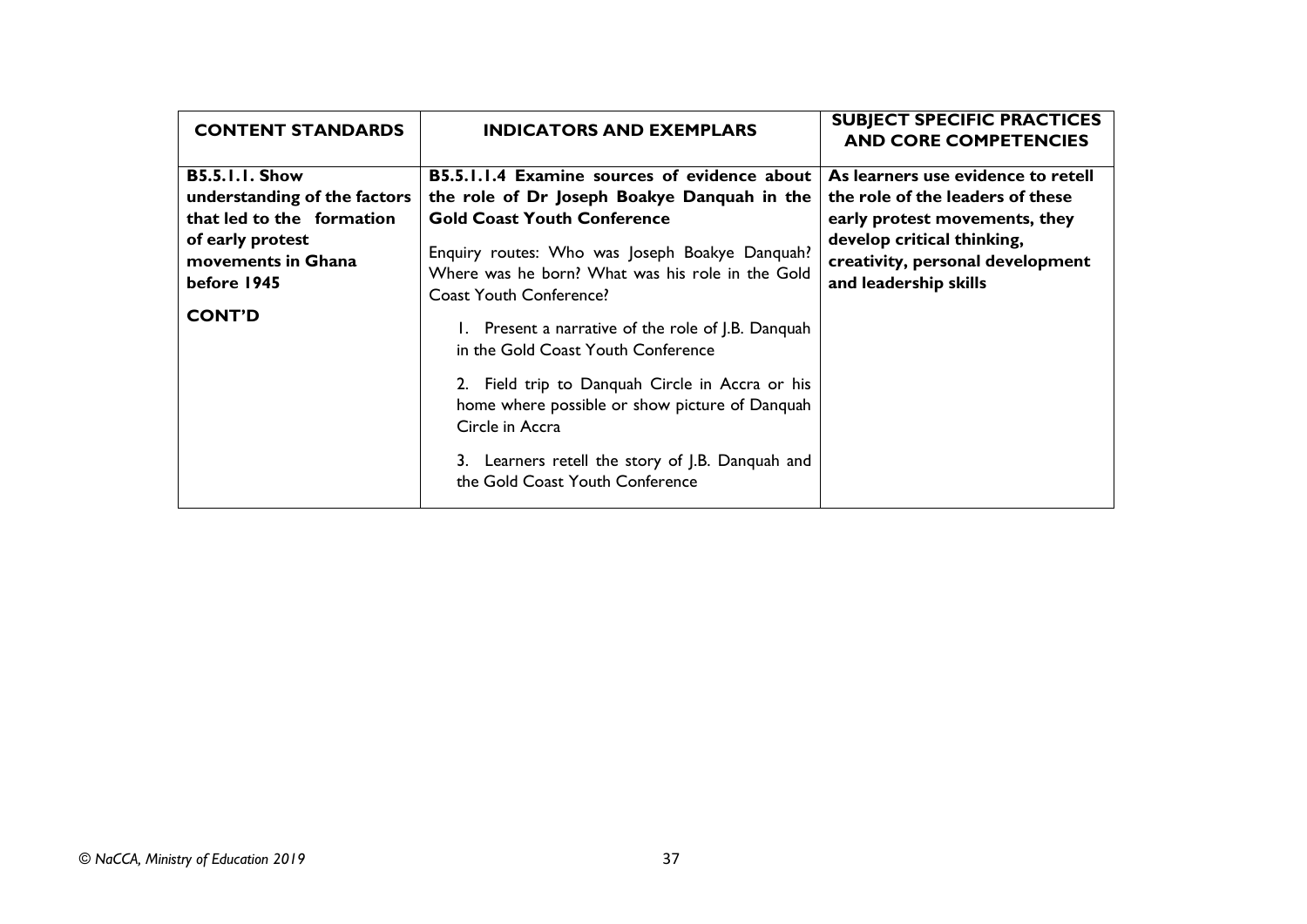# Strand 5: Journey to Independence

# **Sub-Strands 3: The 1948 Riots And After**

| <b>CONTENT STANDARDS</b>     | <b>INDICATORS AND EXEMPLARS</b>                                                                                                                                                                                                                                                                                                                                                                                                                                                                                                                                                                                 | <b>SUBJECT SPECIFIC</b><br><b>PRACTICES AND</b><br><b>CORE</b><br><b>COMPETENCIES</b> |
|------------------------------|-----------------------------------------------------------------------------------------------------------------------------------------------------------------------------------------------------------------------------------------------------------------------------------------------------------------------------------------------------------------------------------------------------------------------------------------------------------------------------------------------------------------------------------------------------------------------------------------------------------------|---------------------------------------------------------------------------------------|
| B5.5.3.1. Show understanding | B5.5.3.1.1 Explain why people were unhappy in the country after the                                                                                                                                                                                                                                                                                                                                                                                                                                                                                                                                             | By using evidence to                                                                  |
| of the sequence of events    | <b>Second World War</b>                                                                                                                                                                                                                                                                                                                                                                                                                                                                                                                                                                                         | explore the causes and                                                                |
| leading to the 1948 riots in |                                                                                                                                                                                                                                                                                                                                                                                                                                                                                                                                                                                                                 | consequences of the                                                                   |
| Ghana                        | Enquiry routes: When was the Second World War fought? What promises were made                                                                                                                                                                                                                                                                                                                                                                                                                                                                                                                                   | 1948 riots, learners                                                                  |
|                              | to the Gold Coast soldiers who fought in the war? Why were people unhappy<br>after the war?                                                                                                                                                                                                                                                                                                                                                                                                                                                                                                                     | develop their<br>communicative,                                                       |
|                              | Show and discuss a documentary on the general state of affairs after the<br>Ι.<br>Second World War -failure to honour the promises to the ex-servicemen,<br>lack of adequate housing and high cost of imported goods etc.<br>Discuss how government handled their grievances at the time.<br>2.<br>Role play the scene for learners to offer the opinions on the situation<br>3.<br>(whether the riot was justified or not)<br>Guide learners to develop a poster that illustrates the link between the<br>4.<br>boycott of European goods, the shootings of 28 <sup>th</sup> February and the riots of<br>1948 | collaborative, creative<br>skills and national<br>identity                            |
|                              | B4.5.3.1.2 Examine sources of evidence about what happened during                                                                                                                                                                                                                                                                                                                                                                                                                                                                                                                                               |                                                                                       |
|                              | the 1948 riots.                                                                                                                                                                                                                                                                                                                                                                                                                                                                                                                                                                                                 |                                                                                       |
|                              | Enquiry routes: Who were the ex-service men? Who ordered the shooting of the ex-<br>service men? Where did the shooting occur?<br>Show a map of Accra indicating the routes that were approved for<br>1.<br>the ex-service men<br>2.<br>Use a documentary to illustrate what happened during the 1948<br>riots and discuss it afterwards<br>Role play the scene of the 1948 riots as evidence for learners<br>3.<br>Discuss the arrest of the 'Big Six' (leaders of the UGCC)<br>4.                                                                                                                             |                                                                                       |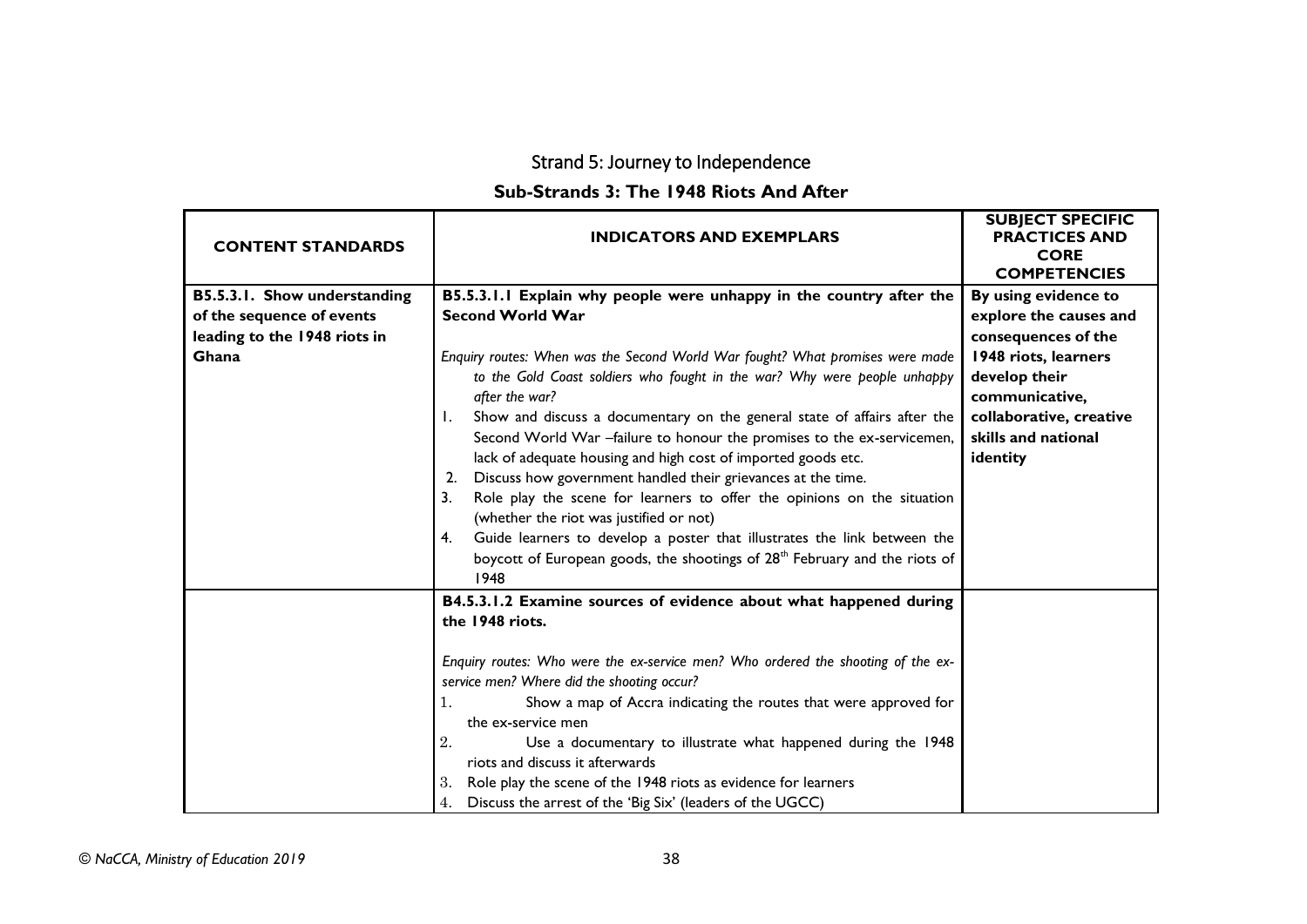# <span id="page-60-0"></span>**BASIC 6**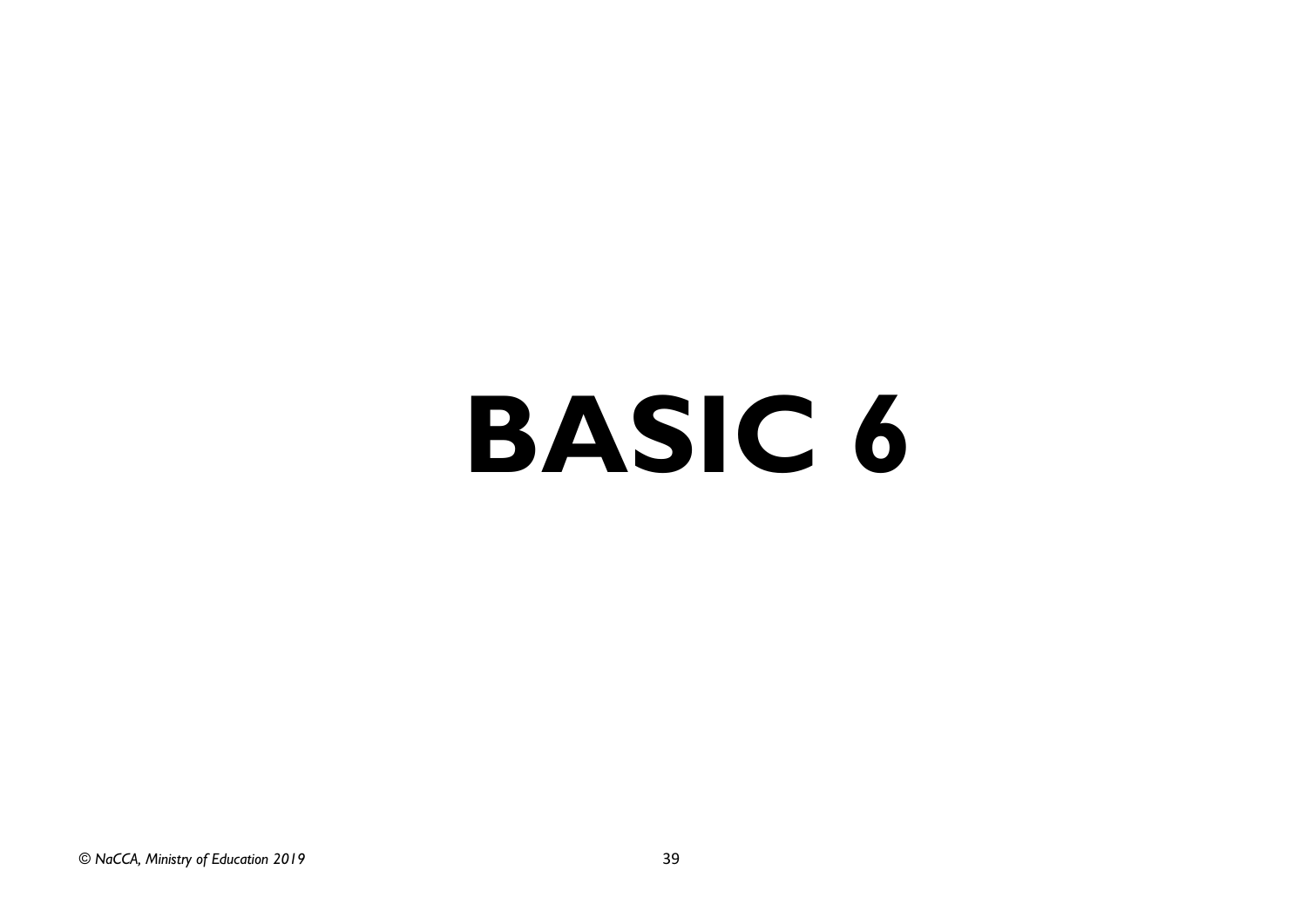### **Basic 6 Strand 3: Europeans in Ghana Sub-Strand 4: Impact Of European Presence**

<span id="page-61-1"></span><span id="page-61-0"></span>

| <b>CONTENT STANDARDS</b>                                | <b>INDICATORS AND EXEMPLARS</b>                                                                                                                                                                                                                                                                                                                                                                                                                                                           | <b>SUBJECT SPECIFIC PRACTICES</b><br><b>AND CORE COMPETENCIES</b> |
|---------------------------------------------------------|-------------------------------------------------------------------------------------------------------------------------------------------------------------------------------------------------------------------------------------------------------------------------------------------------------------------------------------------------------------------------------------------------------------------------------------------------------------------------------------------|-------------------------------------------------------------------|
| <b>B6.3.4.1. Demonstrate</b><br>knowledge of the impact | B6.3.4.1.1 Assess the changes that the European<br>presence brought to Ghana.                                                                                                                                                                                                                                                                                                                                                                                                             | By evaluating and analysing the<br>impact of European presence,   |
| of European presence on                                 |                                                                                                                                                                                                                                                                                                                                                                                                                                                                                           | learners enhance their personal                                   |
| Ghana                                                   | Enquiry route: What was the effect of formal education in Ghana? How<br>did it affect the lives of the people? What health facilities were<br>introduced by the Europeans? What negative effects did European<br>presence have on Ghanaians?<br>Show and discuss a documentary of European presence in<br>Ghana<br>Discuss the activities the Europeans engaged in (trade,<br>vocational training centres, health facilities, development of<br>local alphabet, translation of the Bible) | development and become good<br>communicators                      |
|                                                         | Debate the impacts of European presence on Ghana                                                                                                                                                                                                                                                                                                                                                                                                                                          |                                                                   |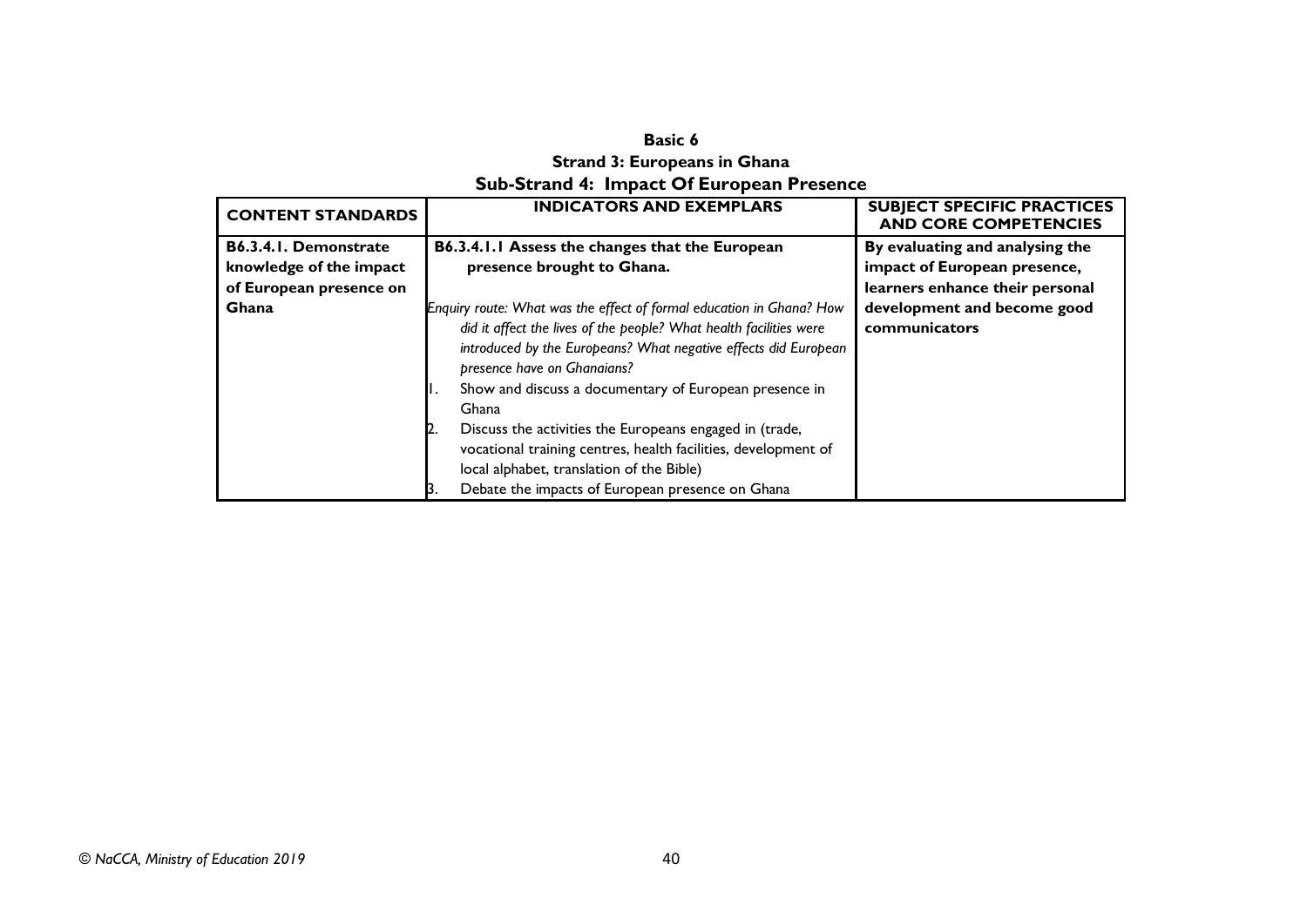| Strand 4: Colonisation and Developments under Colonial Rule in Ghana |  |  |
|----------------------------------------------------------------------|--|--|
| Sub-Strand 4: Political Developments Under Colonial Rule             |  |  |

| <b>CONTENT STANDARDS</b>   | <b>INDICATORS AND EXEMPLARS</b>                                         | <b>SUBJECT SPECIFIC PRACTICES</b><br><b>AND CORE COMPETENCIES</b> |
|----------------------------|-------------------------------------------------------------------------|-------------------------------------------------------------------|
| <b>B6 3.4.1. Show</b>      | <b>B6.4.4.1.1 Describe the features of British colonial rule</b>        | As learners use evidence to                                       |
| understanding of Political | in Ghana including 'direct' and 'indirect' rule, 1874-                  | analyse and reconstruct political                                 |
| developments under         | 1957.                                                                   | developments during the colonial                                  |
| colonial rule, 1874-1957.  |                                                                         | period, they become creativity                                    |
|                            | Enquiry route: how different is 'direct' rule from 'indirect' rule? How | and innovation                                                    |
|                            | many provinces were created?                                            |                                                                   |
|                            | Explain the concepts of 'direct' and 'indirect' rule                    |                                                                   |
|                            | Discuss the features of 'direct' and 'indirect' rule                    |                                                                   |
|                            | Discuss the division of the colony into provinces<br>3.                 |                                                                   |
|                            | Discuss the advantages and disadvantages of 'direct' and                |                                                                   |
|                            | 'indirect' rule.                                                        |                                                                   |
|                            | Role play indirect rule in the Gold Coast                               |                                                                   |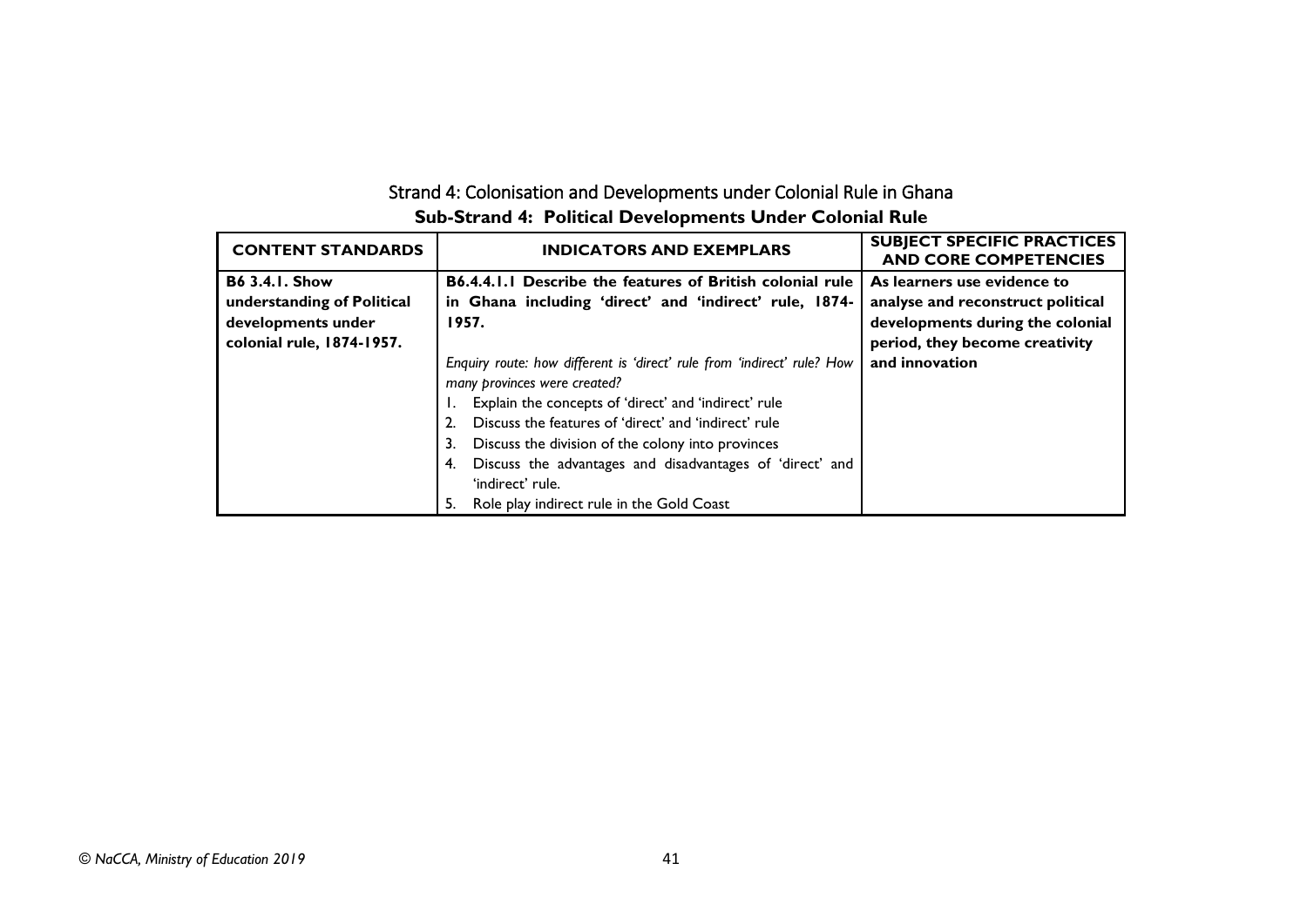# Strand 5: Journey to Independence

### **Sub-Strand 2: Formation of Political Parties**

<span id="page-63-0"></span>

| <b>CONTENT STANDARDS</b>    | <b>INDICATORS AND EXEMPLARS</b>                                   | <b>SUBJECT SPECIFIC PRACTICES</b><br><b>AND CORE COMPETENCIES</b> |
|-----------------------------|-------------------------------------------------------------------|-------------------------------------------------------------------|
| B6.5.2.1. Appreciate the    | B6.5.2.1.1 Describe the role played by the leaders of             | Using evidence to appreciate the                                  |
| role played by the          | the two major political parties (UGCC and CPP) in                 | role played by the leadership of                                  |
| leadership of political     | the independence struggle in the Gold Coast after                 | political parties in the struggle for                             |
| parties in the struggle for | the Second World War.                                             | independence, learners develop a                                  |
| independence from 1947 to   |                                                                   | sense of national identity,                                       |
| 1957                        | Enquiry route: What is a political party? Which people formed     | leadership, communication,                                        |
|                             | the first political party in the Gold Coast? Who were the leading | collaboration and creative skills                                 |
|                             | members of the UGCC and the CPP? Why were some of the             |                                                                   |
|                             | leaders referred to as the 'Big Six'?                             |                                                                   |
|                             | I. Define a political party                                       |                                                                   |
|                             | 2. Discuss the formation of the United Gold Coast                 |                                                                   |
|                             | Convention (UGCC) in 1947                                         |                                                                   |
|                             | 3. Discuss the formation of the Convention People                 |                                                                   |
|                             | Party (CPP) in 1949                                               |                                                                   |
|                             | 4. Discuss the role played by the leaders of the                  |                                                                   |
|                             | UGCC and CPP in the struggle for independence                     |                                                                   |
|                             | 5. Learners map out specific roles by leaders such as             |                                                                   |
|                             | Kwame Nkrumah, J.B. Danquah, Obetsebi                             |                                                                   |
|                             | Lamptey, Ako Adjei, William Ofori Atta and                        |                                                                   |
|                             | Edward Akuffo Addo.                                               |                                                                   |
|                             | 6. Learners explain how these leaders became known                |                                                                   |
|                             | as 'the Big Six'                                                  |                                                                   |
|                             | 7. Show and discuss a documentary on the                          |                                                                   |
|                             | independence eve rally by the CPP                                 |                                                                   |
|                             | 8. Learners recount an Independence Day celebration               |                                                                   |
|                             | in their community                                                |                                                                   |
|                             | 9. Enact the declaration of independence by Kwame                 |                                                                   |
|                             | Nkrumah                                                           |                                                                   |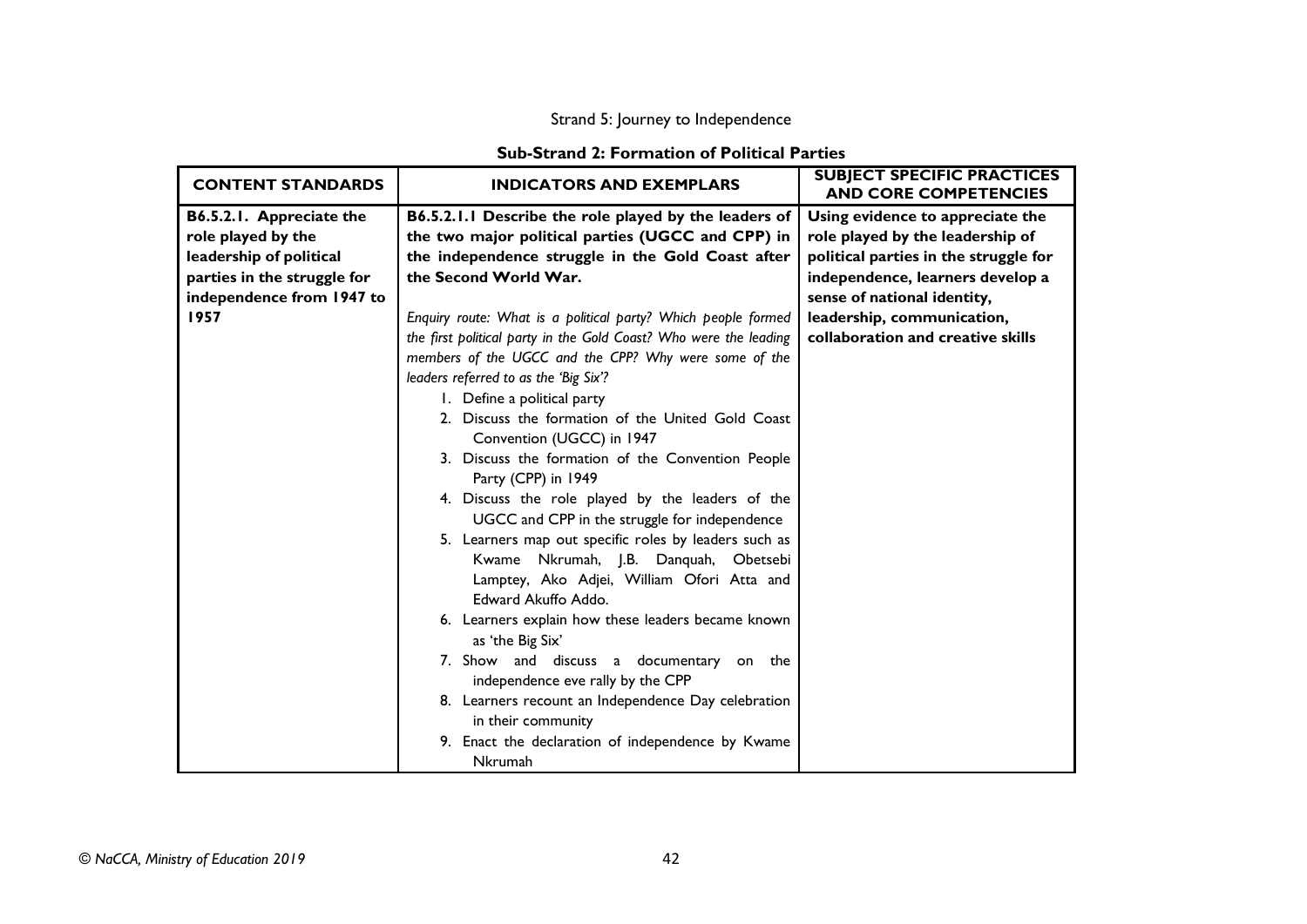| <b>CONTENT STANDARDS</b>    | <b>INDICATORS AND EXEMPLARS</b>                                                           | <b>SUBJECT SPECIFIC PRACTICES</b><br><b>AND CORE COMPETENCIES</b> |
|-----------------------------|-------------------------------------------------------------------------------------------|-------------------------------------------------------------------|
| B6.5.4.1. Demonstrate an    | B6.5.4.1.1 Explain post World War II developments in                                      | As learners use evidence to explore                               |
| understanding of the course | the Gold Coast                                                                            | the chronology and significance of                                |
| of events leading to        |                                                                                           | events leading to independence,                                   |
| independence from 1948 to   | Enquiry routes: Why was the Watson Commission formed?                                     | they sharpen their communicative,                                 |
| 1957                        | Who were its members? Why was the Coussey                                                 | creative, and collaborative skills                                |
|                             | Committee established?                                                                    | and develop national identity                                     |
|                             | I. Discuss the establishment of the Watson                                                |                                                                   |
|                             | Commission                                                                                |                                                                   |
|                             | 2. Report on the findings of the Commission in the                                        |                                                                   |
|                             | form of a paper or performance/poster/role play                                           |                                                                   |
|                             | etc<br>3. Recount lessons learnt from the Watson                                          |                                                                   |
|                             |                                                                                           |                                                                   |
|                             | Commission's report- e.g. recommendation to set<br>up the Coussey Committee to review the |                                                                   |
|                             | constitution of the Gold Coast                                                            |                                                                   |
|                             | 4. Discuss the main recommendation in the Coussey                                         |                                                                   |
|                             | committee report                                                                          |                                                                   |
|                             |                                                                                           |                                                                   |
|                             | B6.5.4.1.2 Explain how Ghana gained independence through                                  |                                                                   |
|                             | constitutional means.                                                                     |                                                                   |
|                             |                                                                                           |                                                                   |
|                             | Enquiry routes: Which political parties took part in the 1951                             |                                                                   |
|                             | general elections? What was the outcome of that                                           |                                                                   |
|                             | election?                                                                                 |                                                                   |
|                             | 1. Discuss the first general elections held in 1951.                                      |                                                                   |
|                             | 2. Use a resource person (retired educationalist,                                         |                                                                   |
|                             | veteran soldier, retired police officer, senior                                           |                                                                   |
|                             | citizens etc.) to discuss the sequence of events                                          |                                                                   |
|                             | leading to the 1956 elections                                                             |                                                                   |
|                             | 3. Discuss the outcome of the 1956 elections                                              |                                                                   |
|                             | 4. Enact a scene of an election at a polling station                                      |                                                                   |

# **Sub-Strand 4: Ghana Gains Independence**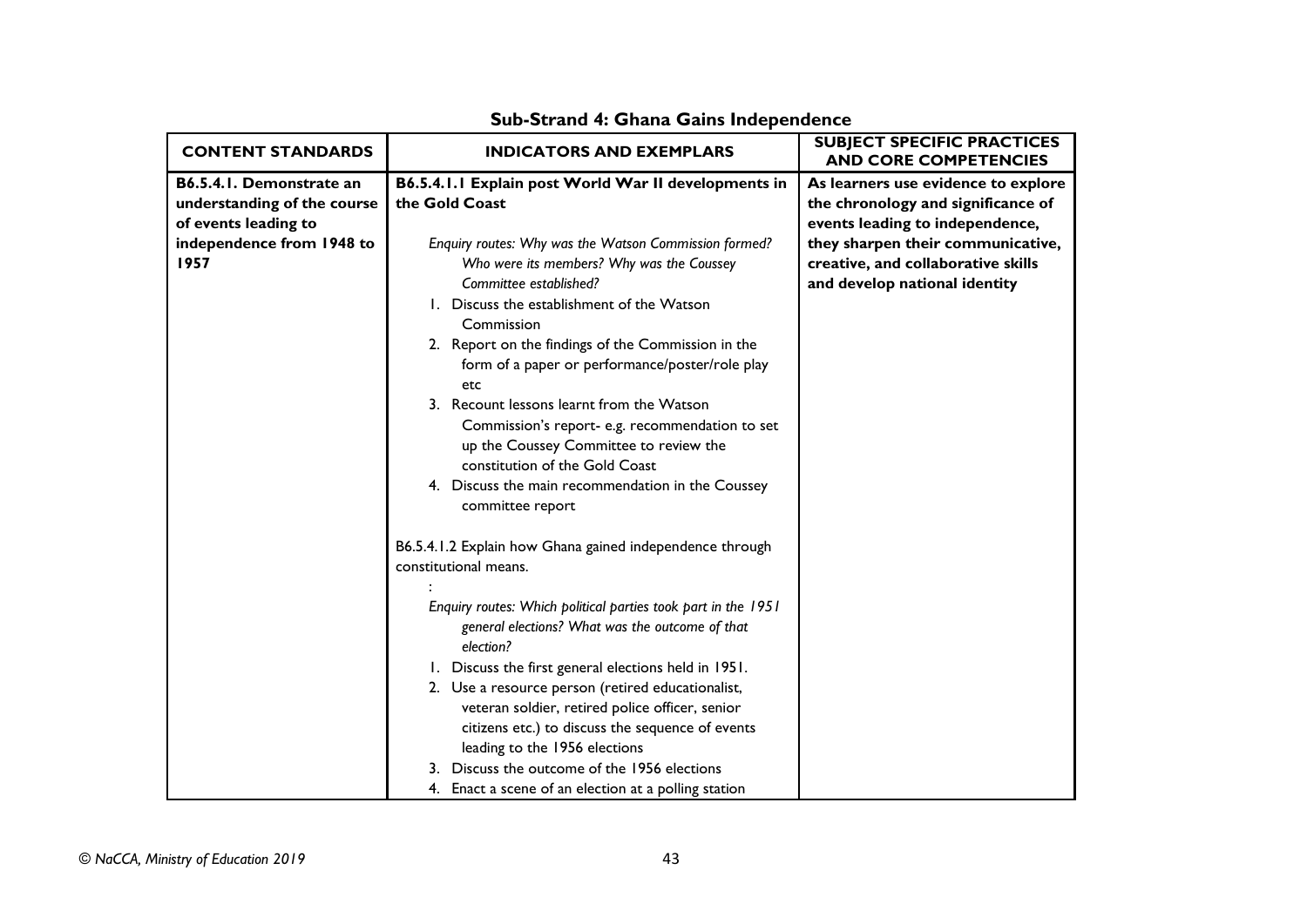# **Strand 6: Independent Ghana**

# **Sub-Strand 1: The Republics**

<span id="page-65-0"></span>

| <b>CONTENT STANDARDS</b>    | <b>INDICATORS AND EXEMPLARS</b>                                                                  | <b>SUBJECT SPECIFIC PRACTICES</b><br><b>AND CORE COMPETENCIES</b> |
|-----------------------------|--------------------------------------------------------------------------------------------------|-------------------------------------------------------------------|
| B6.6.1.1. Demonstrate       | B6.6.1.1.1 Describe the events leading to the                                                    | As learners use evidence to                                       |
| understanding of the Fourth | emergence of the Fourth Republic.                                                                | examine the causes and                                            |
| Republic (1992 to date).    |                                                                                                  | consequences of the four Republics,                               |
|                             | Enquiry route: What events led to the emergence of the fourth                                    | it enhances their communicative,                                  |
|                             | Republic? Who were the former presidents of the fourth Republic?                                 | creative and leadership skills.                                   |
|                             | Who were other key figures in the fourth Republic?                                               |                                                                   |
|                             | Describe the process leading to the emergence of the                                             |                                                                   |
|                             | Fourth Republic (e.g. drawing of a new constitution,                                             |                                                                   |
|                             | referendum, lifting of the ban on political parties, general                                     |                                                                   |
|                             | elections of 1992 etc.)                                                                          |                                                                   |
|                             | List the names of all the Presidents of the Fourth Republics<br>2.<br>and their dates of tenure. |                                                                   |
|                             | Learners use internet to find out some biographical details<br>3.                                |                                                                   |
|                             | (name, date of birth, place of birth, family, educational                                        |                                                                   |
|                             | backgrounds, hobbies etc.) about presidents of the Fourth                                        |                                                                   |
|                             | Republic of Ghana.                                                                               |                                                                   |
|                             | Show and discuss a documentary on the inauguration of a<br>4.<br>new President of Ghana.         |                                                                   |
|                             | 5.<br>Learners recount an inauguration they have witnessed or<br>seen on Television.             |                                                                   |
|                             | Discuss other key figures in the fourth Republic (e.g. Chief<br>6.                               |                                                                   |
|                             | Justices, Speakers of Parliament, Vice Presidents etc.)                                          |                                                                   |
|                             |                                                                                                  |                                                                   |
|                             |                                                                                                  |                                                                   |
|                             |                                                                                                  |                                                                   |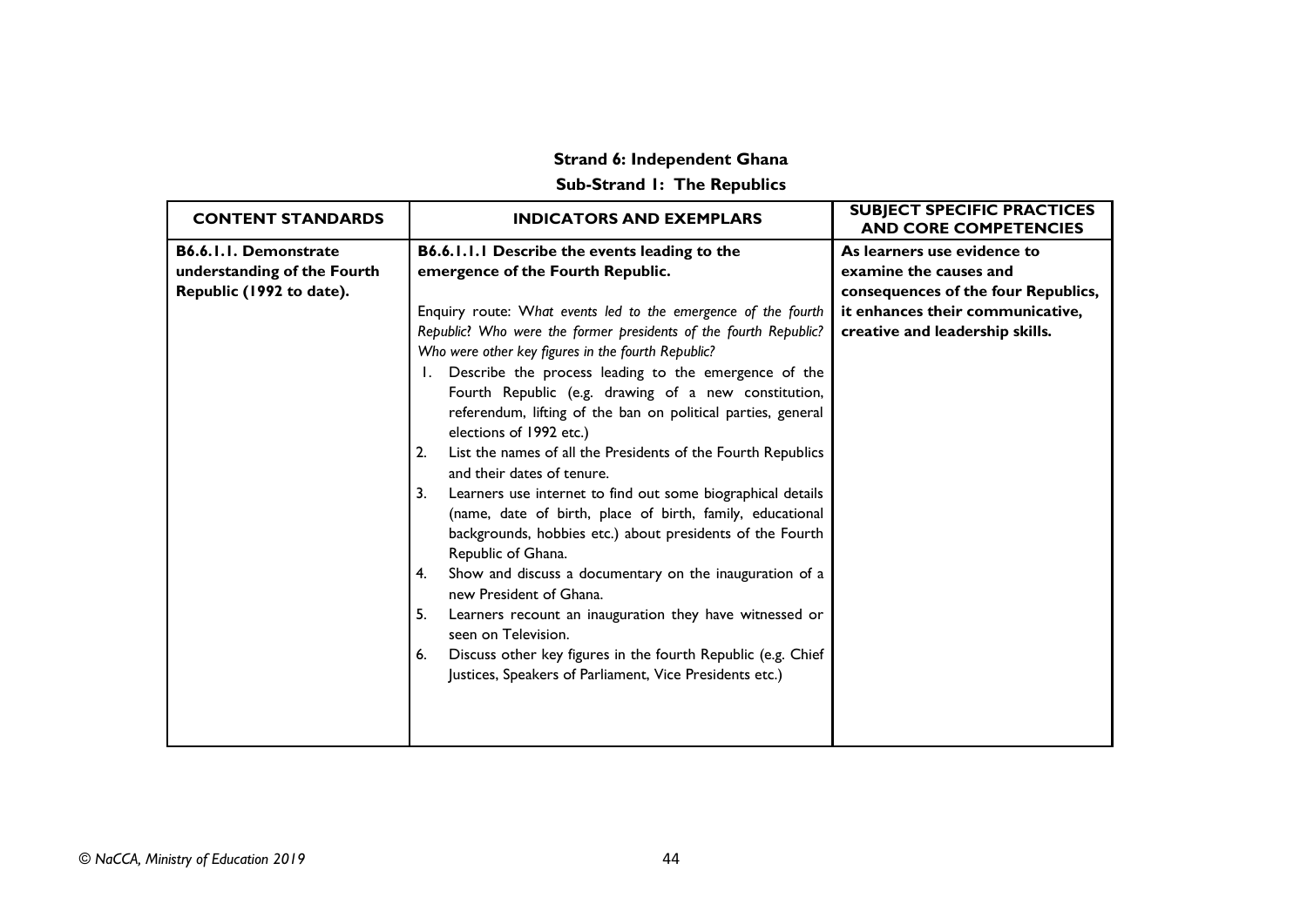| <b>CONTENT STANDARDS</b>                                                                | <b>INDICATORS AND EXEMPLARS</b>                                                                                                                                                                                                                                                                                                                                                                                                                                                                                            | <b>SUBJECT SPECIFIC PRACTICES</b><br><b>AND CORE COMPETENCIES</b>                            |
|-----------------------------------------------------------------------------------------|----------------------------------------------------------------------------------------------------------------------------------------------------------------------------------------------------------------------------------------------------------------------------------------------------------------------------------------------------------------------------------------------------------------------------------------------------------------------------------------------------------------------------|----------------------------------------------------------------------------------------------|
| <b>B6.6.1.1. Demonstrate</b><br>understanding of the Fourth<br>Republic (1992 to date). | B6.6.1.1.2 Identify the political parties that have<br>governed the country under the Fourth Republic                                                                                                                                                                                                                                                                                                                                                                                                                      | As learners use evidence to<br>examine the causes and<br>consequences of the four Republics, |
| <b>CONT'D</b>                                                                           | Enquiry Route: Which political parties have governed Ghana<br>under the Fourth Republic?<br>Identify the governments that have so far handed over<br>power peacefully through an election.<br>List the parties and their dates of tenure in office in<br>the Fourth Republic<br>internet/resource<br>3.<br>Use<br>the<br>persons/documentaries/visits to district/municipal assemblies to<br>identify achievements of various governments within their<br>respective districts<br>Learners discuss their findings in class | it enhances their communicative,<br>creative and leadership skills.                          |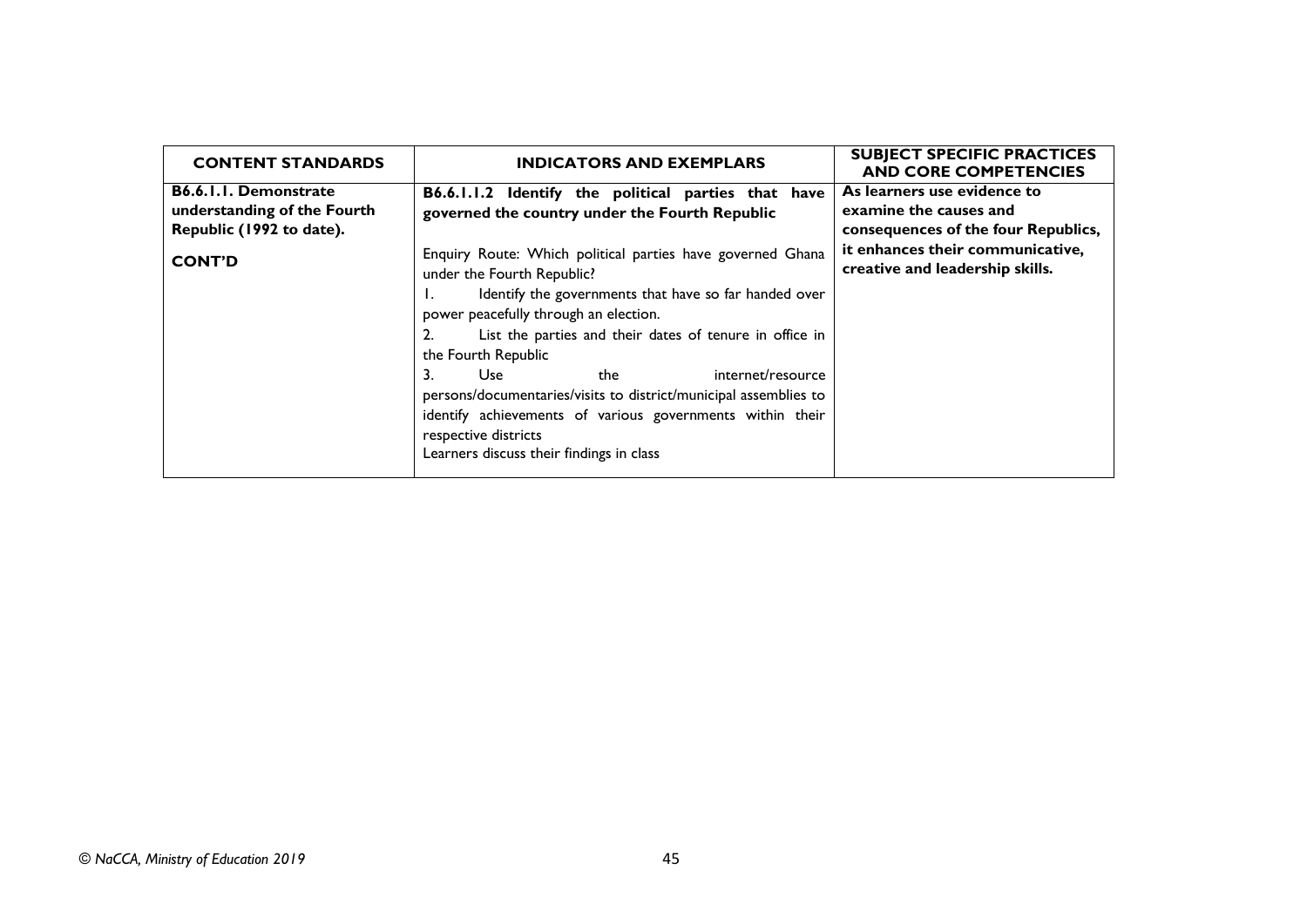| <b>STRAND 6:</b><br><b>INDEPENDENT GHANA</b> |                                                                                                                            |                                                                            |  |  |
|----------------------------------------------|----------------------------------------------------------------------------------------------------------------------------|----------------------------------------------------------------------------|--|--|
| <b>SUB-STRAND 2: MILITARY RULE</b>           |                                                                                                                            |                                                                            |  |  |
| <b>CONTENT</b><br><b>STANDARDS</b>           | <b>INDICATORS AND EXEMPLARS</b>                                                                                            | <b>SUBJECT SPECIFIC</b><br><b>PRACTICES AND CORE</b><br><b>COMPETENCES</b> |  |  |
| <b>I. Understand that</b>                    | B6.6.2.1.1 Identify the leaders of the coup d'états and names of their regimes.                                            | Learners enhance their                                                     |  |  |
| military takeovers<br>interrupted            | Exemplification:<br>Enquiry routes: How many coup d'états have Ghana experienced? Who was the leaders of the coup d'états? | personal development,<br>creativity and innovative                         |  |  |
| constitutional rule                          | List the military regimes since 1966 and their leaders.<br>skills by                                                       |                                                                            |  |  |
| on four occasions                            | Show and discuss a documentary on any of the military take overs.<br>watching documentaries                                |                                                                            |  |  |
| since 1966, with                             |                                                                                                                            | and assessing evidence.                                                    |  |  |
| some consequences.                           | B6.6.2.2.2 Assess the consequences of military takeovers on Ghana's development<br>Exemplification                         |                                                                            |  |  |
|                                              | Enquiry route: How did the military takeovers affect Ghana's development? Were the takeovers positive or<br>negative?      |                                                                            |  |  |
|                                              | 1. Show and discuss a documentary of any military takeover                                                                 |                                                                            |  |  |
|                                              | 2. Brainstorm the effects of the coup d'états and military rule on Ghana's development (e.g.                               |                                                                            |  |  |
|                                              | human right abuse, overthrow of constitutions and imposition of harsh rules).                                              |                                                                            |  |  |
|                                              | 3. Debate the effects of military takeovers on Ghana's development                                                         |                                                                            |  |  |

٦

г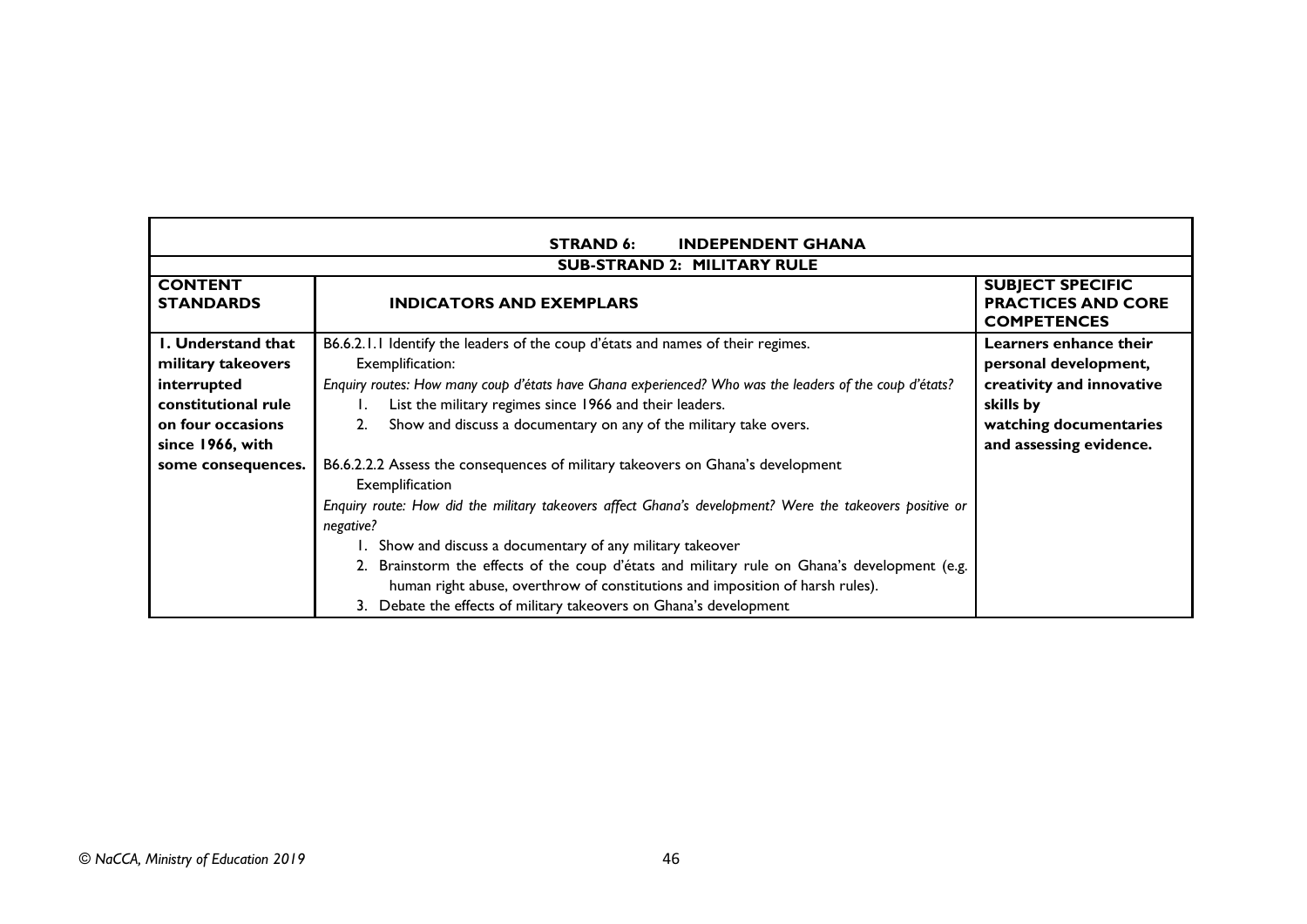#### GLOSSARY

| Cause and<br>Consequence           | 'refers to 'why certain things happened and 'consequence' is what happened as a result                                                                                                                                                                 |
|------------------------------------|--------------------------------------------------------------------------------------------------------------------------------------------------------------------------------------------------------------------------------------------------------|
| Chronology                         | arrangement of events or dates in the order in which they occurred in time                                                                                                                                                                             |
| Colonization                       | situation whereby a powerful nation establishes administrative control over a foreign territory                                                                                                                                                        |
| <b>Continuity</b><br>and Change    | aspects of the past that have stayed the same over a period and how quickly and to what extent it has changed.                                                                                                                                         |
| <b>Enquiry</b><br>routes           | leading questions that clarify the issues to be addressed in the indicators                                                                                                                                                                            |
| <b>Evidence</b>                    | sources that survive from the past and can be used in historical inquiry.                                                                                                                                                                              |
| Independence                       | situation where citizens of a particular nation exercise self-government and sovereignty over their territory.                                                                                                                                         |
| Interpretation                     | he meaning people attach to past human activities                                                                                                                                                                                                      |
| Primary<br><b>Sources</b>          | sources that are closer to the events in time and space. E.g. pottery, wall paintings, carvings, coins, letters,<br>newspapers, diaries, court records, accounts from people who witnessed an event, archival documents and<br>archaeological findings |
| <b>Political Party</b>             | a group of people, with common views, who come together to contest elections with the view to forming a<br>government.                                                                                                                                 |
| <b>Republic</b>                    | a state in which supreme power is held by the people and their elected representatives, and which has an elected<br>or nominated President rather than a monarch                                                                                       |
| <b>Secondary</b><br><b>Sources</b> | accounts about past events produced based on the interpretation of primary sources. E.g. books, journals, books,<br>articles etc.                                                                                                                      |
| <b>Significance</b>                | the importance assigned to past events or human activities.                                                                                                                                                                                            |
| <b>Source</b>                      | place where information about the past can be acquired.                                                                                                                                                                                                |